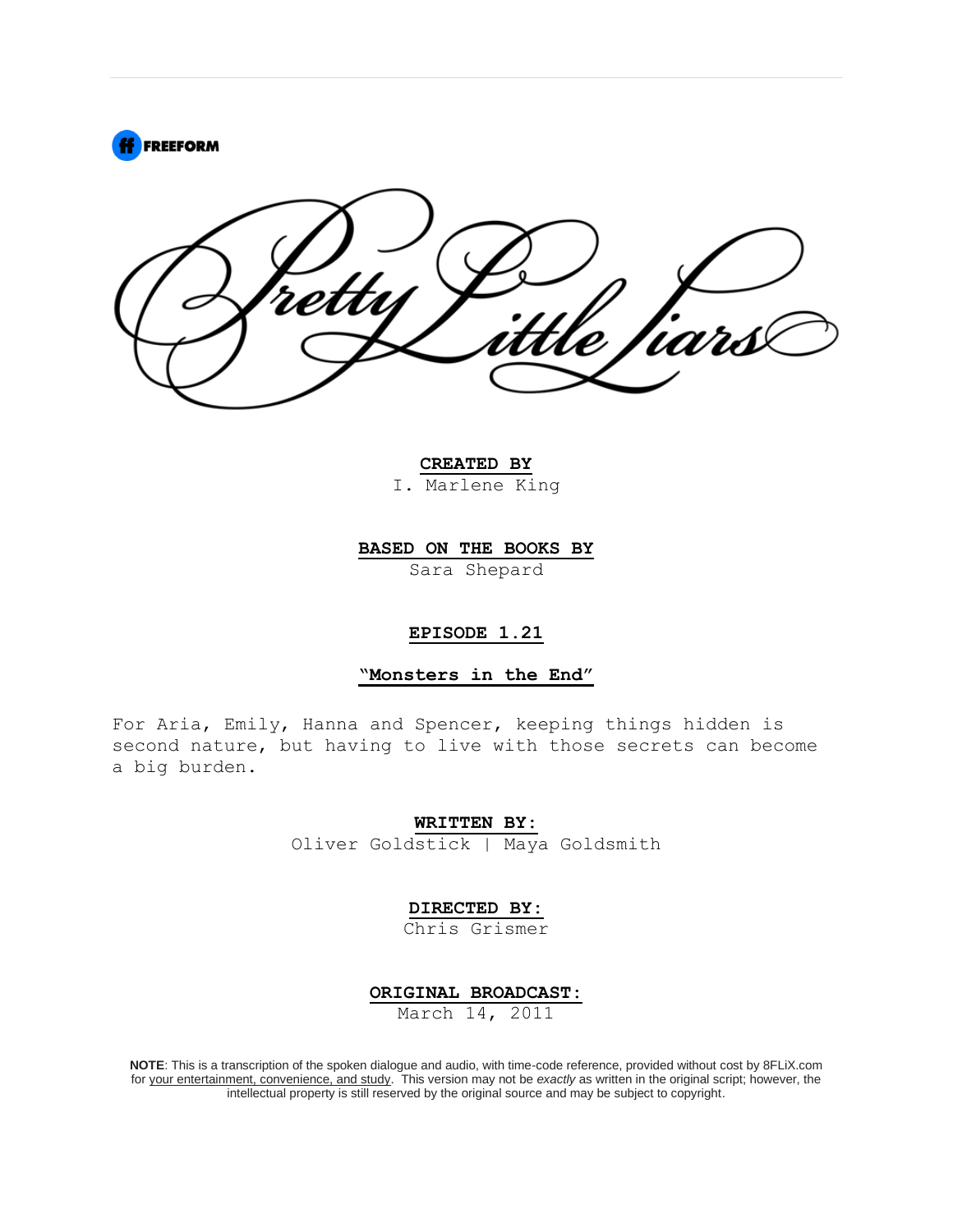## **EPISODE CAST**

Ashley Benson ... Hanna Marin Holly Marie Combs ... Ella Montgomery Lucy Hale  $\ldots$  Aria Montgomery Ian Harding ... Ezra Fitz Laura Leighton ... Ashley Marin Shay Mitchell **Example 20** 1... Emily Fields Lindsey Shaw ... Paige McCullers Janel Parrish ... Mona Vanderwaal Torrey DeVitto ... Melissa Hastings Keegan Allen ... Toby Cavanaugh Tammin Sursok ... Jenna Marshall Tyler Blackburn ... Caleb Rivers

- Troian Bellisario ... Spencer Hastings
	-
	-
	-
	-
	-
- Chad Lowe ... Byron Montgomery (credit only)
	-
- Sasha Pieterse ... Alison DiLaurentis
	-
	-
	-
	-
	-
	-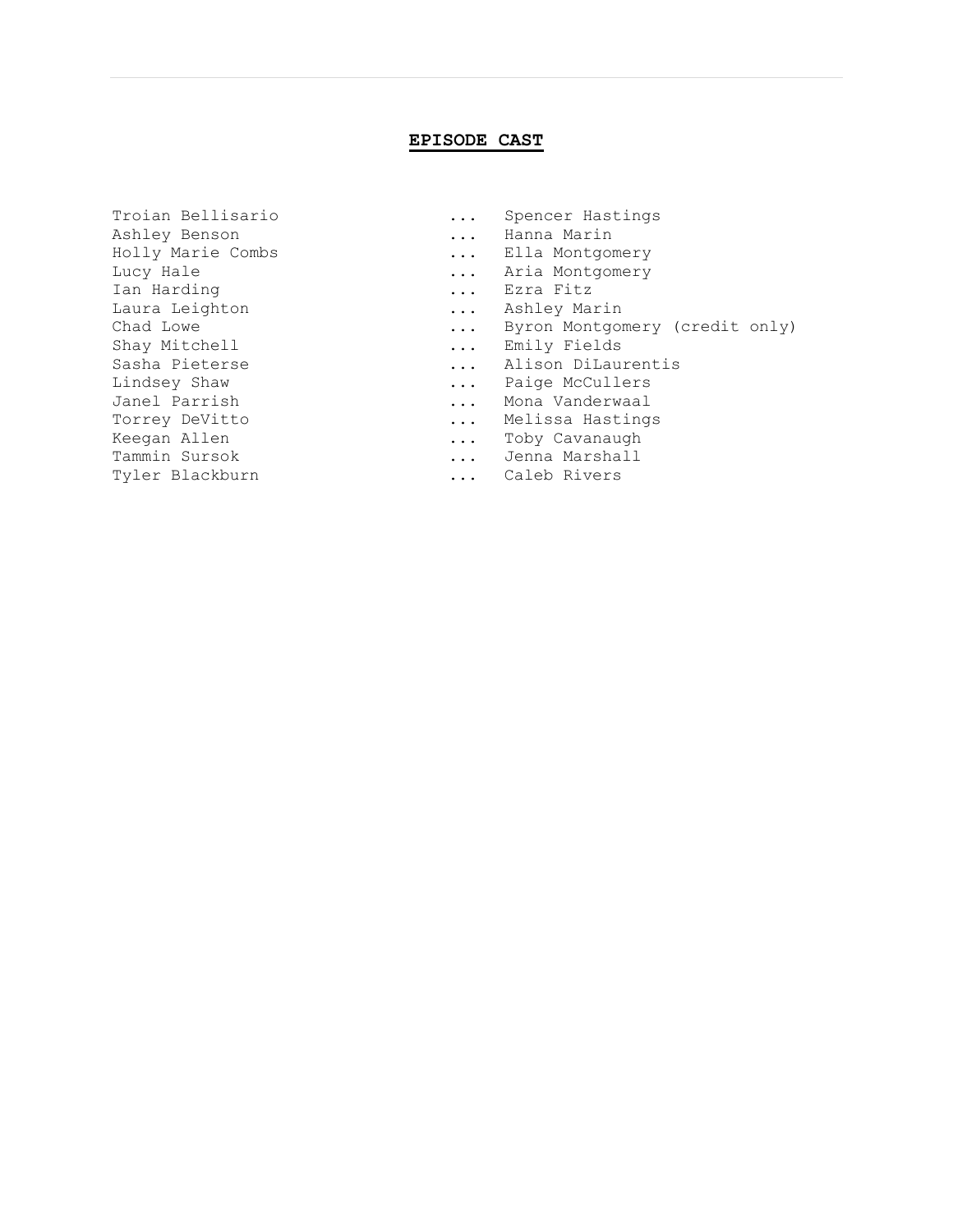1 00:00:03,462 --> 00:00:05,046 THEY SERVED A SEARCH WARRANT.

2 00:00:05,046 --> 00:00:07,758 MAKE THEM GET OUT. I CAN'T.

3 00:00:07,758 --> 00:00:10,719 YOU'RE PERSON OF INTEREST IN A MURDER INVESTIGATION.

4 00:00:10,719 --> 00:00:13,388 GARRETT?

5 00:00:13,388 --> 00:00:14,682 YOU'RE A COP NOW?

6 00:00:16,767 --> 00:00:20,855 I WAS... NOT EXPECTING THAT.

7 00:00:20,855 --> 00:00:22,105 ME NEITHER.

8 00:00:22,105 --> 00:00:24,065 I HAD AN AMAZING TIME LAST NIGHT,

9 00:00:24,065 --> 00:00:26,777 AND I WOULD REALLY LIKE TO KEEP SEEING YOU.

10 00:00:26,777 --> 00:00:29,655 LIKE THIS? ALWAYS IN THE MIDDLE OF NOWHERE?

11 00:00:29,655 --> 00:00:31,866 SO WHO IS IT? SOMEBODY NEW?

12 00:00:31,866 --> 00:00:33,450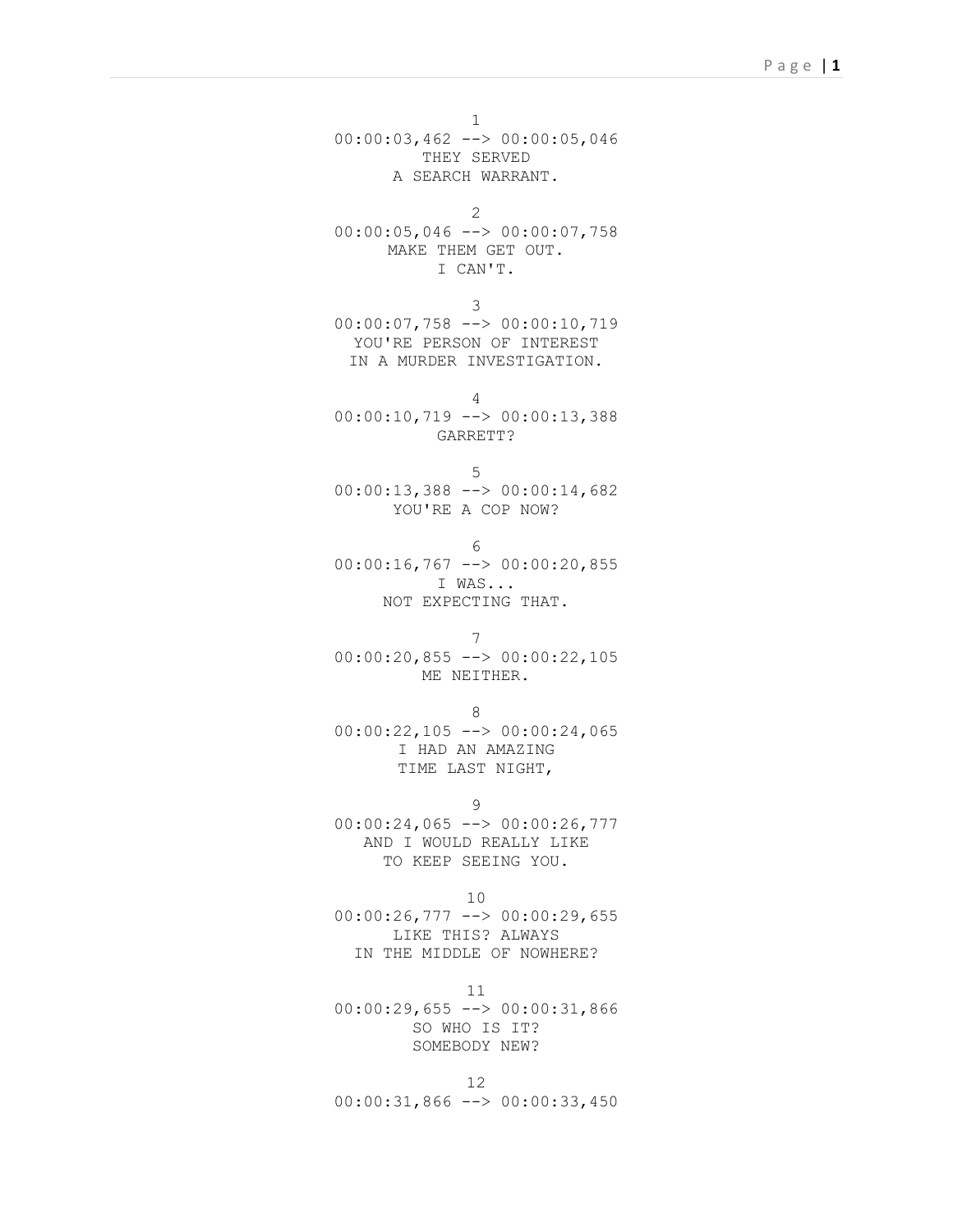SOMEBODY I KNOW?

13

00:00:33,450 --> 00:00:35,619 I THINK I'M GONNA HAVE TO START LOOKING IN THE HALLWAYS

14

00:00:35,619 --> 00:00:36,996 TO SEE IF I CAN GUESS WHO IT IS.

15

00:00:36,996 --> 00:00:38,455 YOU WERE SPYING ON ME, THE WHOLE TIME.

16

00:00:38,455 --> 00:00:40,207 NOT THE WHOLE TIME.

17

00:00:40,207 --> 00:00:42,125 DON'T TOUCH ME. ( weeping )

18

00:00:42,125 --> 00:00:44,586 THEY FOUND SOME FIBERS...

19

00:00:44,586 --> 00:00:46,254 SOME THREADS CAUGHT IN A BRACELET.

20

00:00:46,254 --> 00:00:47,923 THE ONE ALISON GAVE US?

21

00:00:47,923 --> 00:00:50,009 I THINK SOMEONE'S GOING TO A GREAT DEAL OF TROUBLE

22

 $00:00:50,009$  -->  $00:00:51,593$ TO MAKE YOU LOOK GUILTY.

23

00:01:02,396 --> 00:01:05,024 DO YOU THINK SOMEBODY RUBBED THAT SWEATER ON YOUR BRACELET?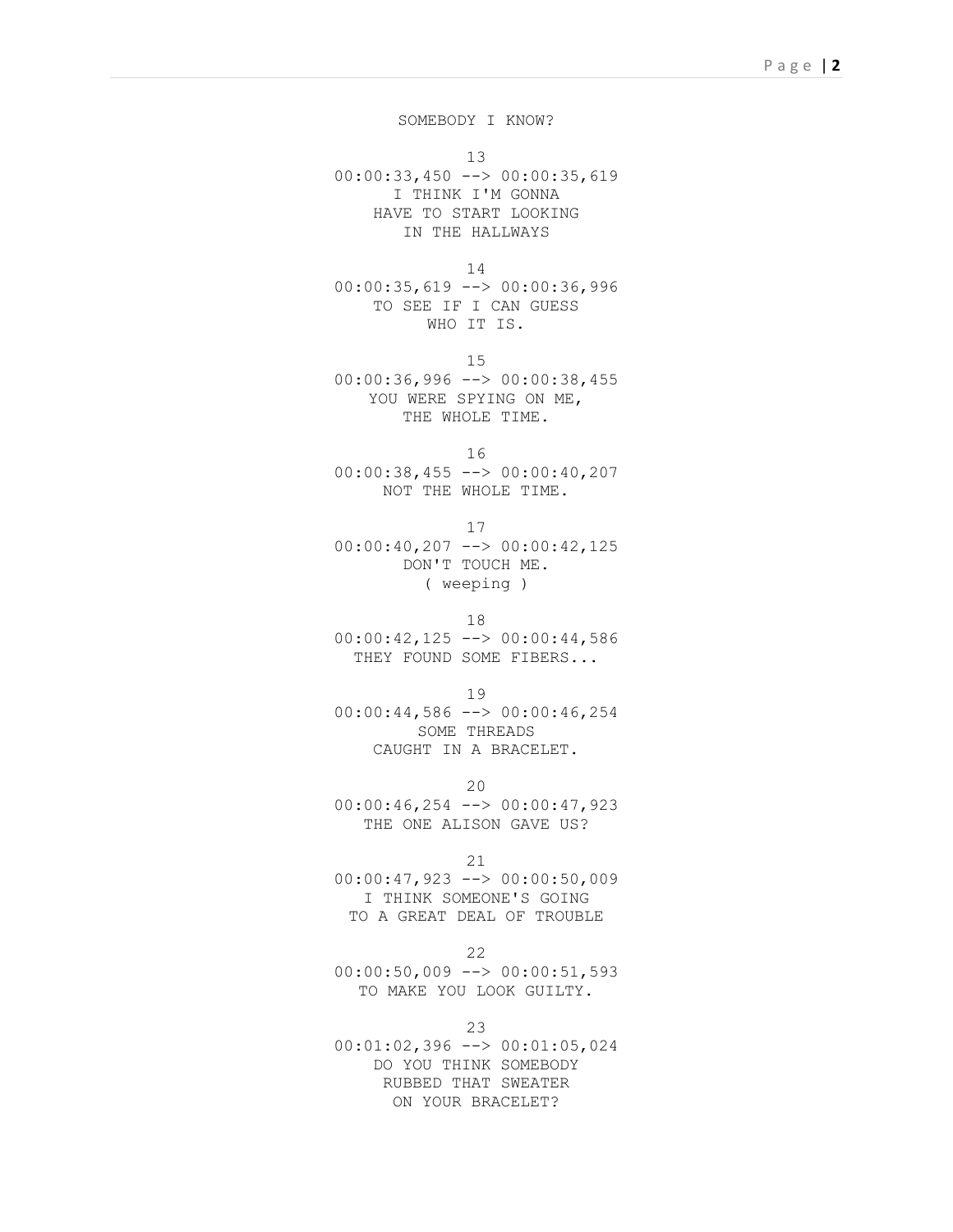24 00:01:05,024 --> 00:01:06,567 SOMEBODY? TRY IAN.

25

00:01:06,567 --> 00:01:09,778 HE'S DOING EVERYTHING HE CAN TO MAKE YOU LOOK GUILTY.

26

00:01:09,778 --> 00:01:11,822 YOUR PARENTS SHOULD HIRE YOU A 24-HOUR BODYGUARD.

27

00:01:11,822 --> 00:01:13,156 WHAT ABOUT JENNA?

28

00:01:13,156 --> 00:01:15,993 WHAT IF SHE PAID CALEB TO GET THAT BRACELET?

29

00:01:15,993 --> 00:01:17,619 WHEN WAS CALEB IN SPENCER'S HOUSE?

30

00:01:17,619 --> 00:01:19,162 HE DOESN'T NEED AN INVITATION, EM.

31

00:01:19,162 --> 00:01:21,373 HE BROKE INTO A VENDING MACHINE WITH A SPORK.

32

00:01:21,373 --> 00:01:22,833 GUYS... ( bell dings )

33

00:01:22,833 --> 00:01:25,168 I THINK SOMEBODY'S WATCHING US.

34

00:01:27,004 --> 00:01:30,089 THOSE? THEY'RE FOR THE FOUNDERS FESTIVAL.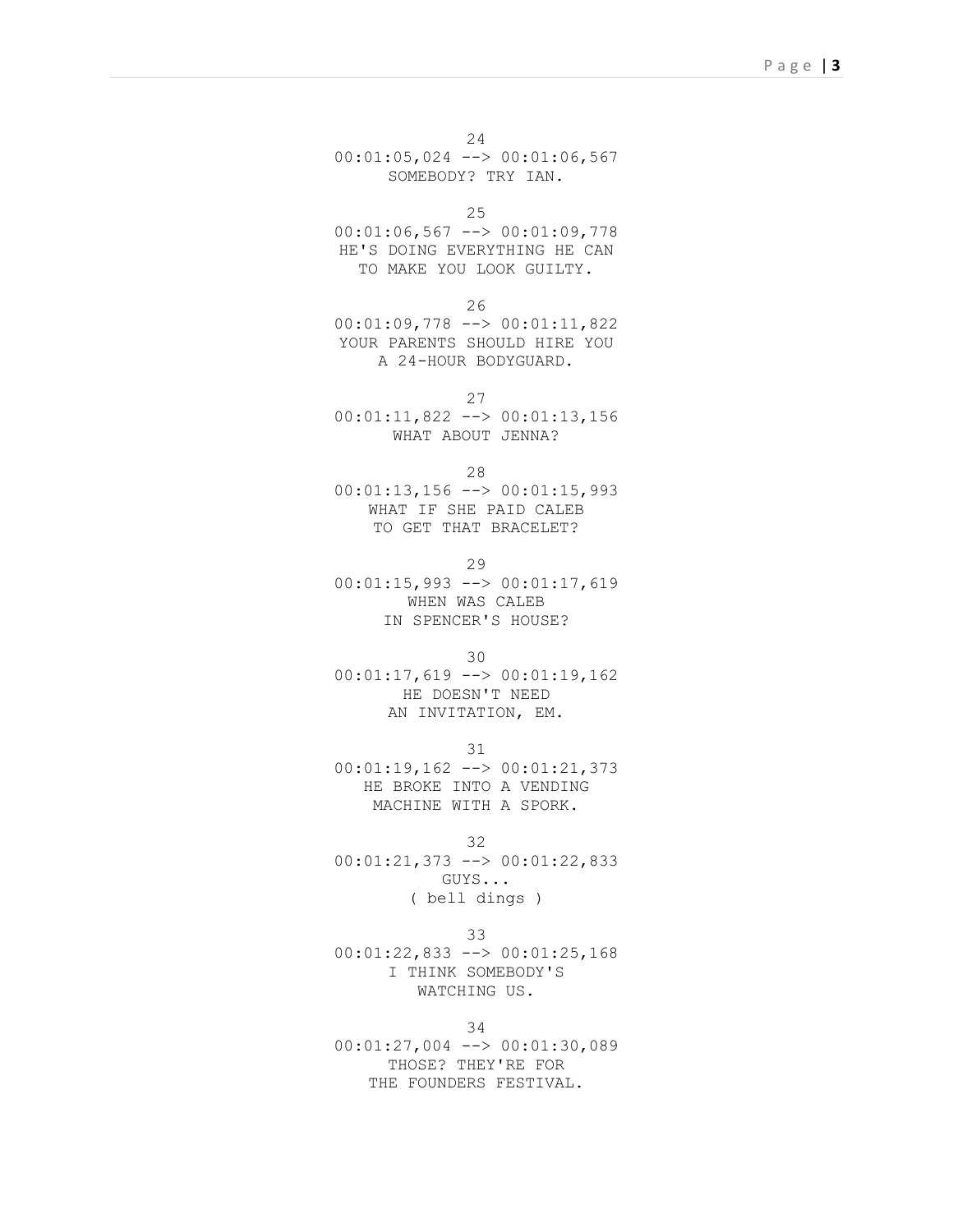35

00:01:30,089 --> 00:01:32,968 MAN, IF THAT'S WHAT ROSEWOOD'S FOUNDING FAMILY LOOKED LIKE,

36

00:01:32,968 --> 00:01:34,553 HOW DID THEY EVER GET ANYONE TO MOVE HERE?

37

00:01:34,553 --> 00:01:37,180 AND WHY WERE THEY ALLOWED TO REPRODUCE?

38

00:01:37,180 --> 00:01:38,390 GUYS, IF CALEB WAS--

39

00:01:38,390 --> 00:01:40,434 COULD WE STOP USING THE "C" WORD?

40

00:01:40,434 --> 00:01:42,352 WE KNOW THIS IS HARD FOR YOU, OKAY,

41

00:01:42,352 --> 00:01:46,857 BUT WE HAVE TO TALK ABOUT CA-- HIM.

42 00:01:47,942 --> 00:01:49,526 IF WE WANT TO HELP SPENCER,

43

00:01:49,526 --> 00:01:51,779 WE HAVE TO KNOW WHAT CALEB KNOWS.

44

00:01:51,779 --> 00:01:53,906 GUYS, THERE IS DEFINITELY SOMEBODY OUT THERE.

45

00:01:53,906 --> 00:01:55,574 MAYBE IF EMILY AND I CORNERED CALEB--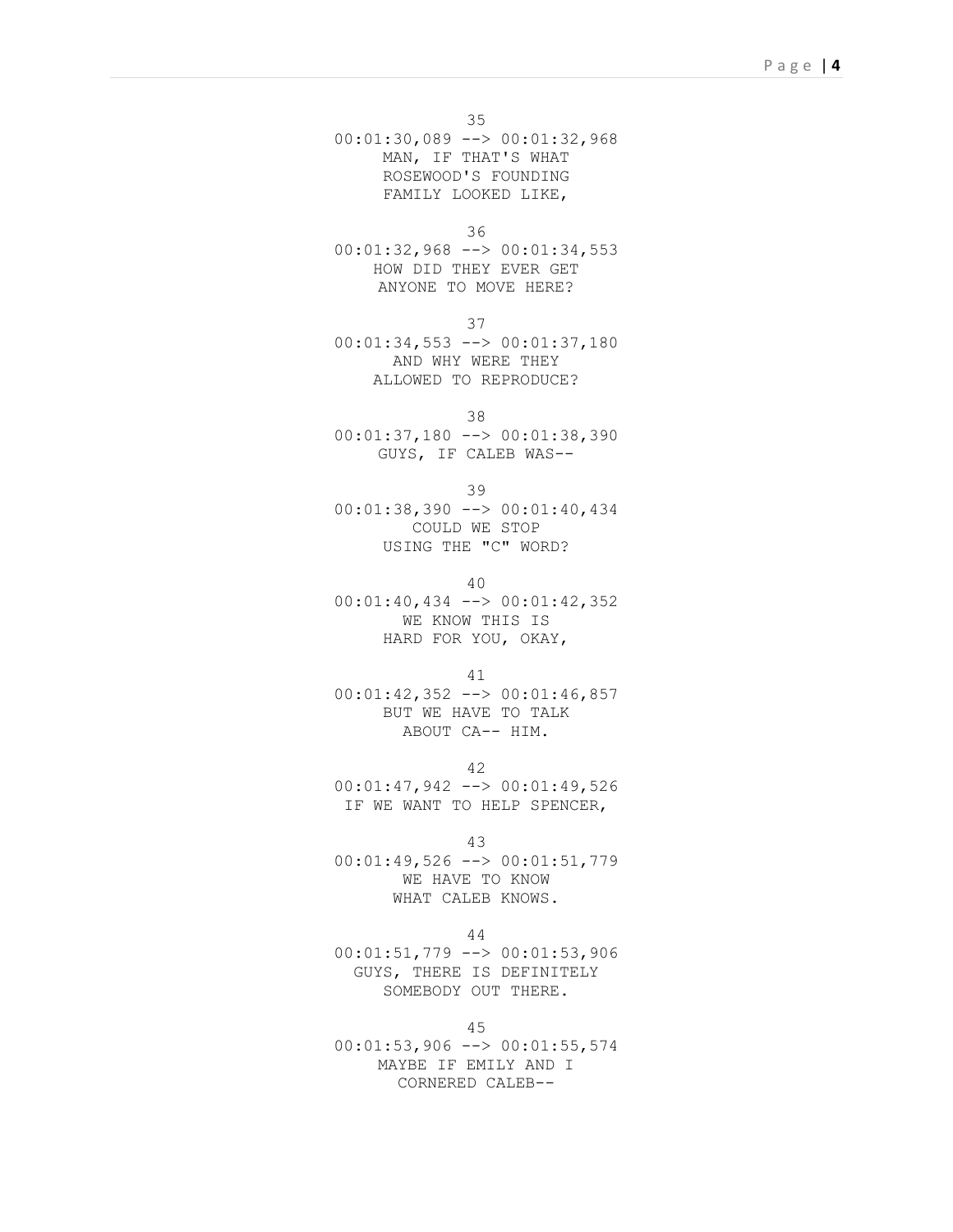46

00:01:55,574 --> 00:01:57,952 NOT IN SCHOOL, BUT SOMEWHERE THAT'S JENNA-FREE.

47

00:01:57,952 --> 00:02:00,454 IF CALEB'S GONNA TALK TO ANYONE, IT'S GONNA BE ME.

48

00:02:01,705 --> 00:02:03,206 WILL YOU DO IT?

49

00:02:03,206 --> 00:02:05,042 ( bell dings )

50

00:02:05,042 --> 00:02:07,044 TO HELP SPENCER, SURE.

51

00:02:07,044 --> 00:02:09,129 THANKS, HANNA.

52 00:02:20,140 --> 00:02:21,558 Hanna: SPENCER?

53

 $00:02:21,558$  -->  $00:02:23,685$ ARE YOU COMING? YEAH.

54

00:02:37,783 --> 00:02:39,952 The Pierces: ♪ GOT A SECRET, CAN YOU KEEP IT? ♪

55

00:02:39,952 --> 00:02:42,496 ♪ SWEAR THIS ONE YOU'LL SAVE ♪

56 00:02:42,496 --> 00:02:44,372 ♪ BETTER LOCK IT

## IN YOUR POCKET ♪

57 00:02:44,372 --> 00:02:47,417 ♪ TAKING THIS ONE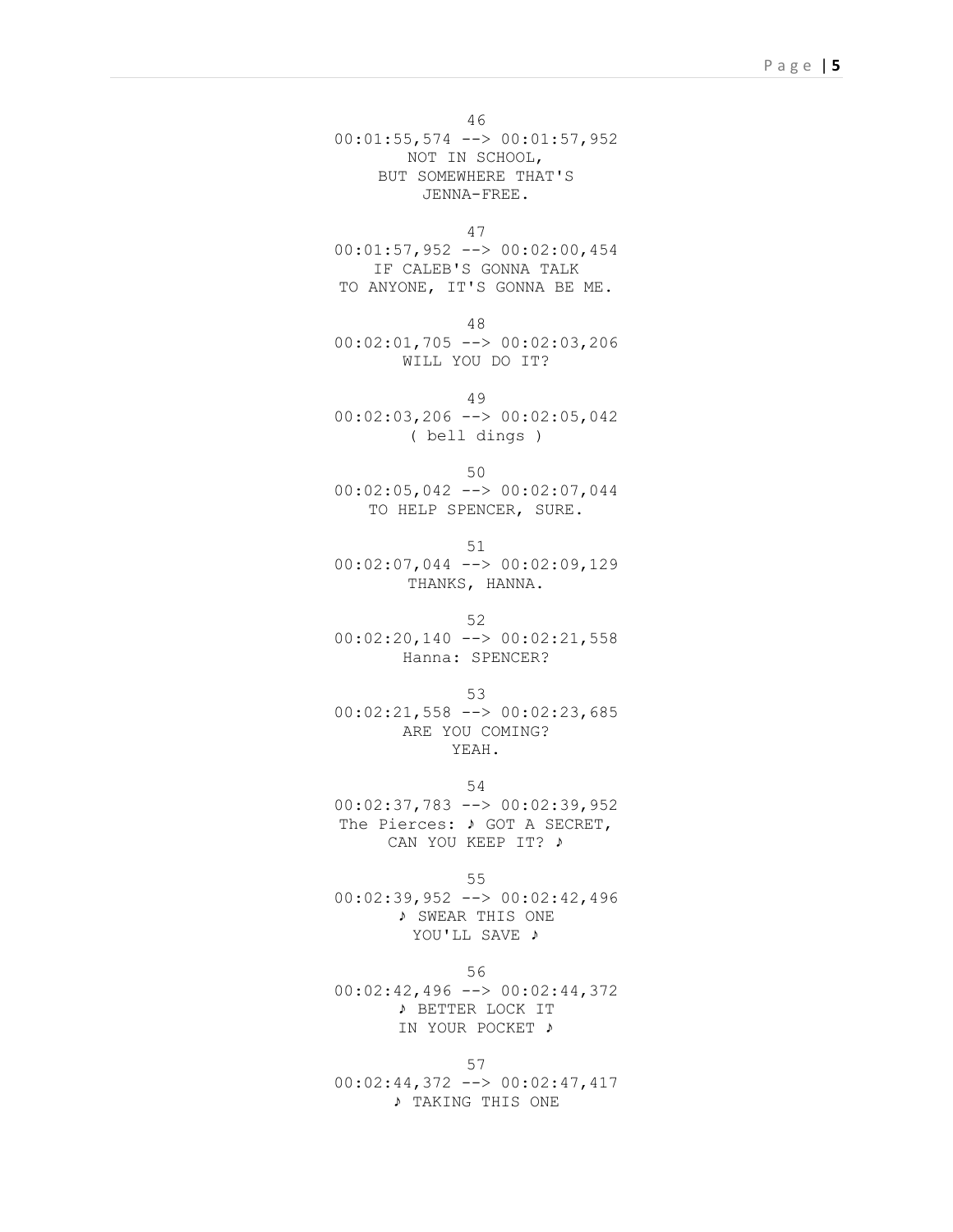TO THE GRAVE ♪

58

00:02:47,417 --> 00:02:49,878 ♪ IF I SHOW YOU THEN I KNOW YOU ♪

59

00:02:49,878 --> 00:02:52,965 ♪ WON'T TELL WHAT I SAID ♪

60

00:02:52,965 --> 00:02:55,134 ♪ 'CAUSE TWO CAN KEEP A SECRET ♪

61

00:02:55,134 --> 00:02:58,053 ♪ IF ONE OF THEM IS DEAD ♪

62

00:03:03,308 --> 00:03:04,935 WHAT'S THE PURPLE ONE?

63

00:03:04,935 --> 00:03:06,394 FOLIC ACID.

64

00:03:06,394 --> 00:03:08,689 DR. BARONE'S NEW NURSE CHATTED MY EAR OFF ABOUT IT.

65

00:03:08,689 --> 00:03:12,693 REALLY JUST AN EXCUSE SO SHE COULD ASK QUESTIONS ABOUT OUR FAMILY.

66

00:03:12,693 --> 00:03:14,069 WHAT KIND OF QUESTIONS?

67

00:03:14,069 --> 00:03:16,780 MOM, EVERYONE IN TOWN'S TALKING ABOUT US.

68

 $00:03:16,780$  -->  $00:03:18,157$ THE BRACELET,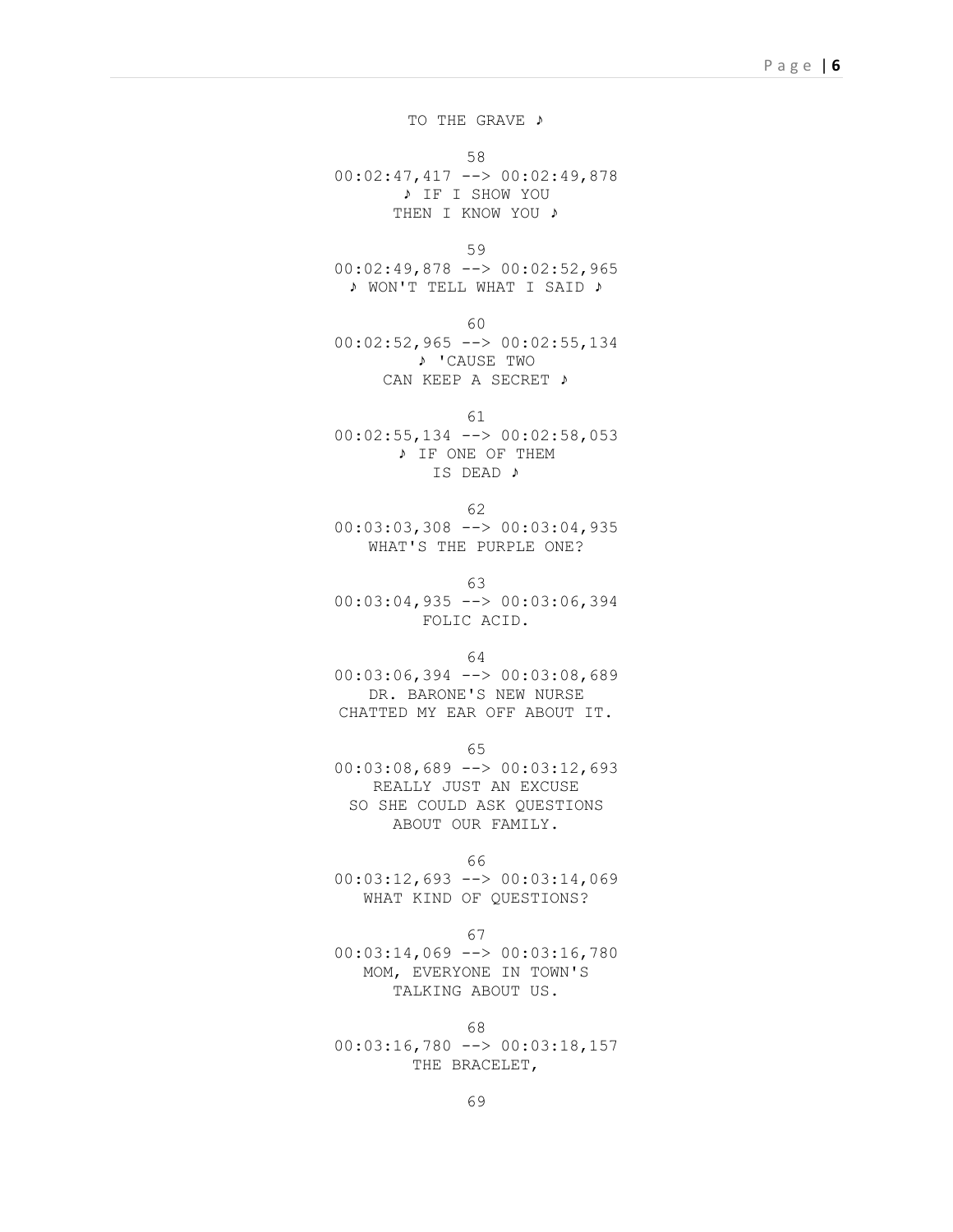00:03:18,157 --> 00:03:19,783 THE POLICE MARCHING OUT OF HERE WITH BAGS.

70

00:03:19,783 --> 00:03:21,910 WHAT DID YOU SAY, TO THIS NURSE?

71 00:03:21,910 --> 00:03:23,037 NOTHING.

72 00:03:23,037 --> 00:03:24,663 BUT YOU KNOW THE SECOND I LEFT,

73

00:03:24,663 --> 00:03:26,581 SHE PROBABLY TOLD THE OTHERS THAT SPENCER WAS GONNA BE

74

00:03:26,581 --> 00:03:28,500 WEARING HANDCUFFS AT MY BABY SHOWER.

75 00:03:28,500 --> 00:03:30,335 'MORNING, SWEETIE.

76

00:03:30,335 --> 00:03:31,628 YOU WANT SOME YOGURT?

77 00:03:31,628 --> 00:03:32,796 I HAVE-- I HAVE FRESH BERRIES.

78 00:03:32,796 --> 00:03:35,423 NO. I ALREADY ATE, THANKS.

79 00:03:36,925 --> 00:03:39,178 WHAT WERE YOU TALKING ABOUT?

80 00:03:39,178 --> 00:03:40,971 THE FOUNDERS FESTIVAL.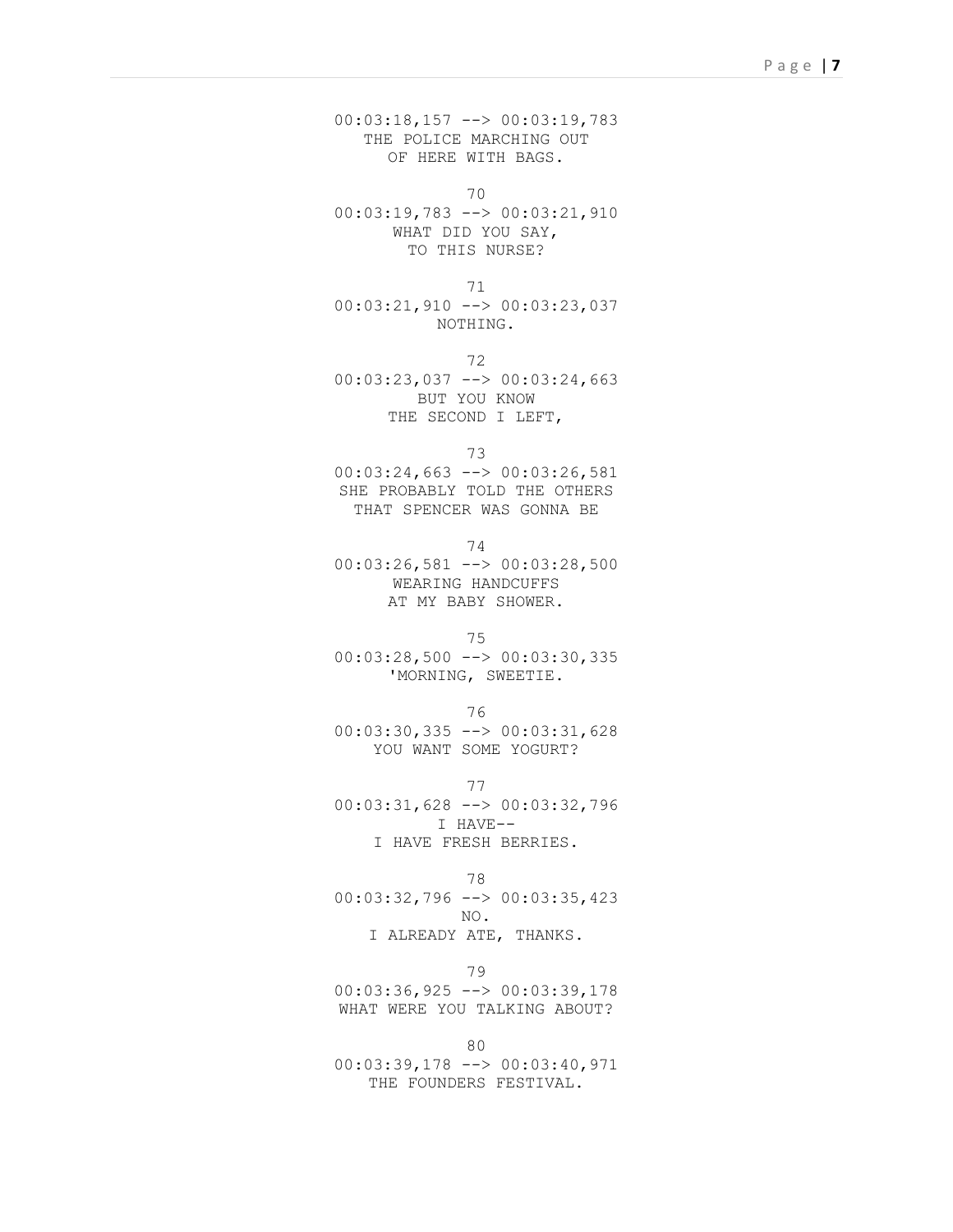81 00:03:40,971 --> 00:03:42,681 YOUR SISTER AND IAN ARE THINKING OF HELPING

82

00:03:42,681 --> 00:03:44,307 MRS. ACKARD WITH THE CHURCH BOOTH.

83 00:03:44,307 --> 00:03:45,559 FUN.

84 00:03:45,559 --> 00:03:48,812 ACTUALLY, I'D LIKE YOU TO JOIN THEM.

85

00:03:48,812 --> 00:03:50,564 Melissa: YOU GET ON MRS. ACKARD'S GOOD SIDE,

86

00:03:50,564 --> 00:03:52,024 AND NO ONE IN TOWN WOULD...

87

00:03:52,024 --> 00:03:53,692 WHY DO I NEED TO BE ON HER GOOD SIDE?

88

00:03:53,692 --> 00:03:55,903 BECAUSE PEOPLE ARE TALKING

89

00:03:55,903 --> 00:03:58,405 AND JUMPING TO A LOT OF CONCLUSIONS.

90

00:03:58,405 --> 00:04:01,366 ( cell phone rings )

91

00:04:01,366 --> 00:04:04,161 IT'S TOBY.

92

00:04:04,161 --> 00:04:06,246 HONEY, I'D PREFER IT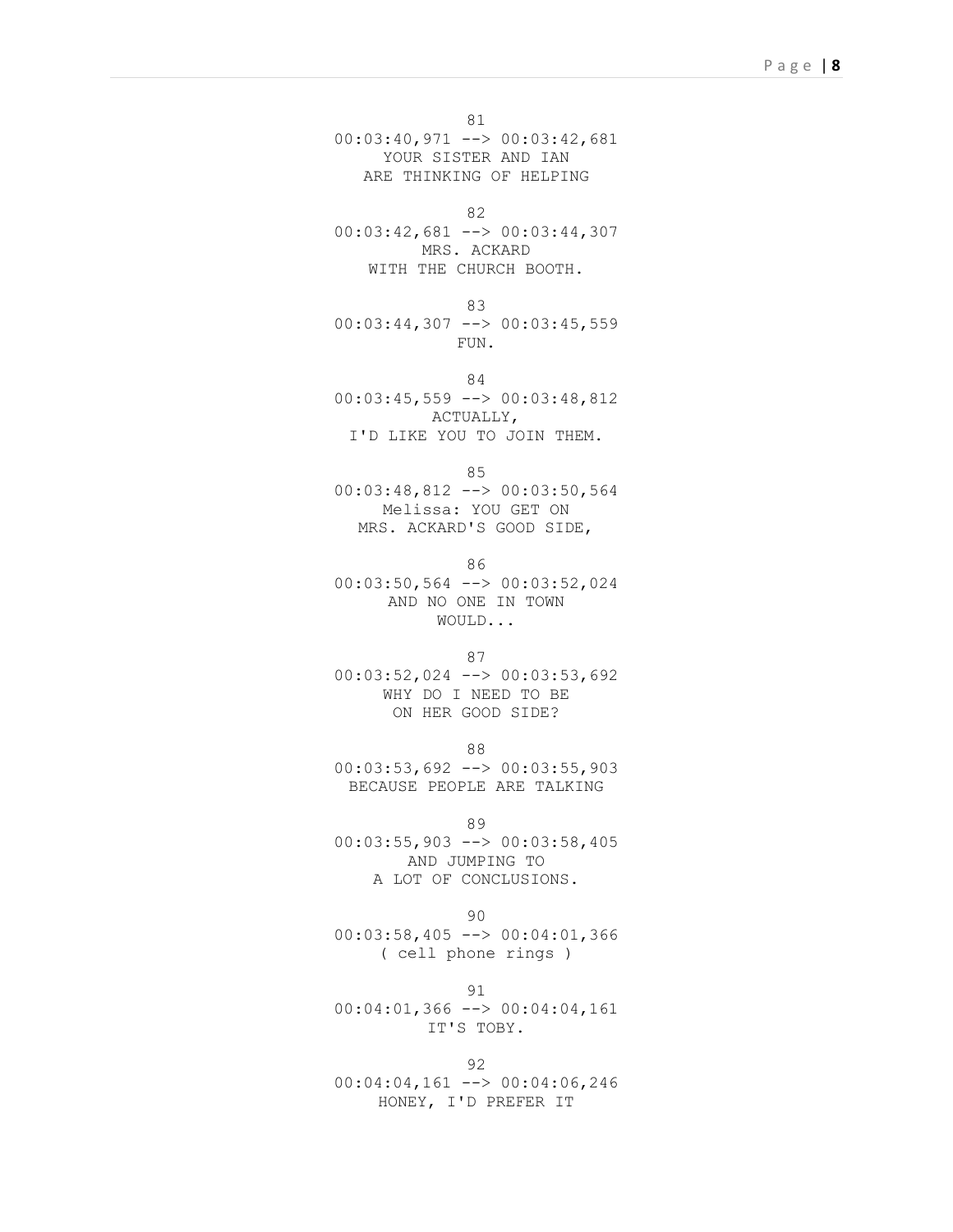IF YOU'D NOT HAVE ANY CONTACT WITH HIM

93

00:04:06,246 --> 00:04:08,207 UNTIL THIS SITUATION IS BEHIND US.

94

00:04:08,207 --> 00:04:11,919 WHY? WHAT DOES TOBY HAVE TO DO WITH ANYTHING? HE'S A FRIEND.

95

00:04:11,919 --> 00:04:14,129 YOU NEED TO BE CAREFUL ABOUT WHO YOU ASSOCIATE WITH.

96

00:04:14,129 --> 00:04:17,925 SO, WHAT? I'M JUST SUPPOSED TO IGNORE HIM, NOT SPEAK TO HIM?

97

00:04:17,925 --> 00:04:19,134 YES.

98 00:04:19,134 --> 00:04:20,301 SWEETIE, LISTEN TO ME.

99

00:04:20,301 --> 00:04:21,803 YOU NEED TO BE AT THE FESTIVAL.

100

00:04:21,803 --> 00:04:23,180 IF YOU'RE NOT, YOUR NEIGHBORS ARE GONNA THINK

101

00:04:23,180 --> 00:04:24,598 YOU HAVE SOMETHING TO HIDE.

102

00:04:24,598 --> 00:04:25,849 I DON'T REALLY CARE WHAT MY NEIGHBORS THINK.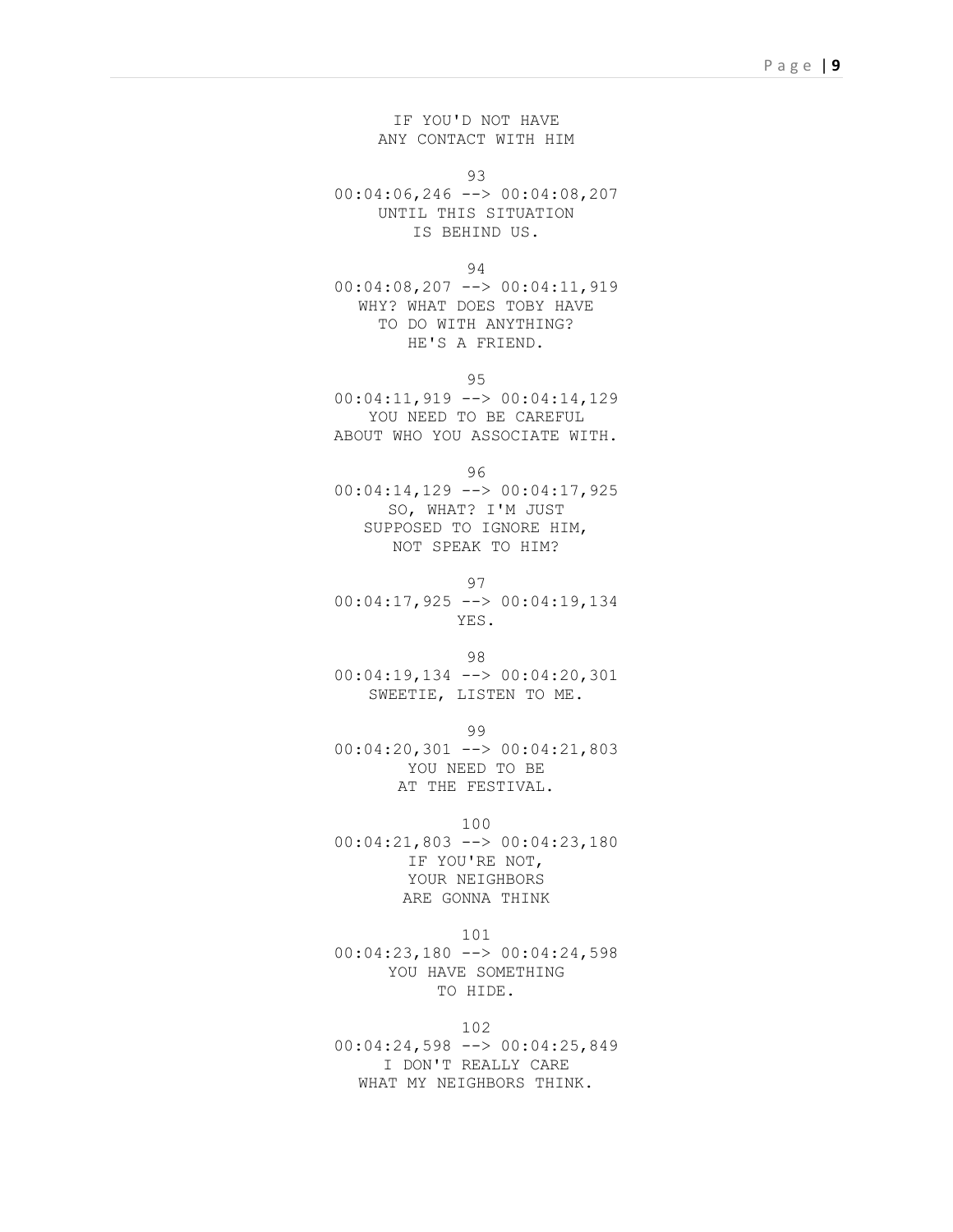103

00:04:25,849 --> 00:04:27,475 THEY'RE NOT JUST NEIGHBORS, SPENCER,

104

00:04:27,475 --> 00:04:28,894 THEY'RE POTENTIAL JURORS.

105

00:04:28,894 --> 00:04:31,063 AND MOST VERDICTS ARE DECIDED IN LIVING ROOMS,

106

00:04:31,063 --> 00:04:32,856 AND TOWN FAIRS.

107

00:04:32,856 --> 00:04:36,651 JUST TAKE TOBY OUT OF THAT EQUATION, OKAY?

108 00:04:52,459 --> 00:04:54,753 GOOD MORNING.

109

00:04:55,754 --> 00:04:58,548 SO... I HAVE A MEETING TONIGHT,

110

00:04:58,548 --> 00:05:01,135 BUT DO YOU WANT TO WAIT SO WE CAN HAVE DINNER TOGETHER AND...?

111

00:05:01,135 --> 00:05:04,221 I'LL GRAB SOMETHING AFTER SCHOOL.

112 00:05:04,221 --> 00:05:05,680 OKAY.

113 00:05:10,102 --> 00:05:14,940 DID... CALEB MOVE BACK IN WITH HIS FOSTER FAMILY?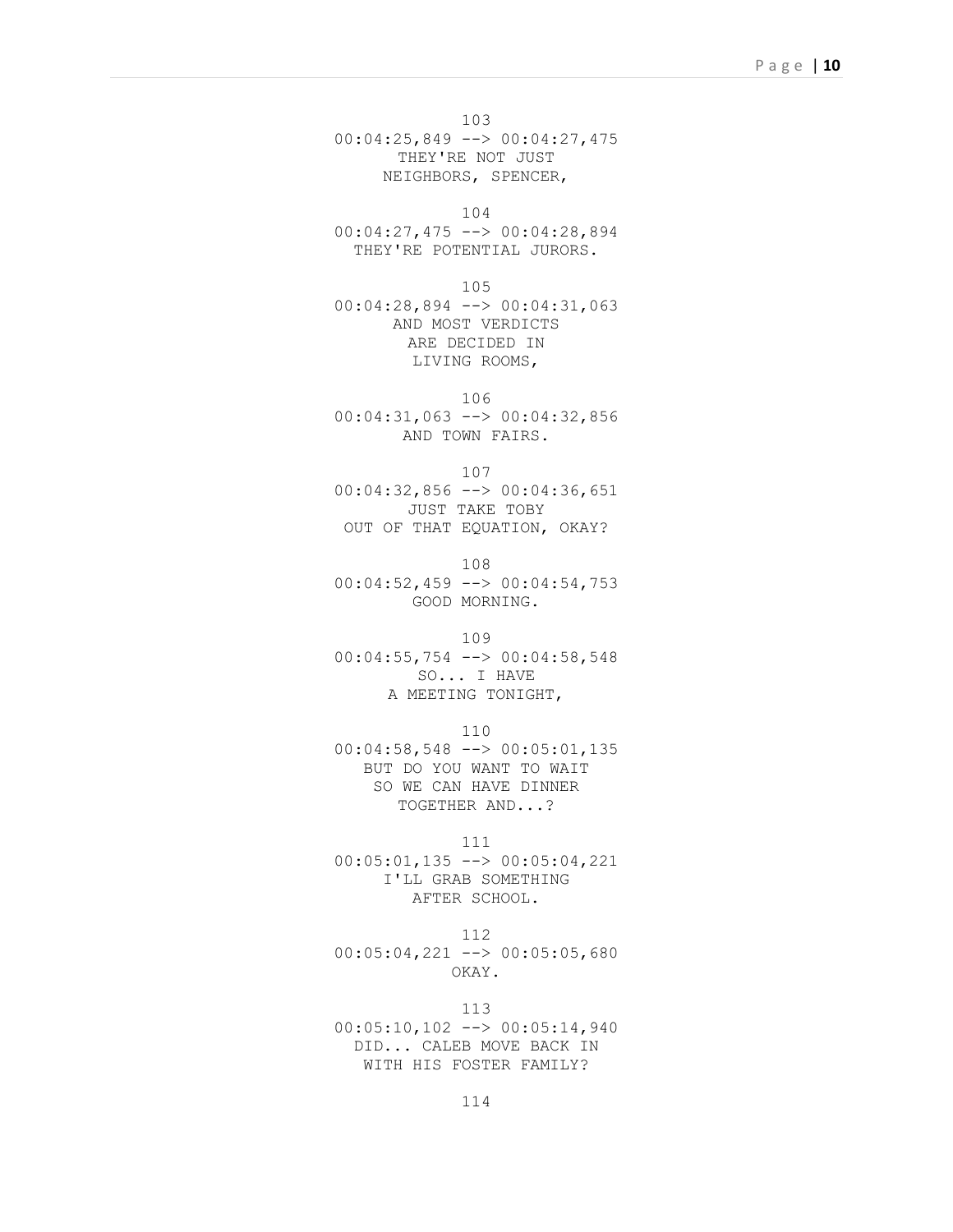00:05:14,940 --> 00:05:17,859 DO YOU WANT TO TELL ME WHY HE MOVED OUT SO OUICKLY?

115

00:05:17,859 --> 00:05:21,196 THERE'S... NOTHING TO TELL.

116

00:05:25,325 --> 00:05:26,827 ( sighs )

117 00:05:26,827 --> 00:05:29,370 LOOK, IF YOU WOULD RATHER STAY HOME FROM SCHOOL,

118 00:05:29,370 --> 00:05:30,998 HAVE A MENTAL HEALTH DAY...

119

00:05:30,998 --> 00:05:32,499 Mona: KNOCK-KNOCK.

120

00:05:32,499 --> 00:05:34,334 IN HERE, MONA.

121

00:05:36,295 --> 00:05:37,462 'MORNING, MRS. M.

122

00:05:37,462 --> 00:05:38,672 HI.

123 00:05:38,672 --> 00:05:40,465 OOH, CAN I STEAL SOME OF THAT COFFEE?

124 00:05:40,465 --> 00:05:41,758 SURE.

125  $00:05:46,930$  -->  $00:05:48,932$ IS SKETCHY-BOY GONE FOR GOOD?

126 00:05:48,932 --> 00:05:51,101 YES, MONA, HE'S GONE.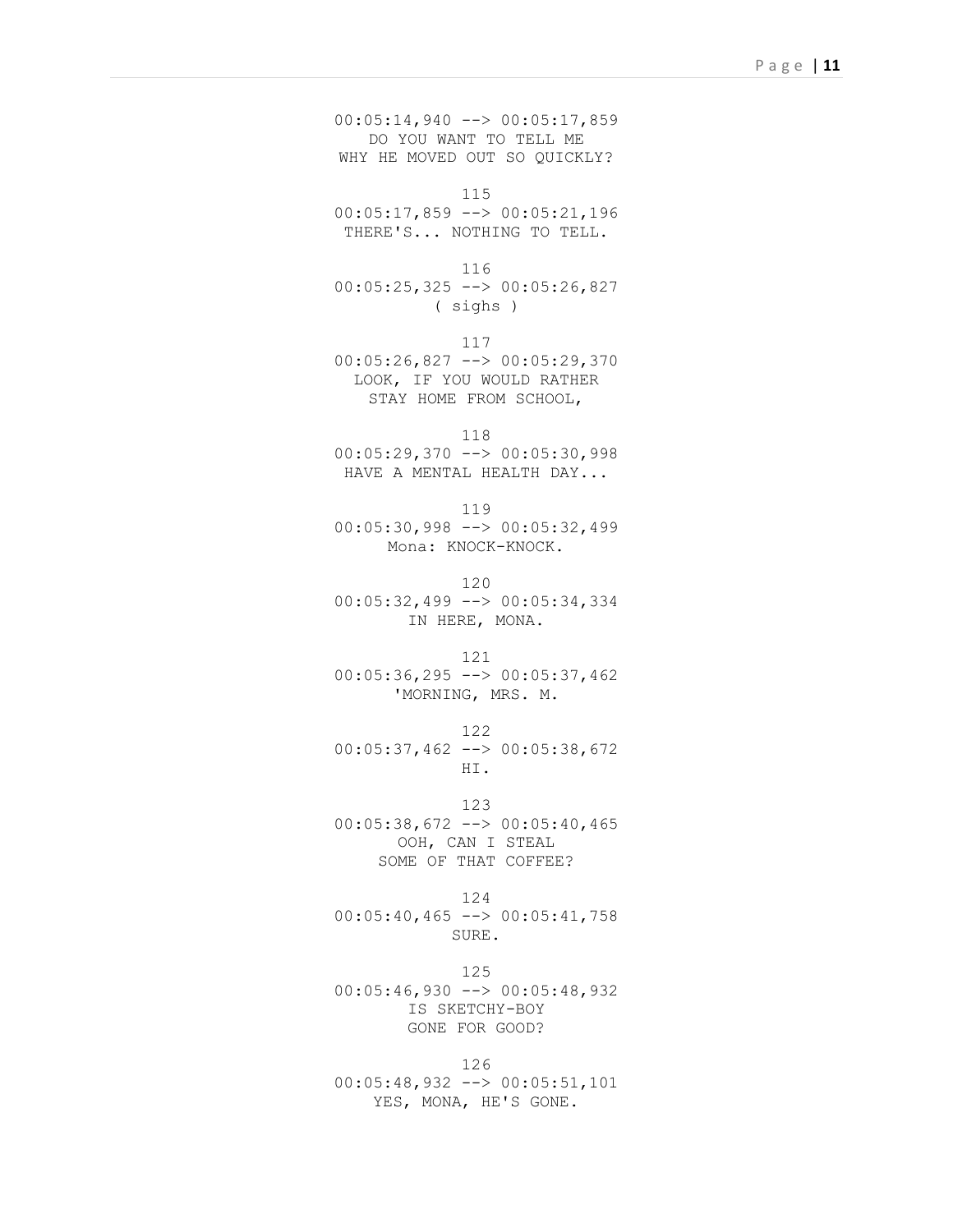127 00:05:52,936 --> 00:05:54,146 YOU READY?

128

00:05:54,146 --> 00:05:56,648 HANNA, COULD I JUST SAY SOMETHING?

129  $00:05:56,648$  -->  $00:05:58,650$ THIS IS ALL MY FAULT.

130 00:05:58,650 --> 00:06:00,152 WHAT?

131

00:06:00,152 --> 00:06:02,279 I KNEW HE WAS GONNA DISAPPOINT YOU IN A MAJOR WAY,

132 00:06:02,279 --> 00:06:04,447 AND I BLAME MYSELF FOR NOT STEPPING UP TO PROTECT YOU.

133 00:06:04,447 --> 00:06:06,825 MONA. NO, I MEAN IT.

134 00:06:06,825 --> 00:06:08,202 A BIG PART OF ME NEVER TRUSTED HIM,

135

00:06:08,202 --> 00:06:09,494 AND IF I'D BEEN A BETTER FRIEND,

136

00:06:09,494 --> 00:06:10,829 I WOULD HAVE TOLD HIM TO GET LOST

137

00:06:10,829 --> 00:06:12,998 BEFORE HE UNZIPPED HIS READY DUFFLE BAG.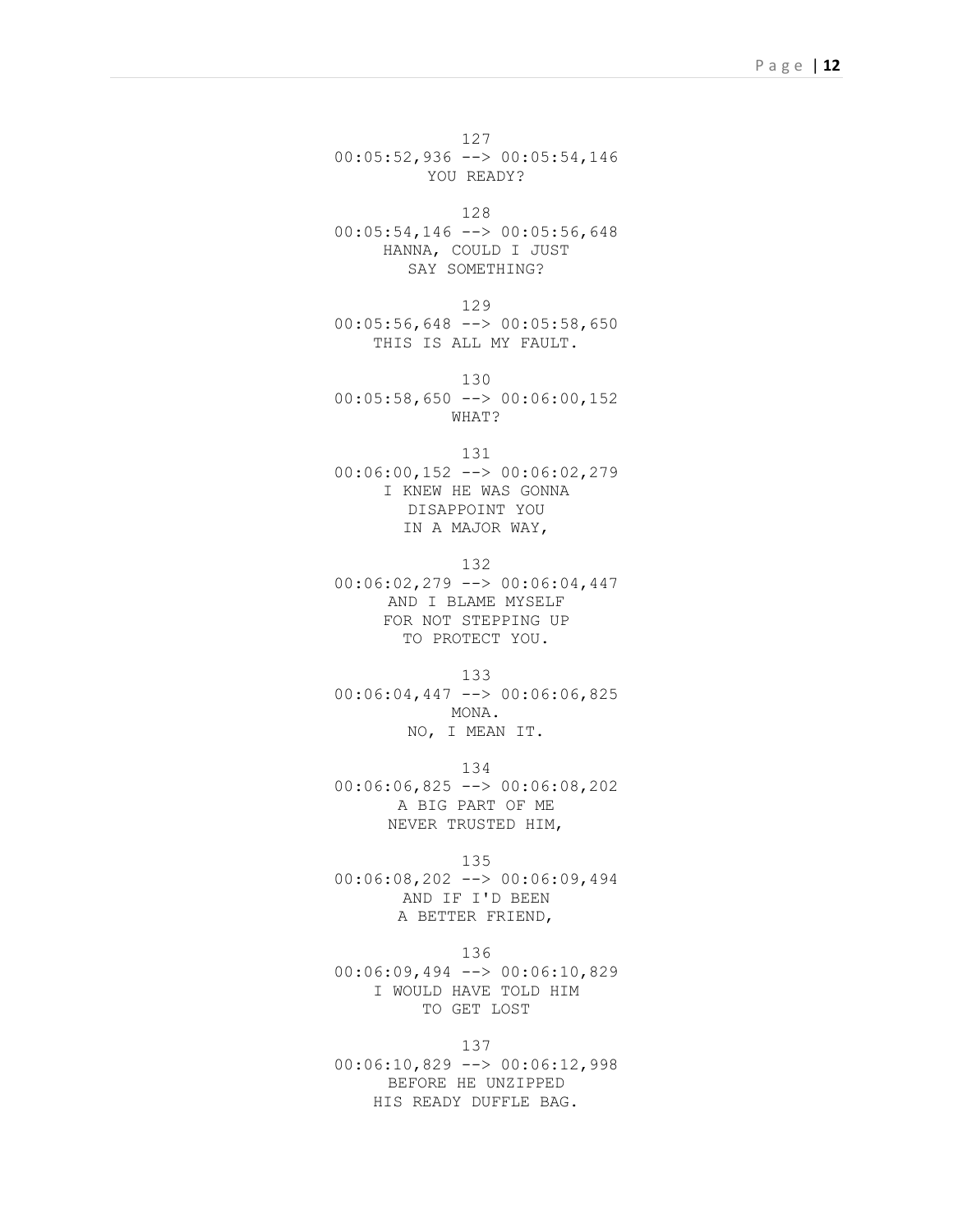138 00:06:14,582 --> 00:06:16,459 I HATE SEEING YOU GET HURT.

139  $00:06:16,459$  -->  $00:06:19,462$ WELL, I'M NOT HURT.

140 00:06:19,462 --> 00:06:21,798 CAN WE GO?

141 00:06:24,009 --> 00:06:25,719 ( door opens )

142 00:06:25,719 --> 00:06:27,179 ( sighs )

143 00:06:27,179 --> 00:06:28,429 ( door closes )

144 00:06:28,429 --> 00:06:31,850 ( indistinct chatter )

145 00:06:31,850 --> 00:06:33,143 GOT A SECOND?

146 00:06:33,143 --> 00:06:35,394 UM...

147 00:06:35,394 --> 00:06:37,022 SURE.

148 00:06:37,022 --> 00:06:39,440 LOOK, I DON'T KNOW WHAT HANNA'S TOLD YOU... EVERYTHING.

149 00:06:39,440 --> 00:06:40,859 SHE'S MY BEST FRIEND.

150 00:06:40,859 --> 00:06:42,777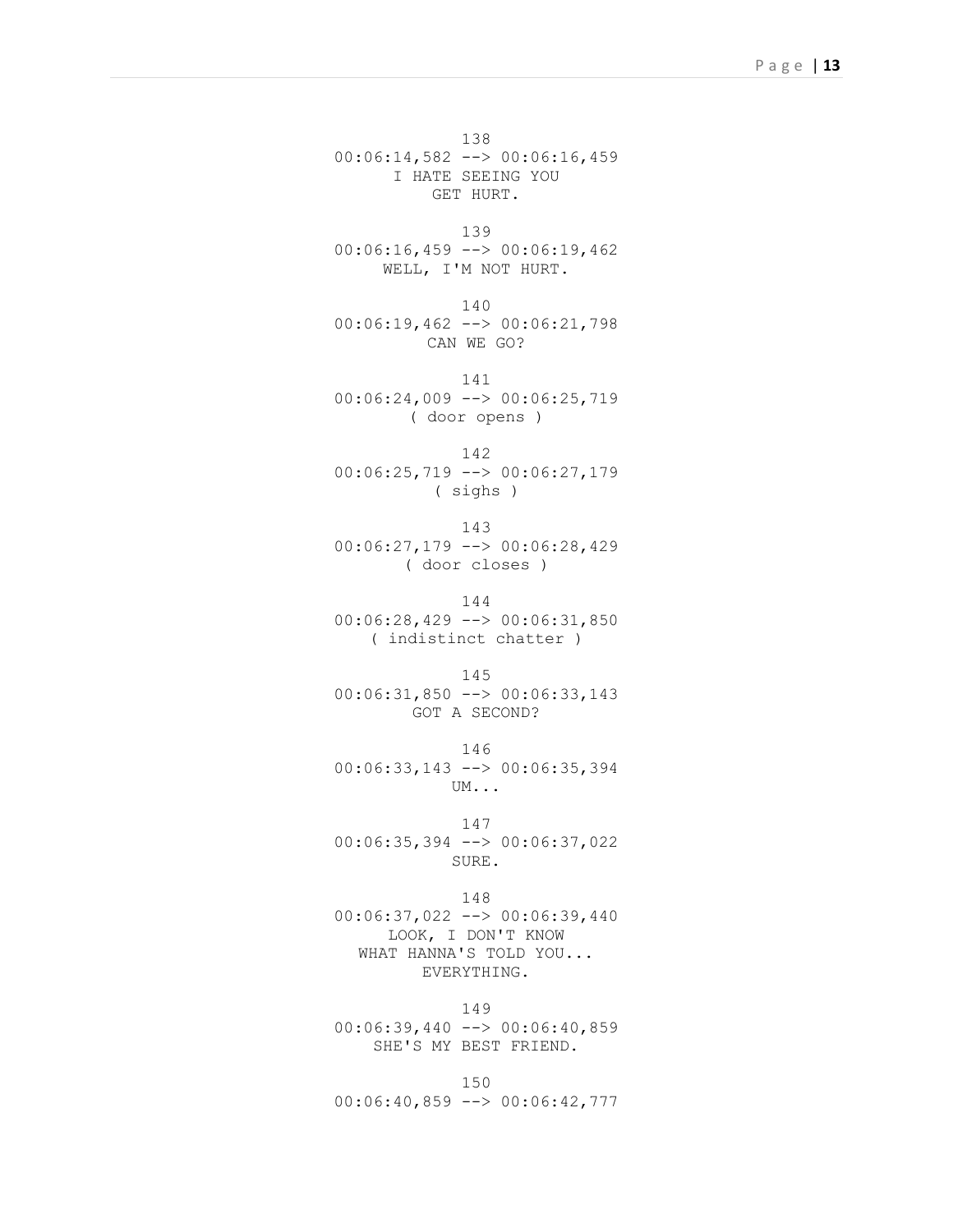THEN MAYBE YOU CAN HELP ME. 151 00:06:42,777 --> 00:06:45,446 SHE'S HAVING A HARD TIME HEARING HOW SORRY I AM. ( mouthing silently )

152 00:06:45,446 --> 00:06:47,032 SHE WON'T TAKE MY CALLS,

153 00:06:47,032 --> 00:06:48,867 SHE LOOKS THE OTHER WAY WHENEVER I SEE HER. CALEB.

154 00:06:48,867 --> 00:06:51,370 HAVE THIS CONVERSATION WITH HANNA, OKAY?

155 00:06:59,920 --> 00:07:01,546 WHAT ARE YOU DOING?

156 00:07:01,546 --> 00:07:03,131 ( giggling ) I GOT 'EM.

157 00:07:03,131 --> 00:07:04,341 I GOT THE TICKETS.

158  $00:07:04,341$  -->  $00:07:06,551$ NO WAY! I THOUGHT THEY WERE SOLD OUT.

159 00:07:06,551 --> 00:07:09,428 MY DAD KNOWS SOMEBODY AT HOLLIS WHO WORKS FOR COLLEGE EVENTS.

160 00:07:09,428 --> 00:07:11,556 THAT'S AWESOME. HOW MUCH WAS IT?

161  $00:07:11,556$  -->  $00:07:13,683$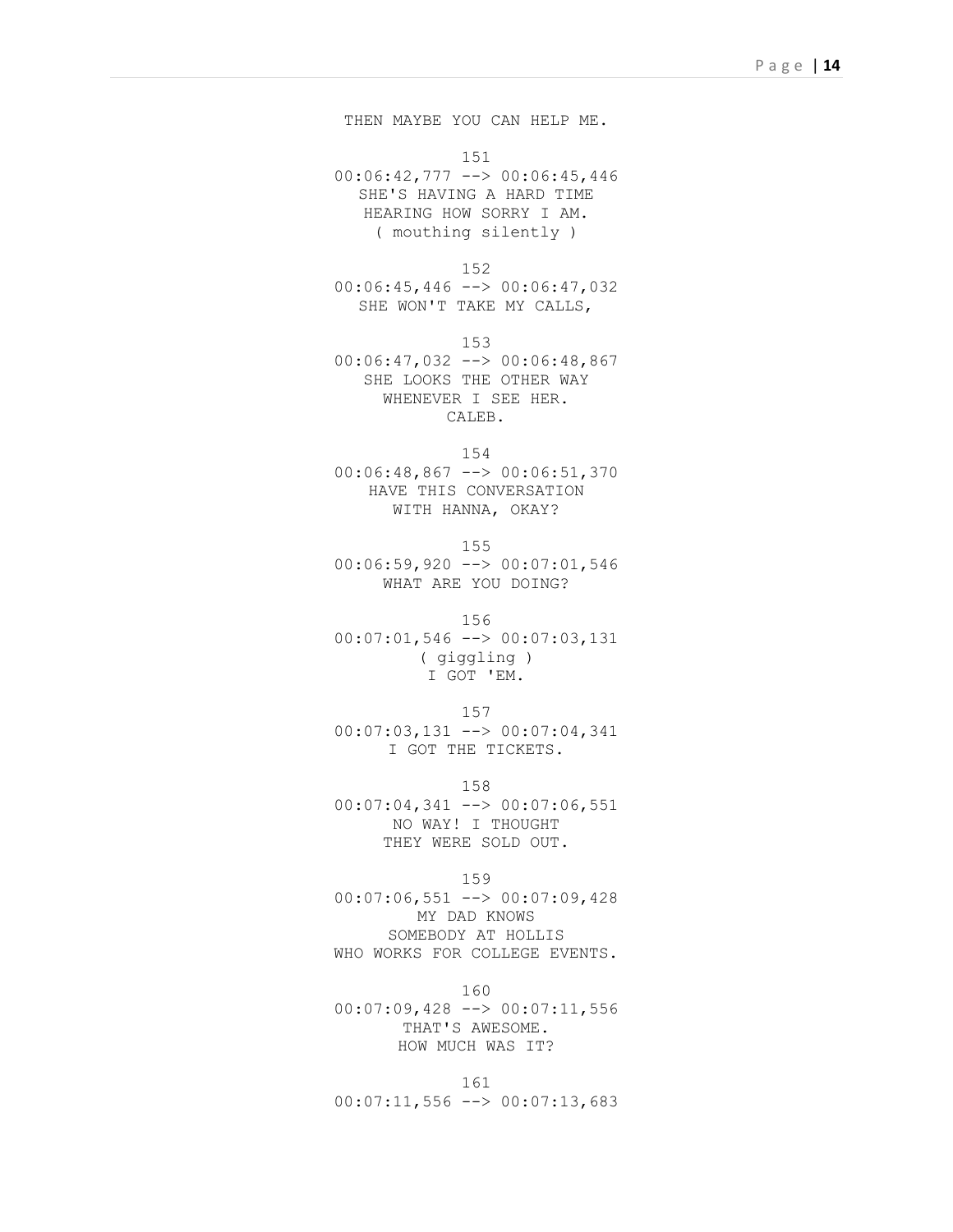MY TREAT.

162 00:07:13,683 --> 00:07:15,518 ISN'T THAT WHY THEY CALL IT A DATE?

163

00:07:15,518 --> 00:07:16,978 THOSE TICKETS WERE EXPENSIVE.

164

00:07:16,978 --> 00:07:19,480 EM, I CAN HANDLE TWO TICKETS.

165

00:07:19,480 --> 00:07:21,900 TROY SATTLER WILL PAY FOR HIS OWN.

166

00:07:21,900 --> 00:07:25,112 WAIT. TROY SATTLER'S COMING TOO?

167

00:07:25,112 --> 00:07:29,116 EMILY, YOU KNOW I WANT TO BE ALONE WITH YOU,

168

00:07:29,116 --> 00:07:31,034 BUT I GOT THE TICKETS FROM MY DAD,

169

00:07:31,034 --> 00:07:33,036 AND I JUST THOUGHT IF A GUY CAME ALONG...

170

00:07:33,036 --> 00:07:35,747 I'M NOT PRETENDING TO DATE TROY.

171 00:07:35,747 --> 00:07:38,333 HE'S JUST, LIKE, INSURANCE.

172 00:07:38,333 --> 00:07:43,338 LOOK, I REALLY WANT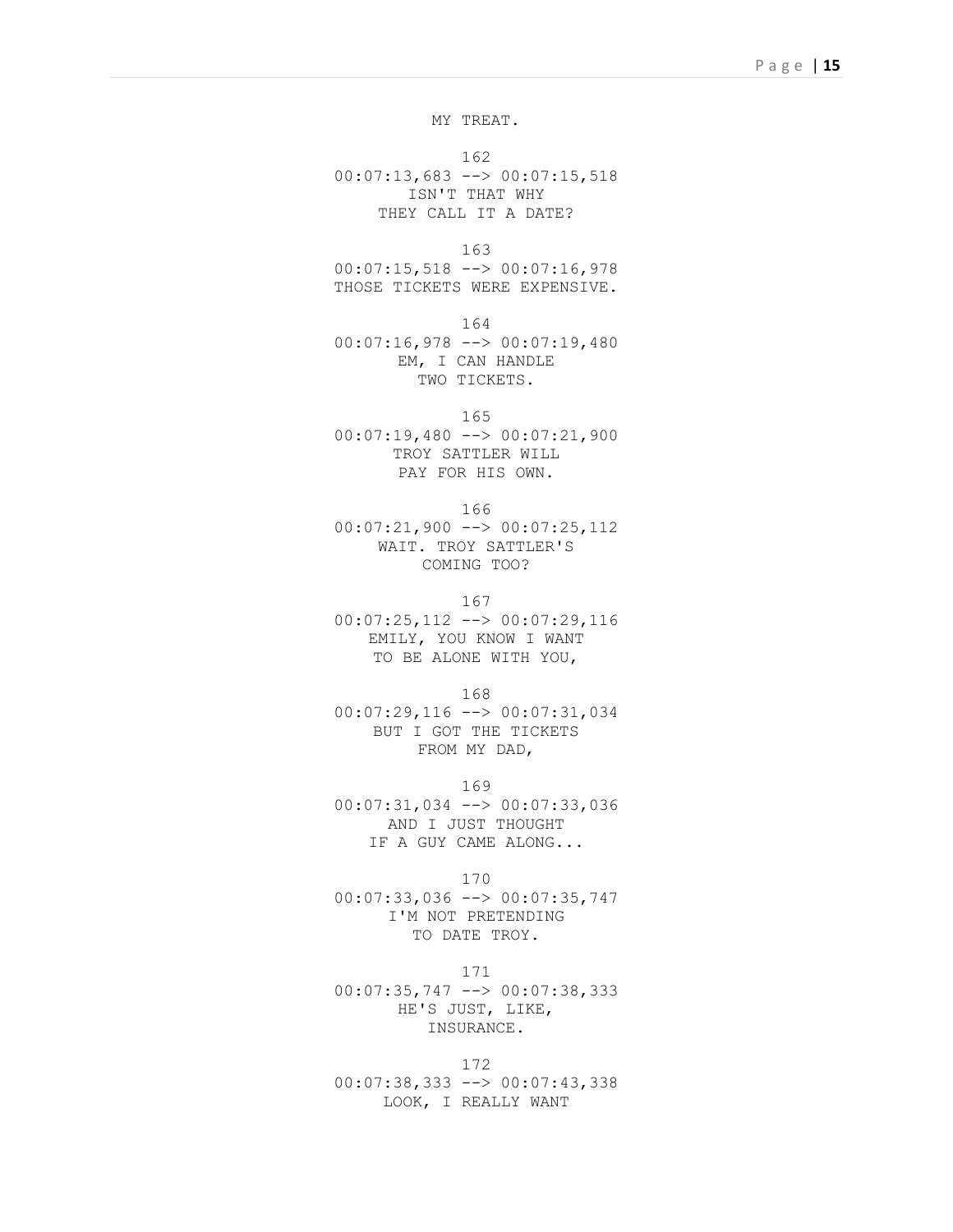TO HAVE THAT TALK WITH MY DAD. I DO.

173

00:07:43,338 --> 00:07:47,134 I EVEN WENT ONLINE AND LOOKED FOR, LIKE, WHAT TO SAY.

174

00:07:47,134 --> 00:07:50,595 YOU'RE GONNA COME OUT TO YOUR PARENTS THROUGH E-MAIL?

175

00:07:50,595 --> 00:07:51,972 NO.

176

00:07:51,972 --> 00:07:54,975 SHERIDAN PREP HAS A CAMPUS PRIDE GROUP,

177  $00:07:54,975$  -->  $00:07:56,851$ WITH A WEBSITE.

178

00:07:56,851 --> 00:07:58,353 IT'S NOT LIKE I CAN GO TO A MEETING, THOUGH.

179

00:07:58,353 --> 00:07:59,896 THEIR SCHOOL IS, LIKE, TWO MILES FROM HERE.

180

00:07:59,896 --> 00:08:02,523 THEN MEET SOMEONE FROM THE GROUP FOR A COFFEE.

181

00:08:05,860 --> 00:08:08,863 WOULD IT HELP IF I WENT WITH YOU?

182 00:08:23,586 --> 00:08:25,297 HEY. HI.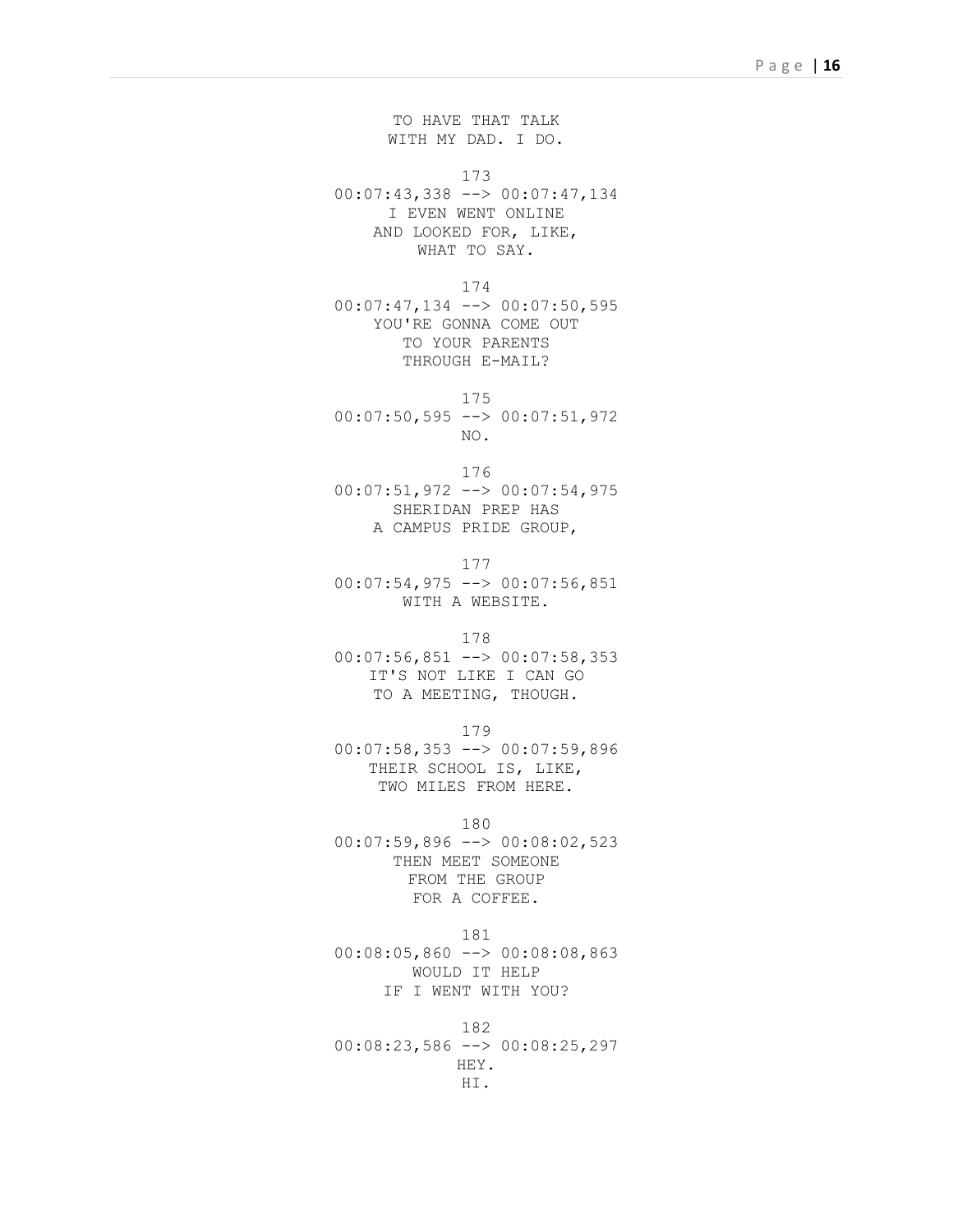183 00:08:25,297 --> 00:08:28,133 ( low ) SO, CAN WE TALK ABOUT THIS WEEKEND, THE FESTIVAL?

184 00:08:28,133 --> 00:08:30,635 ( class bell rings )

185 00:08:31,803 --> 00:08:33,096 I WAS THINK-- ( coffee splatters )

186 00:08:33,096 --> 00:08:36,057 OH, GOD! I AM SO SORRY. DID I DO THAT?

187 00:08:37,851 --> 00:08:39,727 Aria: UM...

188 00:08:39,727 --> 00:08:41,480 SORRY.

189 00:08:41,480 --> 00:08:44,607 Look, how do you feel about a stay-at-home

weekend instead, 190

00:08:44,607 --> 00:08:46,276 your place, with me?

191

00:08:46,276 --> 00:08:48,362 Yeah. What's going on?

192

00:08:48,362 --> 00:08:49,904 OH, DID I GET IT ON YOUR SHOES?

193 00:08:49,904 --> 00:08:51,072 I AM SUCH A SPAZ!

194 00:08:51,072 --> 00:08:54,493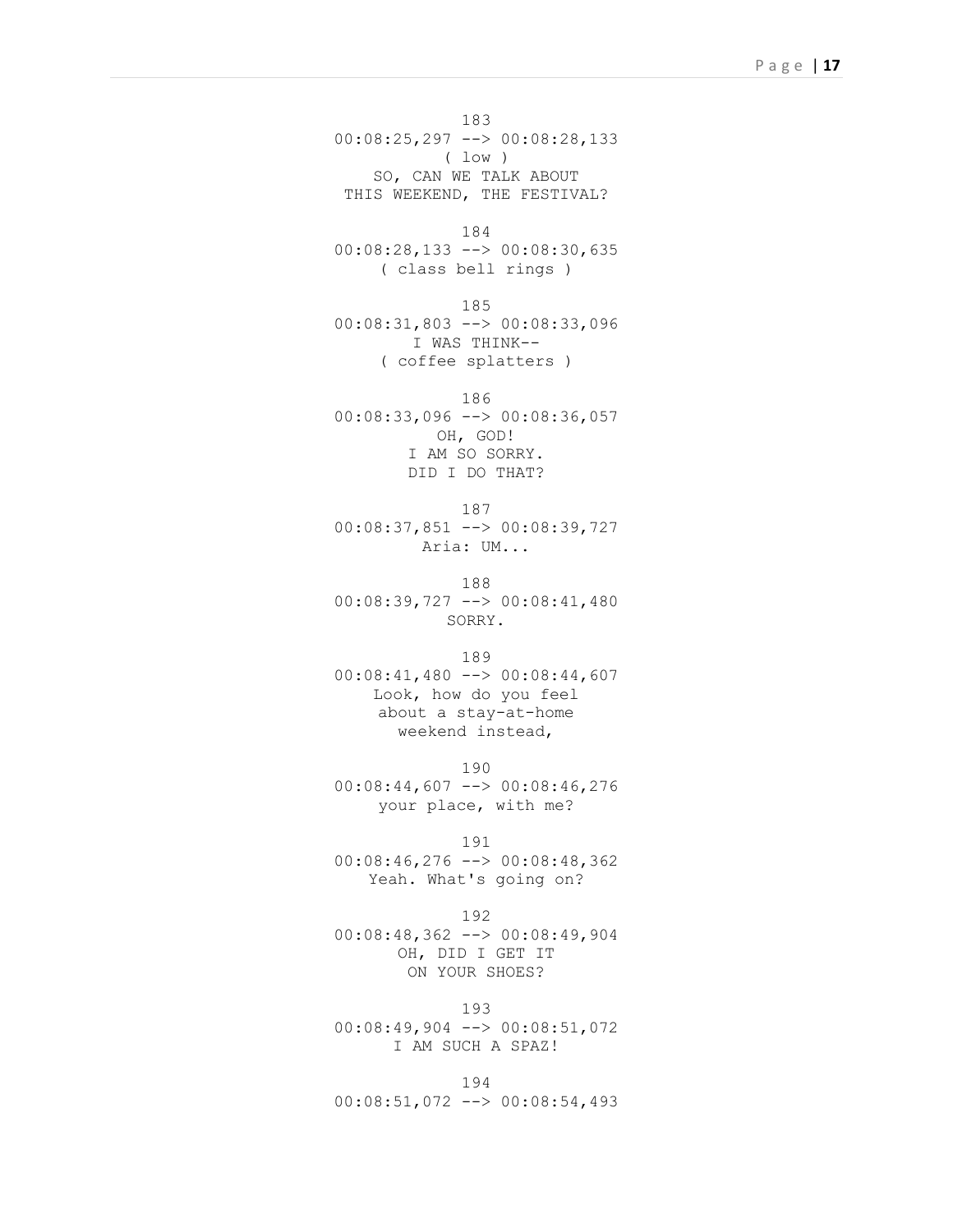Look, we can just talk about it later. 195 00:08:54,493 --> 00:08:57,454 Sure. My classroom, after school. 196 00:08:57,454 --> 00:08:58,579 No, we can't. 197 00:08:58,579 --> 00:09:00,457 Can we just do this over dinner? 198 00:09:00,457 --> 00:09:02,459 Sure. 199 00:09:14,679 --> 00:09:16,139 MIND IF I JOIN YOU? 200 00:09:16,139 --> 00:09:18,141 UH... NO. 201 00:09:18,141 --> 00:09:20,018 I MEAN, YES, PLEASE. 202 00:09:23,604 --> 00:09:25,690 SO, WE'RE TALKING? 203 00:09:25,690 --> 00:09:27,401 WHAT DOES JENNA WANT? 204 00:09:27,401 --> 00:09:29,986 WHY WAS SHE WILLING TO PAY YOU TO LIVE IN MY BASEMENT? 205

00:09:29,986 --> 00:09:31,571 I TOLD YOU, I GAVE THE MONEY BACK.

206 00:09:31,571 --> 00:09:32,822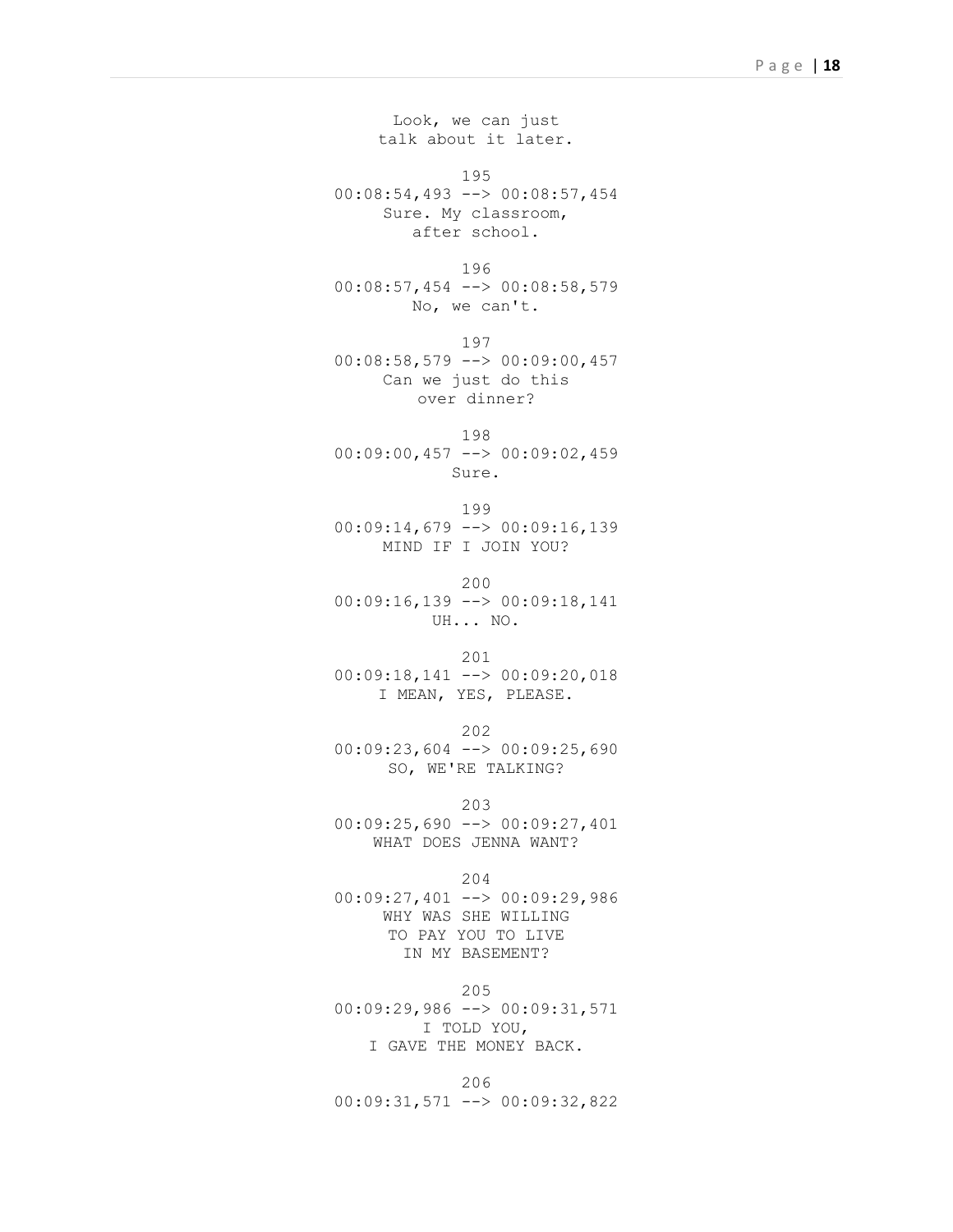WHAT DID SHE ASK YOU TO DO?

207 00:09:32,822 --> 00:09:34,824 RECORD OUR CONVERSATIONS?

```
208
```
00:09:34,824 --> 00:09:36,451 RIFLE THROUGH MY PURSE,

209

00:09:36,451 --> 00:09:39,496 THE DRAWERS IN MY BEDROOM?

210

00:09:39,496 --> 00:09:41,789 WHAT DOES SHE WANT?

211

00:09:44,584 --> 00:09:46,169 A KEY.

212 00:09:46,169 --> 00:09:48,588 SHE OFFERED ME A LOT OF MONEY

TO LOOK FOR A KEY.

213

00:09:48,588 --> 00:09:50,006 A KEY TO WHAT, MY HOUSE?

214

00:09:50,006 --> 00:09:51,550 I GAVE YOU THAT.

215 00:09:52,759 --> 00:09:54,052 NO.

216 00:09:55,262 --> 00:09:57,264 SHE THINKS THAT YOUR FRIEND,

217 00:09:57,264 --> 00:09:59,099 THE ONE WHO DIED, MAY HAVE GIVE YOU

218 00:09:59,099 --> 00:10:00,517 OR ONE OF YOUR GIRLS A KEY.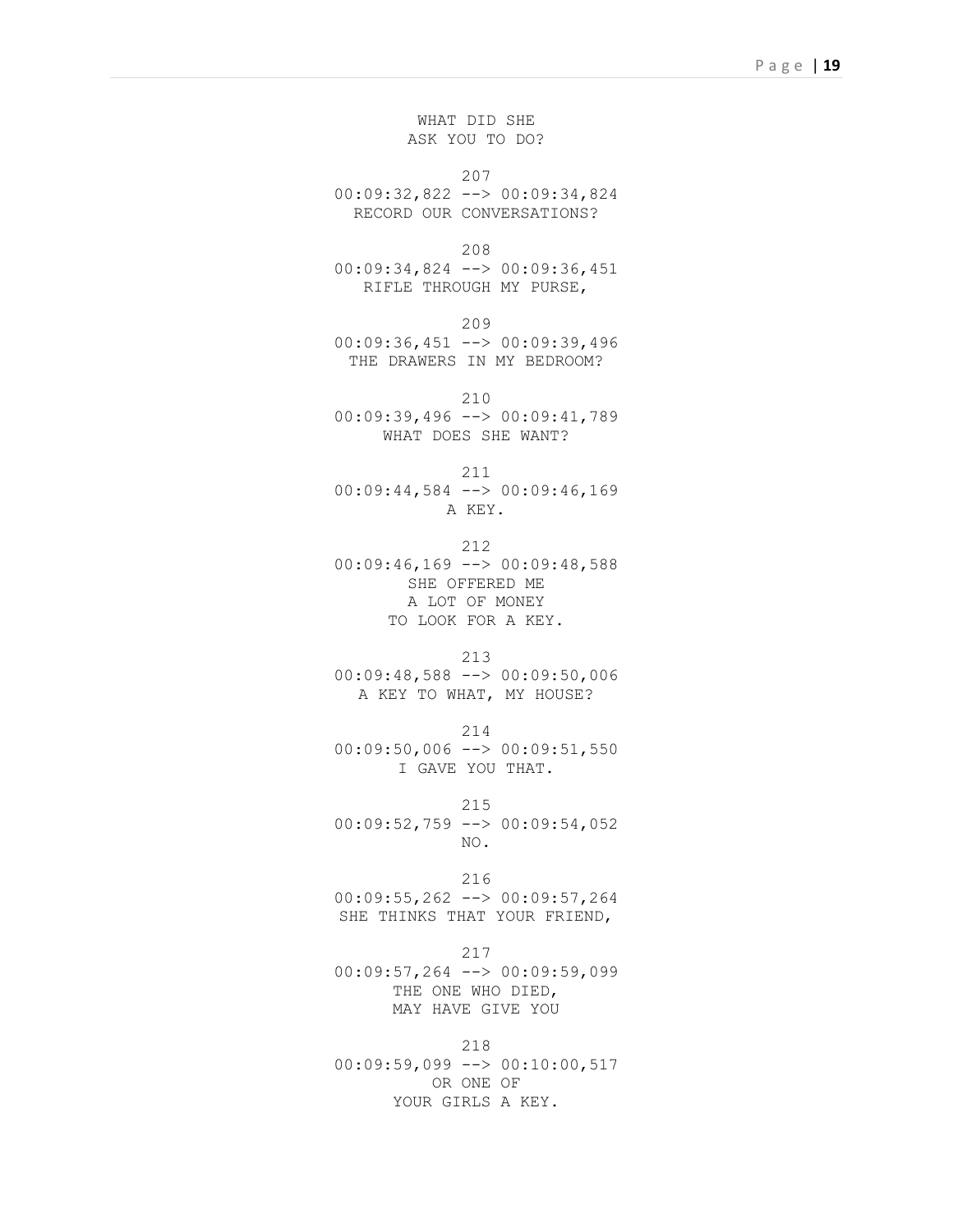219 00:10:00,517 --> 00:10:03,061 ALI DIDN'T DIE, SHE WAS MURDERED.

220 00:10:06,106 --> 00:10:07,148 WHAT KIND OF KEY?

221

00:10:07,148 --> 00:10:08,900 JENNA DIDN'T KNOW.

222

00:10:10,318 --> 00:10:13,738 AND AS SOON AS I REALIZED SOMETHING WAS HAPPENING BETWEEN YOU AND ME,

223

00:10:13,738 --> 00:10:15,698 I TOLD HER TO BACK OFF.

224

00:10:15,698 --> 00:10:18,577 HANNA, WHAT'S WITH YOU GUYS AND JENNA CAVANAUGH?

225

00:10:18,577 --> 00:10:20,161 WHY DID SHE NEED ME?

226

00:10:20,161 --> 00:10:21,704 WHY COULDN'T SHE JUST ASK YOU DIRECTLY?

227

00:10:21,704 --> 00:10:24,040 YOU KNOW WHAT? YOU DON'T GET TO ASK QUESTIONS.

228

00:10:24,040 --> 00:10:25,708 WHAT ELSE?

229

00:10:27,419 --> 00:10:29,837 IF I KNEW MORE, SO WOULD YOU.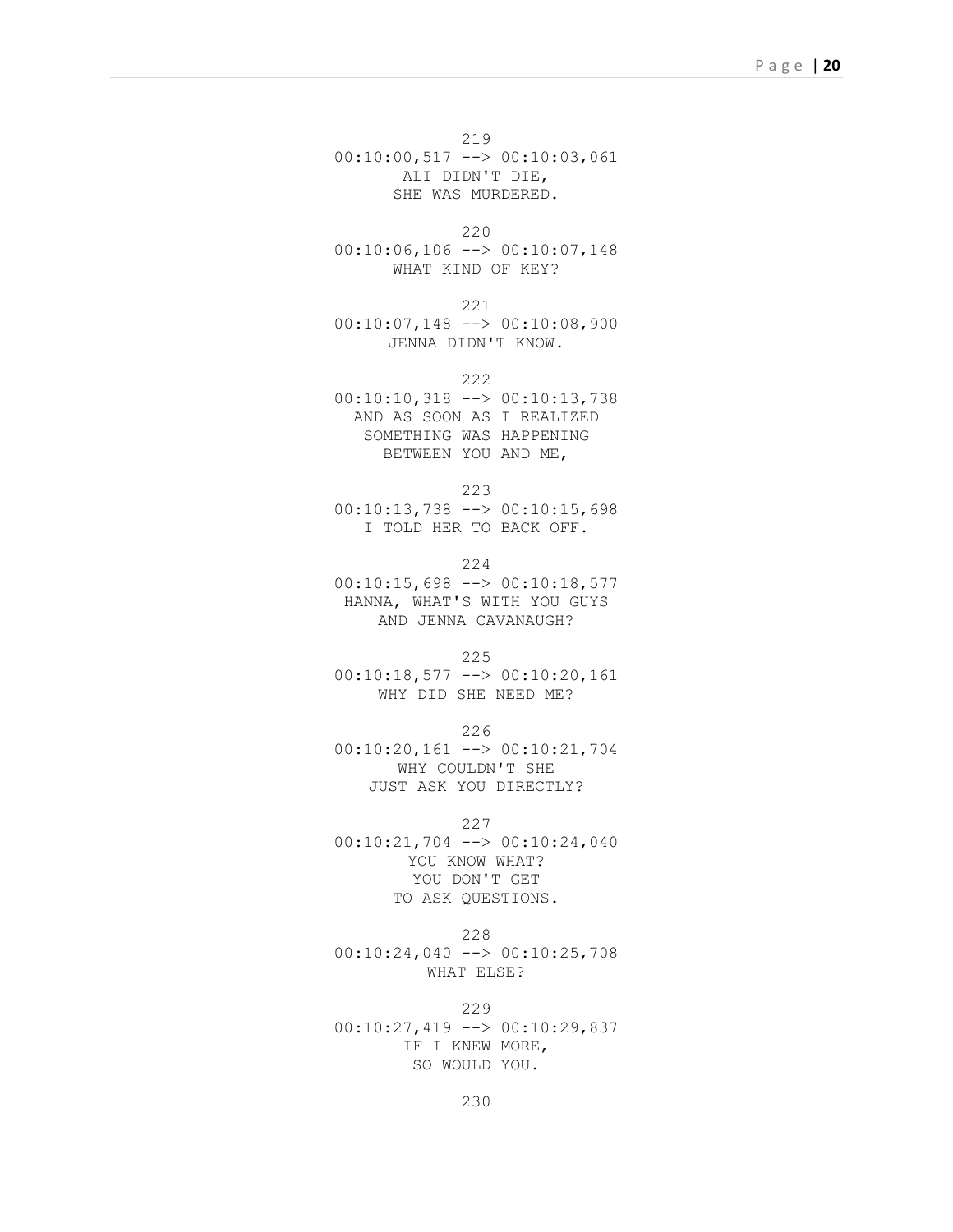00:10:37,971 --> 00:10:39,180 I MISS YOU.

231 00:10:46,354 --> 00:10:48,856 YEAH. YOU'LL GET OVER IT.

232  $00:11:01,369$  -->  $00:11:02,537$ OKAY, I'M BACK.

233 00:11:02,537 --> 00:11:04,289 Spencer: HEY, IS FITZ THERE?

```
234
```
00:11:04,289 --> 00:11:06,249 NO, HE GOT PULLED INTO SOME FACULTY THING,

235

00:11:06,249 --> 00:11:08,376 SO HE TEXTED ME TO ORDER SOME FOOD.

236

00:11:08,376 --> 00:11:11,754 SO YOU GUYS ARE STILL TEXTING? WOW.

237

00:11:11,754 --> 00:11:13,256 I WOULD HAVE THOUGHT AFTER THAT THING WITH YOUR MOM...

238

 $00:11:13,256$  -->  $00:11:14,673$ HE DOESN'T KNOW ABOUT THAT.

239

00:11:14,673 --> 00:11:16,217 IF HE THINKS MY PARENTS ARE SNIFFING US OUT,

240

00:11:16,217 --> 00:11:19,179 IT'LL JUST MAKE HIM PARANOID, NOT ROMANTIC.

241 00:11:19,179 --> 00:11:20,930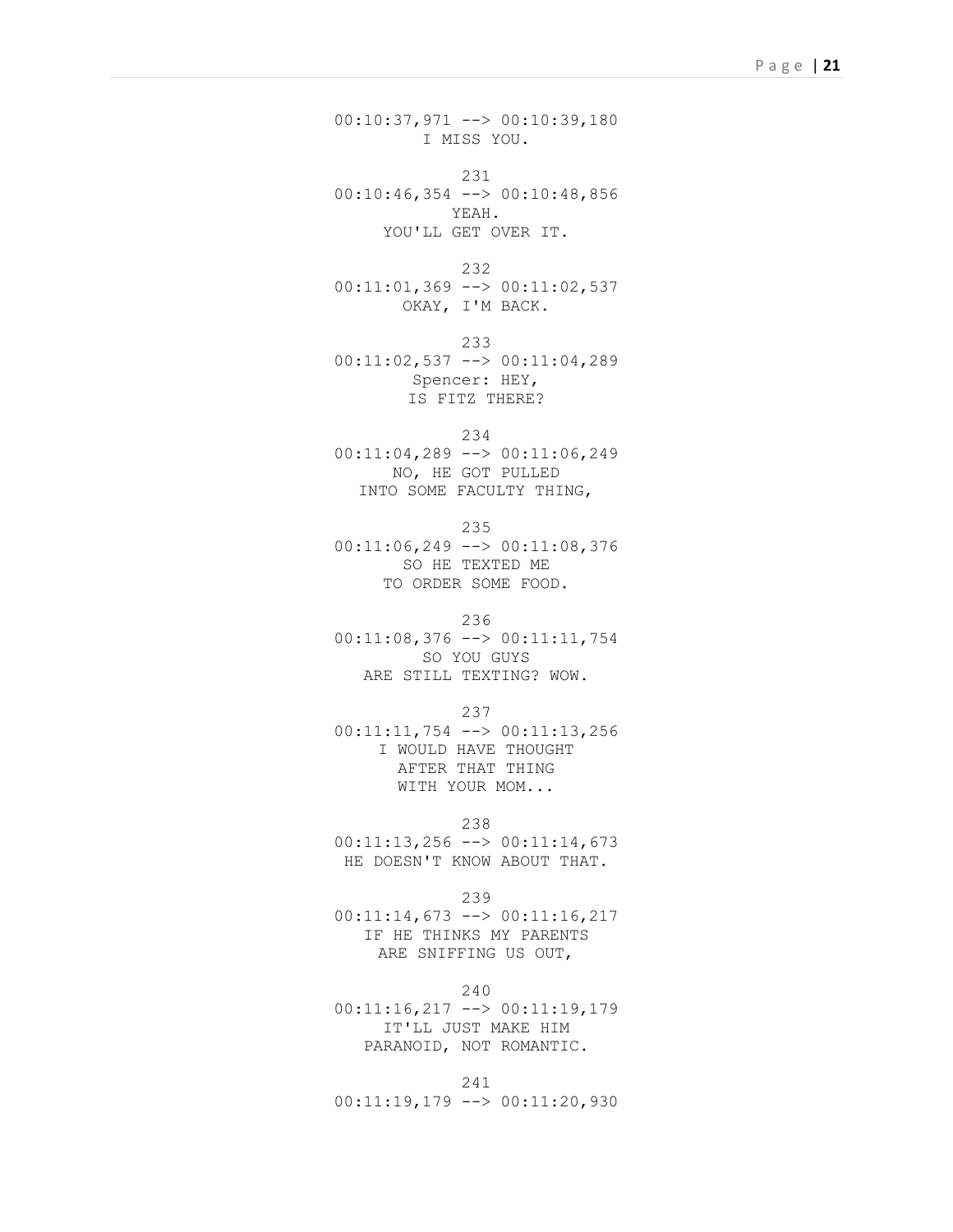YEAH, TELL ME ABOUT IT.

242

00:11:20,930 --> 00:11:24,142 I STILL DON'T KNOW IF TOBY THINKS I SET HIM UP WITH THAT SWEATER.

243

00:11:24,142 --> 00:11:25,893 WAIT, YOU HAVEN'T TALKED TO HIM YET?

244

00:11:25,893 --> 00:11:27,646 NO. HE LEFT ME A MESSAGE

245

00:11:27,646 --> 00:11:29,981 SAYING THAT HE COULDN'T MEET ME AFTER SCHOOL.

246

00:11:29,981 --> 00:11:31,441 Veronica: SPENCER!

247

00:11:31,441 --> 00:11:33,026 I GOTTA GO. MY MOM'S CALLING.

248

00:11:33,026 --> 00:11:34,235 OKAY.

249 00:11:34,235 --> 00:11:35,570 BYE.

250 00:11:58,343 --> 00:12:01,262 ( cell phone rings )

251 00:12:01,262 --> 00:12:04,932

HELLO?

HEY, IT'S ME. UH, YEAH, THIS MEETING'S

252 00:12:04,932 --> 00:12:06,934 RUNNING A BIT LONG.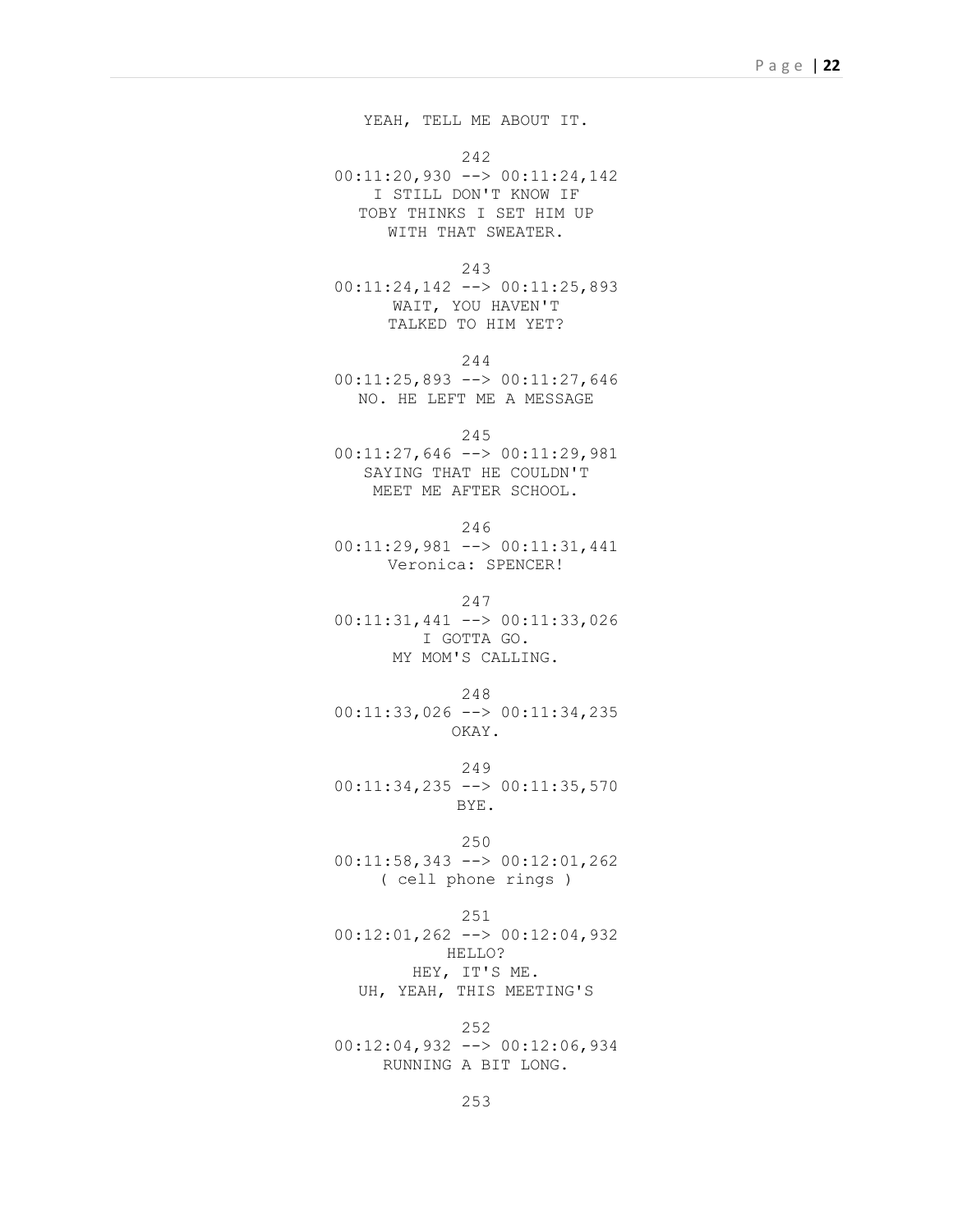00:12:06,934 --> 00:12:08,520 DID YOU ORDER DINNER YET?

254 00:12:08,520 --> 00:12:12,482 UM... YOU KNOW WHAT? I-I CAN'T STAY.

255 00:12:12,482 --> 00:12:14,484 IS SOMETHING WRONG?

256 00:12:14,484 --> 00:12:15,734 NO, NO.

257

00:12:15,734 --> 00:12:17,571 UM, WE'LL JUST-- WE'LL TALK LATER, OKAY?

258

00:12:17,571 --> 00:12:18,863 OKAY.

259 00:12:36,590 --> 00:12:38,592 ( sighs ) THAT'S WHAT I SAID.

260 00:12:38,592 --> 00:12:40,260 WAS IT A KEY

TO ALI'S HOUSE? 261

00:12:40,260 --> 00:12:41,844 HER LOCKER AT THE TENNIS CLUB?

262

00:12:41,844 --> 00:12:43,346 WHY WOULD JENNA WANT THAT?

263

00:12:43,346 --> 00:12:44,931 WHAT WAS SHE GONNA DO, SNIFF ALI'S OLD SWEAT SOCKS?

264

00:12:44,931 --> 00:12:46,391 IF JENNA'S "A," SHE'S LOOKING FOR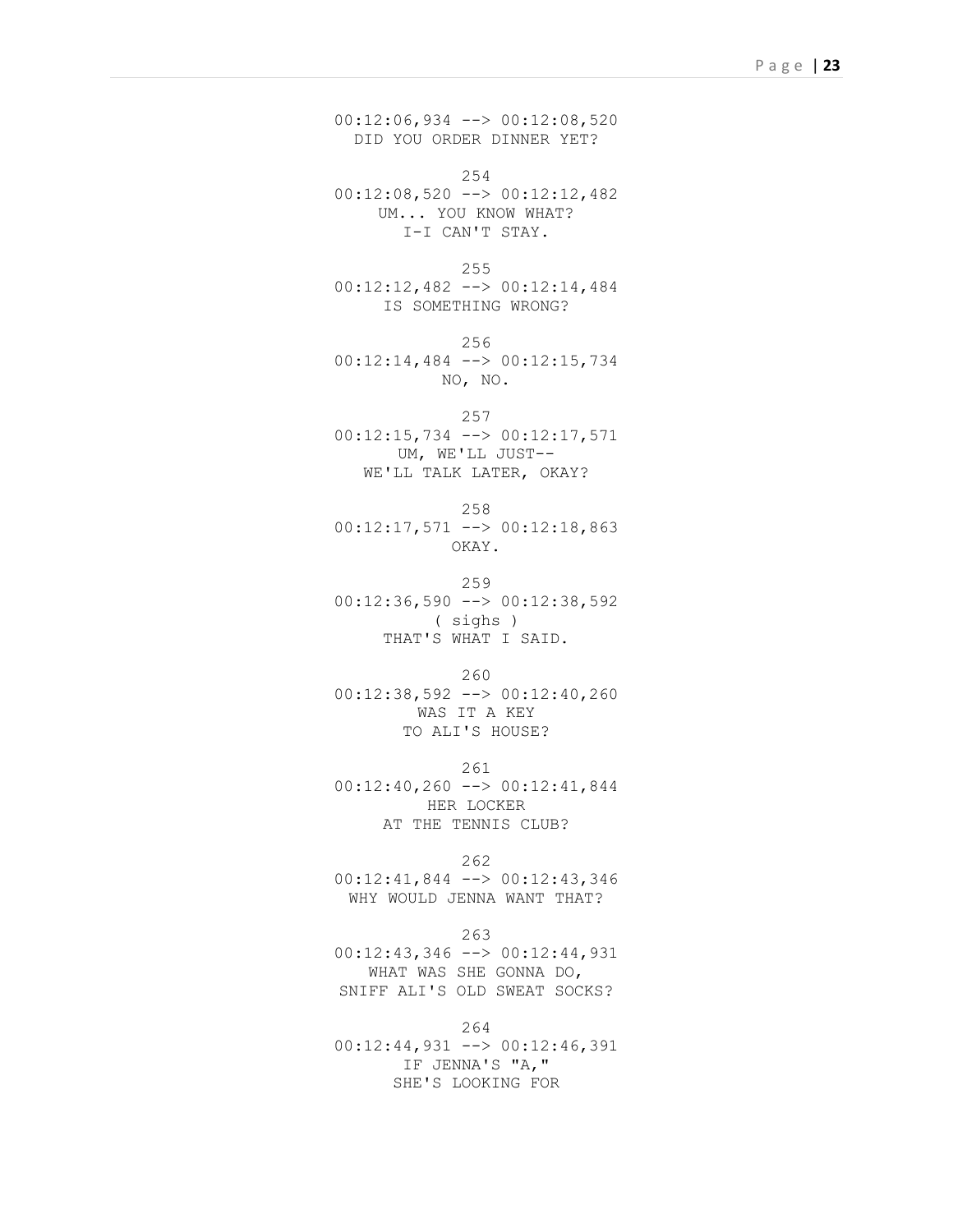265 00:12:46,391 --> 00:12:48,309 ANY INFORMATION ON US SHE CAN GET.

266

00:12:48,309 --> 00:12:51,354 I CANNOT BELIEVE THAT HE WENT THROUGH MY CLOSET AND MY NIGHTSTAND.

267

00:12:51,354 --> 00:12:52,480 WHAT A JERK!

268

00:12:52,480 --> 00:12:54,023 HE'S A TOTAL CREEP. HE'S AN ANIMAL.

269

00:12:54,023 --> 00:12:55,942 EASY, GUYS.

270

00:12:55,942 --> 00:12:58,777 HE LOOKED THROUGH YOUR STUFF, HE DIDN'T INVADE POLAND.

271

00:12:58,777 --> 00:13:01,072 WHY ARE YOU STICKING UP FOR HIM? HE BROKE HER TRUST.

272

00:13:01,072 --> 00:13:02,240 HE WENT BEHIND HER BACK.

273

00:13:02,240 --> 00:13:04,867 HE STUCK HIS HANDS IN HER PANTY DRAWER!

274

00:13:05,910 --> 00:13:07,704 I'M SORRY.

275

00:13:07,704 --> 00:13:09,872 OKAY, ALL I'M SAYING IS THAT SOMEBODY

276 00:13:09,872 --> 00:13:11,790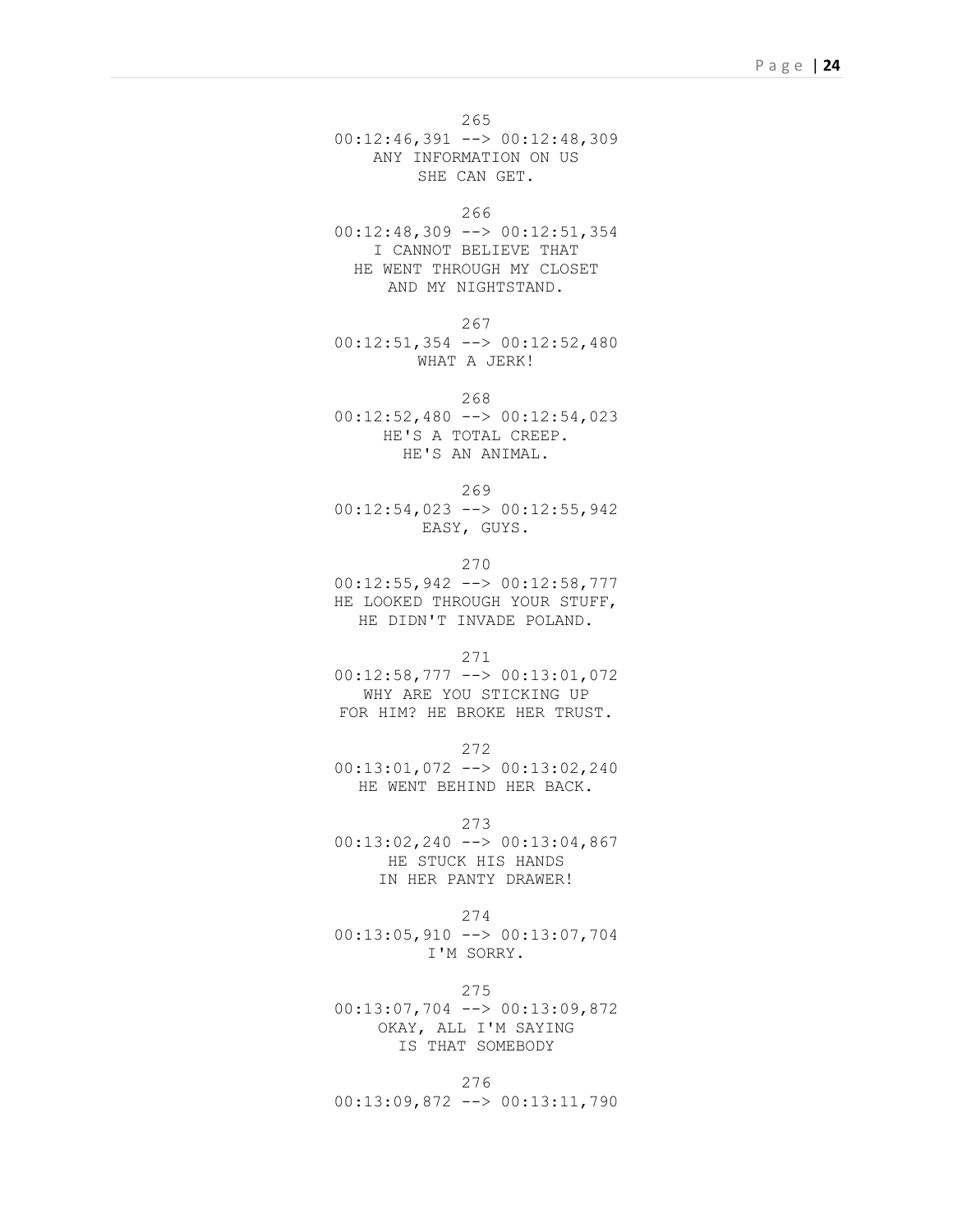CAN LOOK THROUGH SOMEONE ELSE'S STUFF

277

00:13:11,790 --> 00:13:13,918 THAT THEY'RE NOT SUPPOSED TO BE LOOKING THROUGH.

278

00:13:15,629 --> 00:13:18,131 YOU WANNA TRANSLATE THAT INTO SPEECH?

279

00:13:18,131 --> 00:13:21,509 I SAW EZRA'S WEBSITE PAGE.

280

00:13:21,509 --> 00:13:25,388 LOOK, I-I KNOCKED HIS DESK, AND HIS LAPTOP SCREEN CAME UP.

281

00:13:25,388 --> 00:13:26,765 SO, BIG DEAL.

282

 $00:13:26,765$  -->  $00:13:28,600$ WHAT'S THE JUICIEST THING ON HIS STATUS UPDATE?

283

00:13:28,600 --> 00:13:31,144 "EZRA FITS HAS JOINED THE MARK TWAIN FAN PAGE"?

284

00:13:31,144 --> 00:13:32,937 HOW 'BOUT HE HAS A DOUBLE LIFE.

285

00:13:32,937 --> 00:13:35,356 WAIT, I THOUGHT THAT YOU WERE HIS DOUBLE LIFE.

286

00:13:35,356 --> 00:13:36,983 FINE. TRIPLE LIFE.

287

00:13:38,652 --> 00:13:42,155 THERE WAS THIS PICTURE OF HIM COZYING UP TO SOME GIRL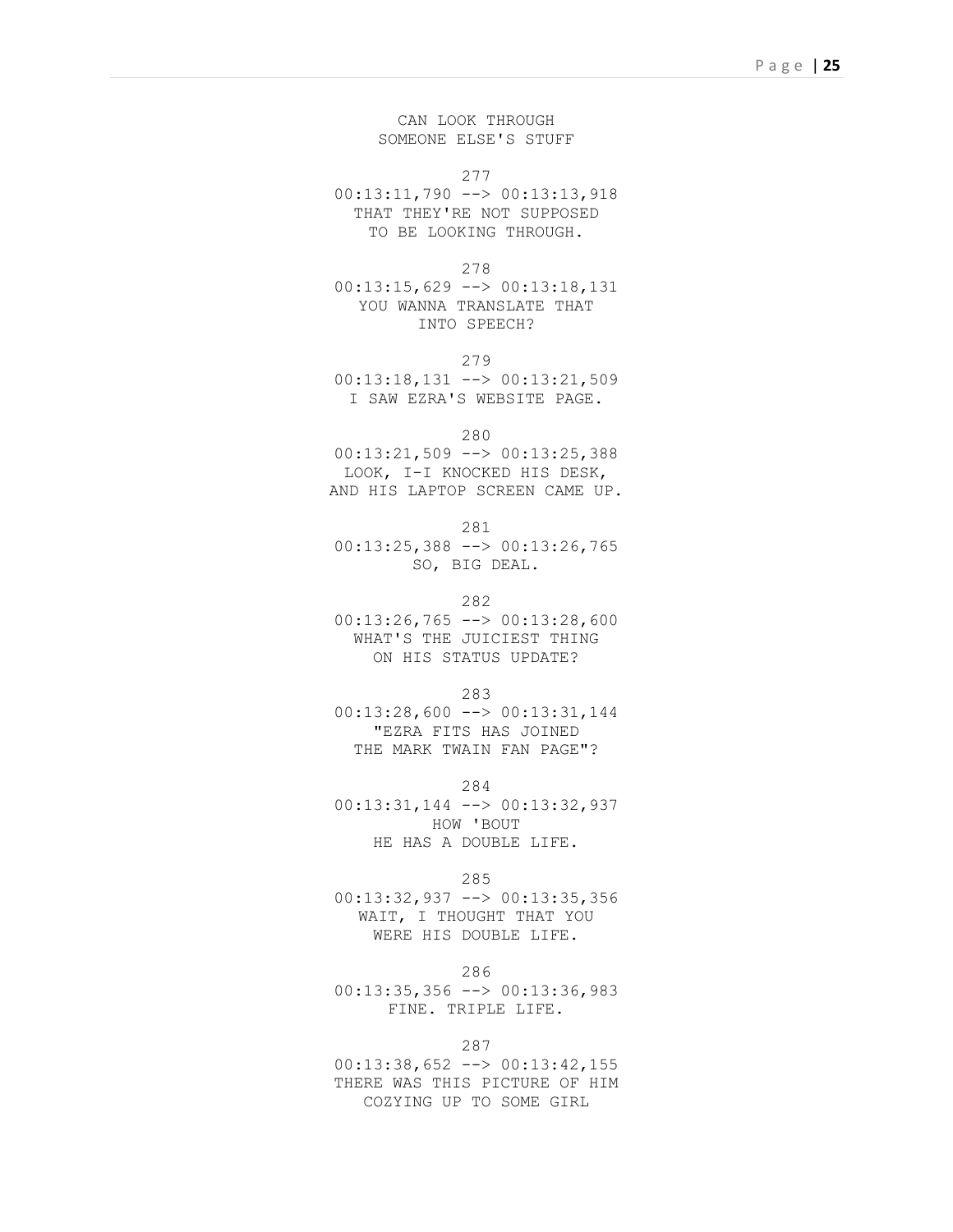288 00:13:42,155 --> 00:13:44,491

WEARING AN ENGAGEMENT RING IN ITALY.

289

00:13:46,033 --> 00:13:47,285 WHAT'S HER NAME?

290 00:13:47,285 --> 00:13:48,869 JACKIE.

291 00:13:48,869 --> 00:13:50,664 HOW DO YOU KNOW SHE WASN'T HIS COUSIN?

292

00:13:50,664 --> 00:13:52,039 'CAUSE IN PICTURE NUMBER THREE,

293

00:13:52,039 --> 00:13:54,917 THEY WERE LICKING EACH OTHER'S GELATO.

294

00:13:55,834 --> 00:13:57,754 I MEAN, GUYS, SERIOUSLY, WHAT DO I DO?

295

00:13:57,754 --> 00:13:59,213 BE HONEST WITH HIM.

296

00:13:59,213 --> 00:14:01,341 EXPLAIN WHAT HAPPENED AND SEE WHAT HE SAYS.

297

00:14:01,341 --> 00:14:03,760 YEAH, AND REMEMBER, PEOPLE CAN LOOK GUILTY OF SOMETHING

298

00:14:03,760 --> 00:14:05,428 EVEN IF THEY'RE COMPLETELY INNOCENT.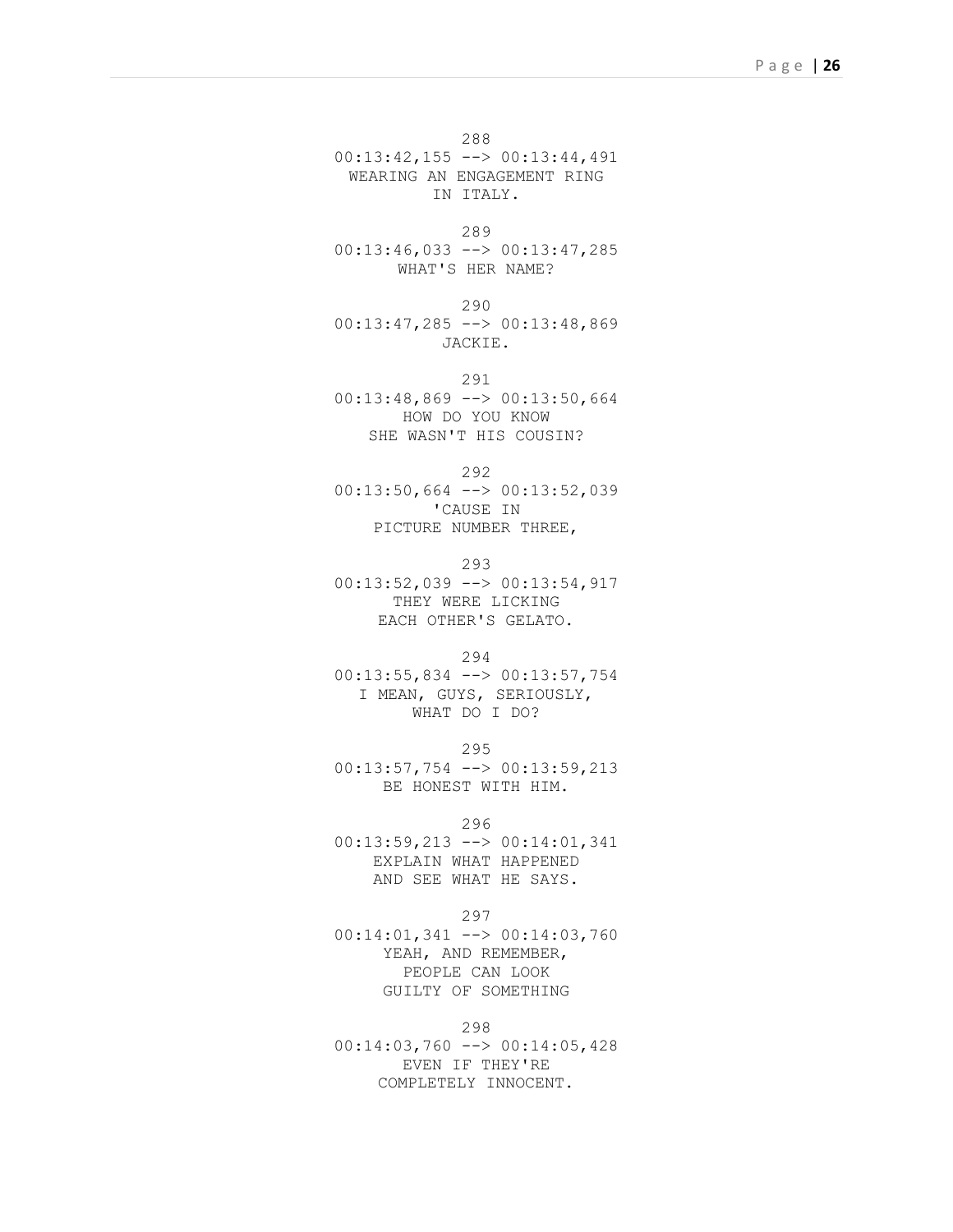299 00:14:05,428 --> 00:14:07,096 OKAY, YOU KNOW WHAT? SCREW THAT.

300

00:14:07,096 --> 00:14:09,432 MAKE A FAKE PROFILE, "FRIEND" JACKIE,

301

00:14:09,432 --> 00:14:11,058 COMB THROUGH THAT SKANK'S PAGE,

302

00:14:11,058 --> 00:14:12,435 AND NAIL HIS ASS TO THE WALL.

303 00:14:16,105 --> 00:14:18,525 OR WE CAN DO WHAT EMILY SAYS.

304

00:14:31,954 --> 00:14:33,247 HEY.

305

00:14:33,247 --> 00:14:35,333 HOW ARE YOU? RELIEVED...

306

00:14:35,333 --> 00:14:37,627 THAT YOU'RE SPEAKING TO ME.

307

00:14:37,627 --> 00:14:40,129 I WASN'T SURE IF YOU'D HEARD THE COPS' THEORY

308 00:14:40,129 --> 00:14:41,589 ABOUT ME PLANTING EVIDENCE.

309

00:14:41,589 --> 00:14:43,591 WE SHOULDN'T TALK ABOUT THIS.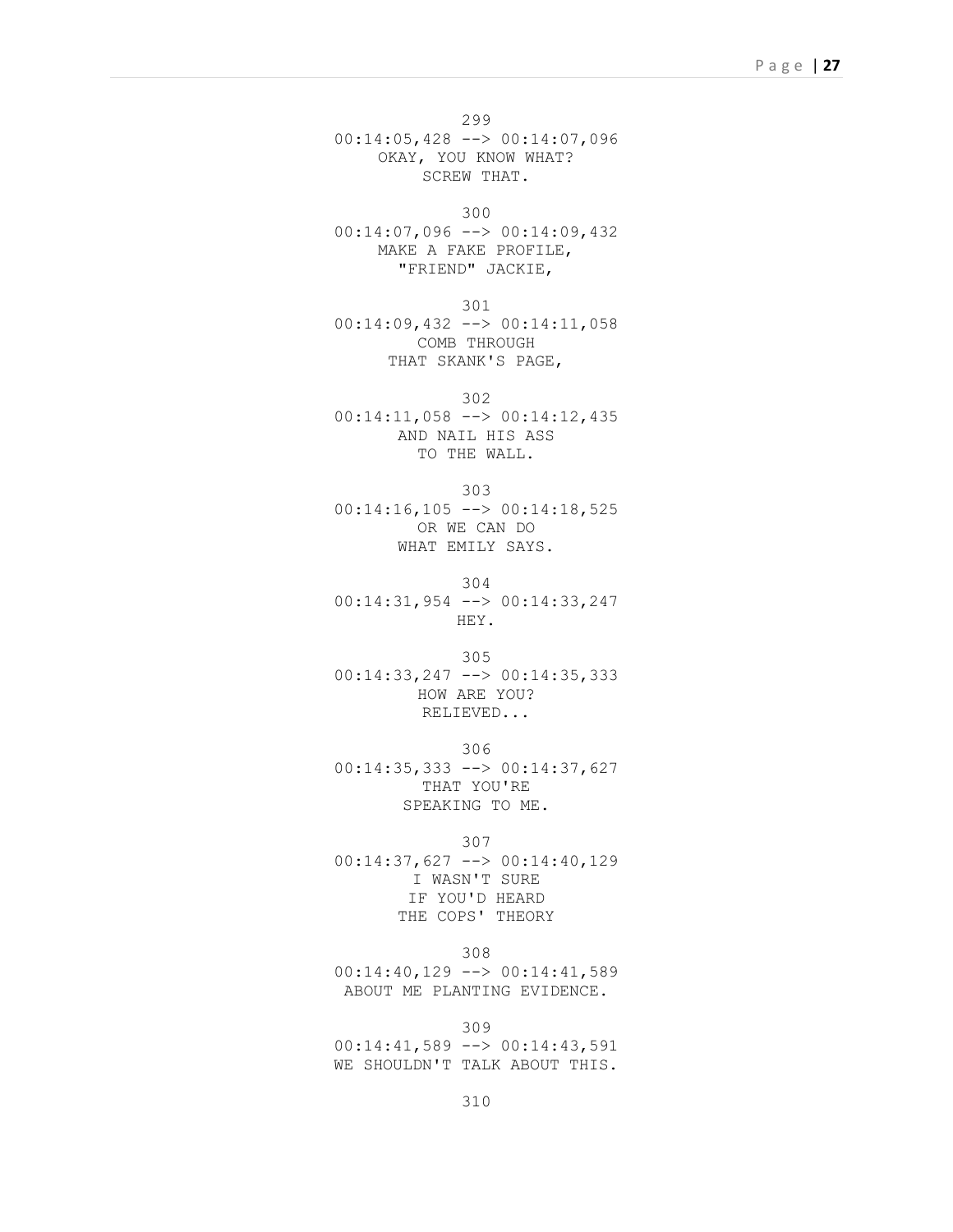00:14:43,591 --> 00:14:46,594 SO YOU DO THINK IT WAS ME?

311 00:14:47,470 --> 00:14:49,138 NO, OF COURSE NOT.

312

00:14:50,181 --> 00:14:52,517 BUT I CAN'T SAY THE SAME FOR MY FAMILY.

313

00:14:54,477 --> 00:14:57,146 SPENCER, YOU SHOULD GO HOME.

314

00:14:57,146 --> 00:15:00,358 THOSE GUYS HAVE A WAY OF ADDING TWO AND TWO

315

00:15:00,358 --> 00:15:01,984 AND COMING UP WITH FIVE.

316

 $00:15:04,696$  -->  $00:15:06,573$ I'LL STOP BY YOUR PLACE LATER.

317

00:15:06,573 --> 00:15:09,450 UM, I'M NOT SURE THAT THAT'S SUCH A GOOD IDEA.

318

 $00:15:09,450$  -->  $00:15:10,993$ WHY NOT?

319 00:15:12,328 --> 00:15:16,708 BECAUSE YOUR PARENTS DON'T WANT YOU NEAR ME?

320 00:15:16,708 --> 00:15:18,835 MAKES SENSE.

321 00:15:18,835 --> 00:15:20,461 HOW 'BOUT THE FESTIVAL?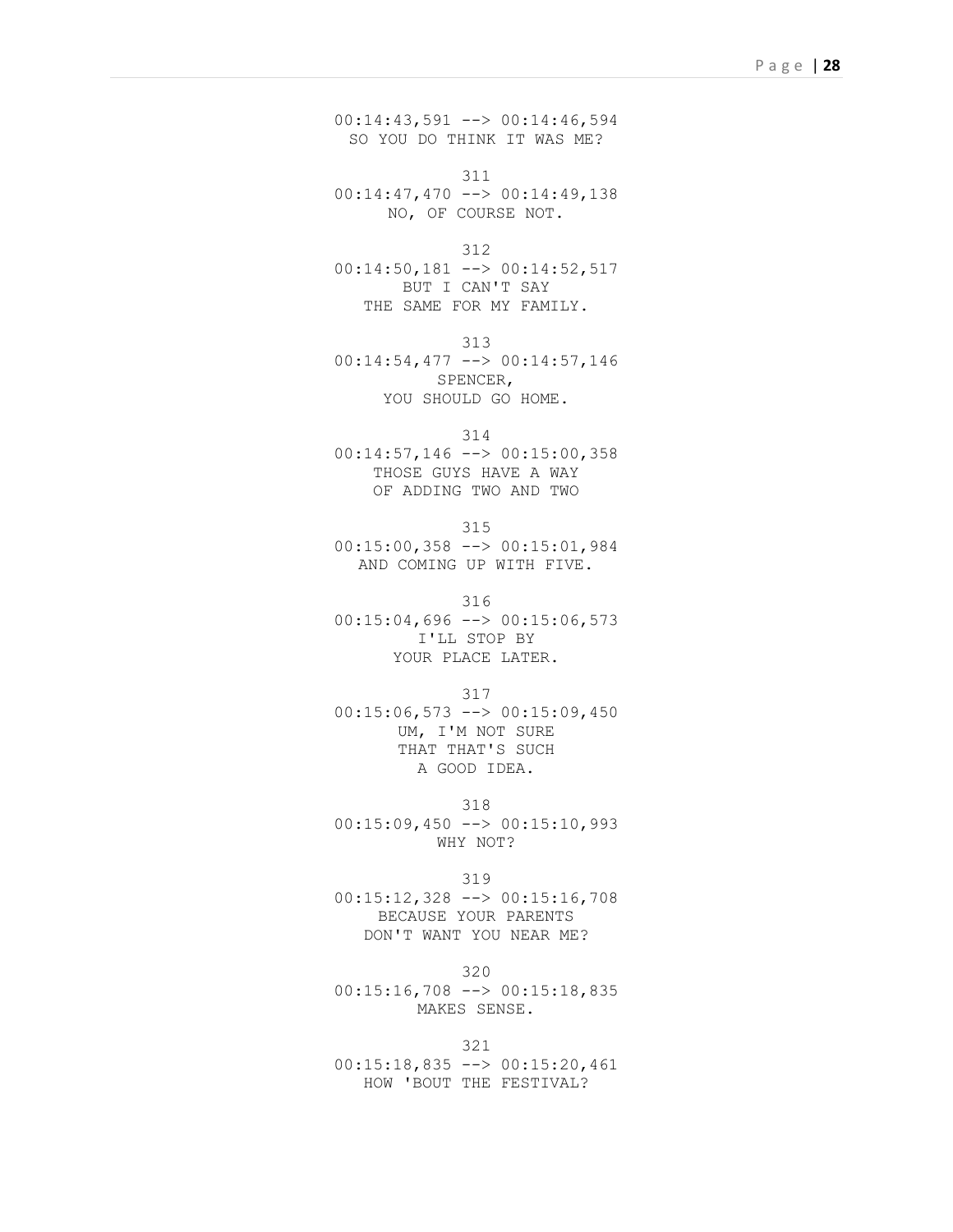322 00:15:20,461 --> 00:15:23,381 MAYBE WE COULD MEET UP BEHIND A TENT,

323

00:15:23,381 --> 00:15:25,174 OR THE FUNHOUSE.

324

00:15:25,174 --> 00:15:26,551 SEVEN O'CLOCK?

325

00:15:26,551 --> 00:15:29,763 TOBY. I NEED YOU TO DRIVE ME TO SCHOOL.

326

00:15:29,763 --> 00:15:31,180 I HAVE A MAKE-UP TEST.

327

00:15:31,180 --> 00:15:34,183 OKAY, JUST... LET ME GET CLEANED UP.

328

00:15:52,368 --> 00:15:54,579 HEY, SPENCER.

329

 $00:15:57,957$  -->  $00:15:59,542$ UH... HOW'S IT GOIN'?

330 00:15:59,542 --> 00:16:01,502 YOU TELL ME, GARRETT.

331

00:16:01,502 --> 00:16:02,796 I THOUGHT YOU WERE ON OUR SIDE.

332

00:16:02,796 --> 00:16:05,047 I DON'T GET TO HAVE PERSONAL FEELINGS

333 00:16:05,047 --> 00:16:06,507 WHEN I'M IN UNIFORM.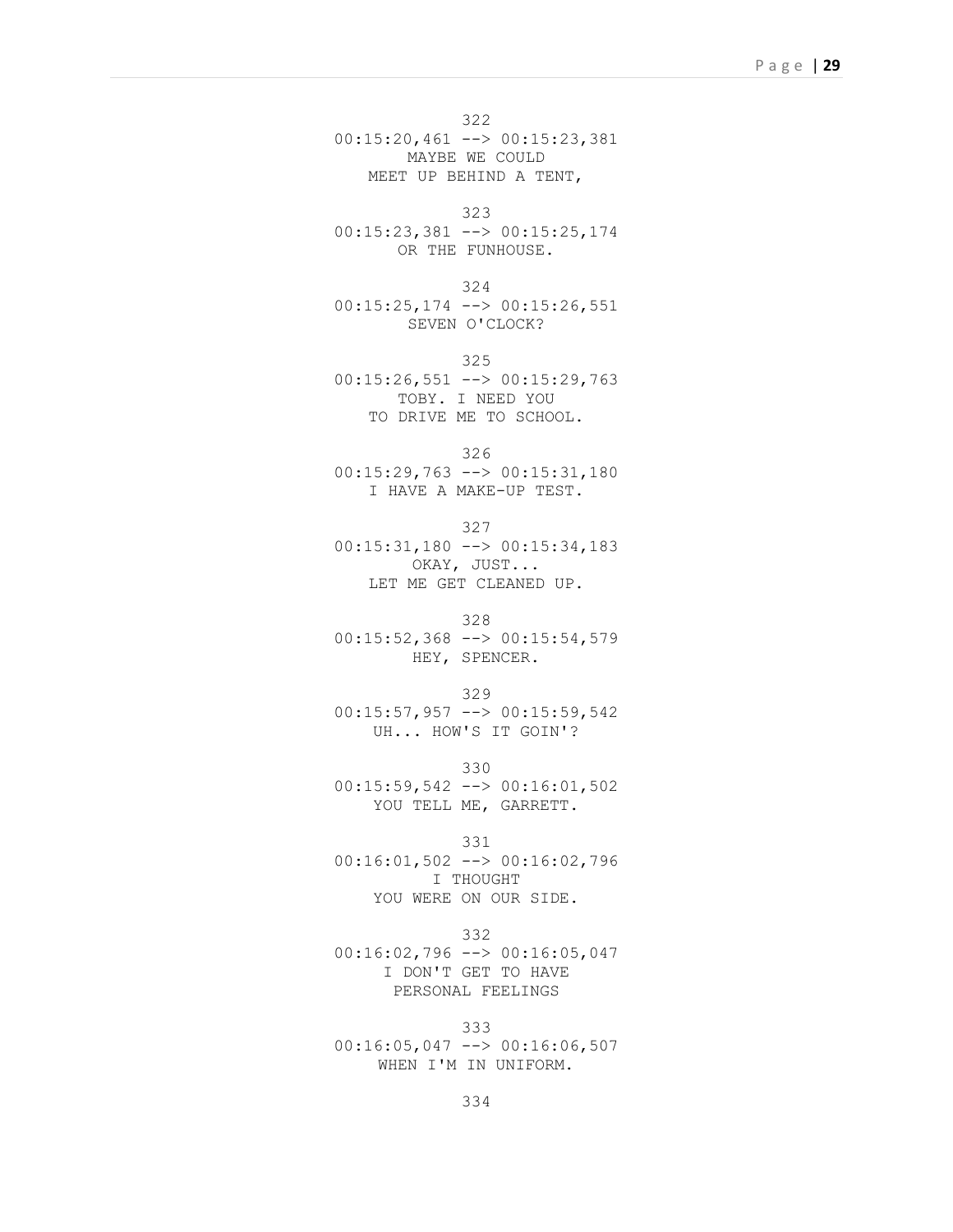00:16:06,507 --> 00:16:07,884 WELL, IF YOU PUT ON A PAIR OF JEANS,

335 00:16:07,884 --> 00:16:09,636 THIS WOULD BE CALLED STALKING.

336 00:16:10,720 --> 00:16:12,680 SPENCER, LOOK.

337

00:16:12,680 --> 00:16:15,224 IF BEING TRAILED IS GONNA HELP CLEAR YOUR NAME,

338

00:16:15,224 --> 00:16:18,102 BETTER IT'S ME THAN SOMEONE WHO THINKS YOU'RE GUILTY.

339

00:16:24,818 --> 00:16:26,444 Female Vocalist: ♪ FIRE INSIDE ♪

340

00:16:26,444 --> 00:16:28,613 ♪ IS BURNING OUT IN FRONT OF ME ♪

341 00:16:28,613 --> 00:16:31,157 ♪ I'M OUT OF CONTROL ♪

342 00:16:31,157 --> 00:16:32,533 ♪ NOW ♪

343 00:16:32,533 --> 00:16:35,995 ♪ AND I CAN'T

## TURN THIS AROUND ♪

344

00:16:35,995 --> 00:16:38,665 ♪ YOU WALK IN THE DOOR ♪

345 00:16:38,665 --> 00:16:40,249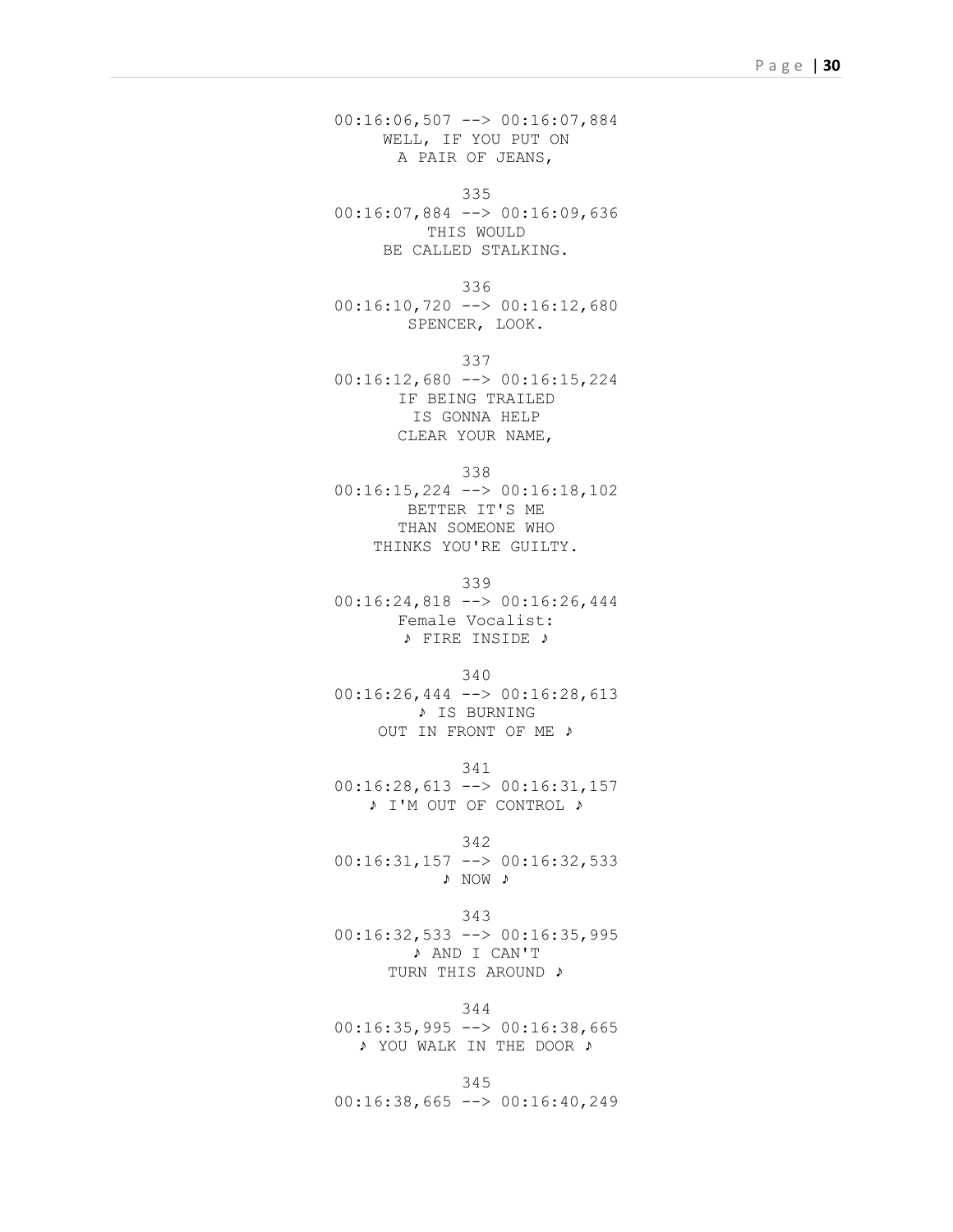♪ NOW ♪

346 00:16:40,249 --> 00:16:42,168 ♪ AND I CAN'T FIND MY WAY OUT ♪

347

00:16:42,168 --> 00:16:45,296 HEY, ARE YOU PAIGE?

348 00:16:45,296 --> 00:16:50,802 WHAT? OH, NO. I'M EMILY, HER FRIEND.

349 00:16:50,802 --> 00:16:52,052 ARE YOU...?

350 00:16:52,052 --> 00:16:53,095 SAMARA.

351 00:16:53,095 --> 00:16:54,931 I GO TO SHERIDAN PREP.

352

00:16:54,931 --> 00:16:56,933 MEMBER OF THE CAMPUS PRIDE GROUP.

353

00:16:56,933 --> 00:16:58,142 DID YOUR FRIEND TELL YOU?

354

00:16:58,142 --> 00:16:59,853 YEAH. SORRY.

355 00:16:59,853 --> 00:17:02,897 DIDN'T REALIZE YOU'D BE SO...

356 00:17:04,231 --> 00:17:06,860 PUNCTUAL.

357

00:17:06,860 --> 00:17:09,612 OKAY, SO EVEN THOUGH WE CAN'T SEE HER PROFILE,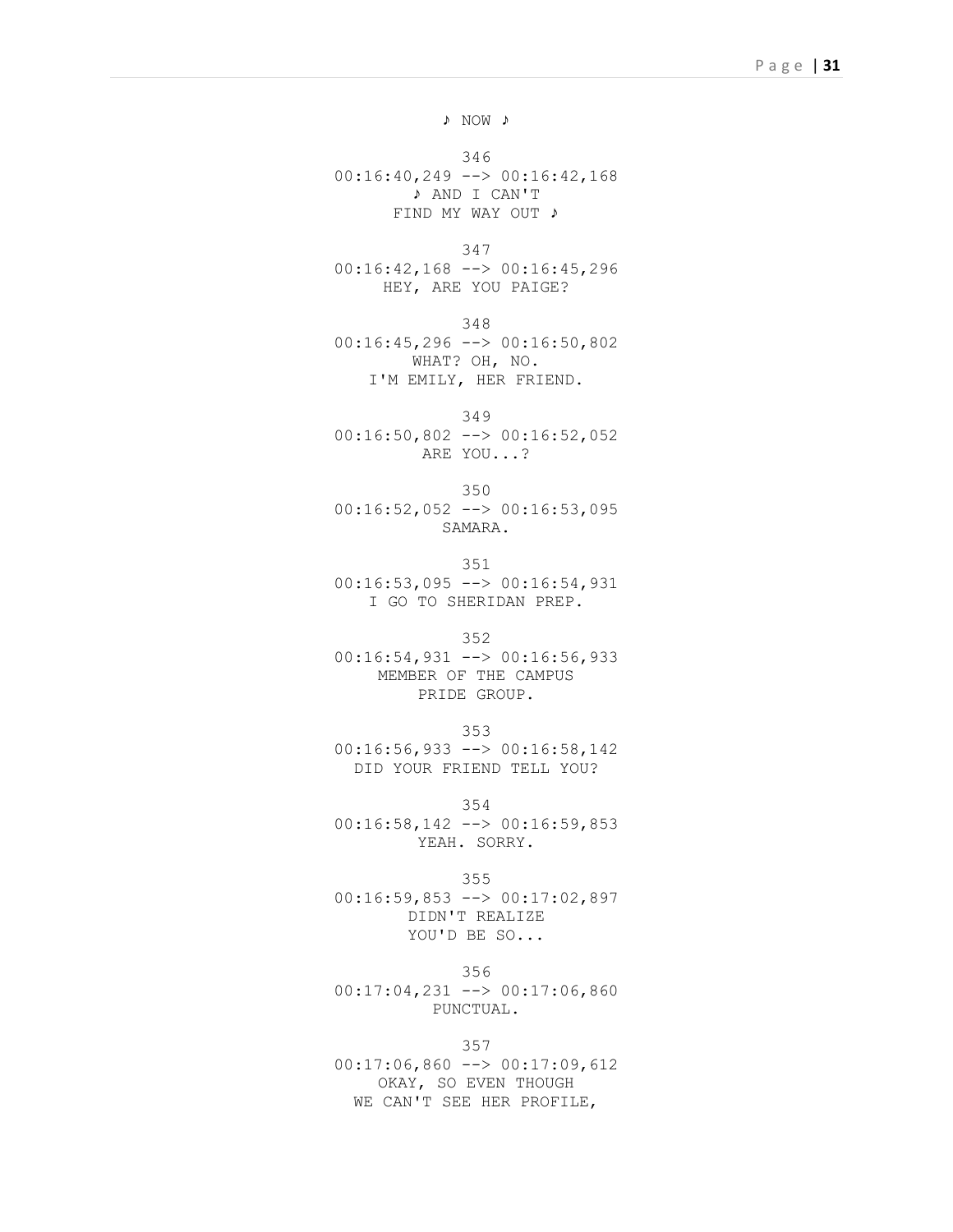358 00:17:09,612 --> 00:17:10,947 JACKIE AND MR. FITZ--

359

00:17:10,947 --> 00:17:12,406 EZRA.

360 00:17:12,406 --> 00:17:14,408 WENT TO THE SAME COLLEGE.

361

00:17:14,408 --> 00:17:17,996 SO I LOOKED UP ALUMNI AND PUNCHED IN RANDOM NAMES

362

 $00:17:17,996$  -->  $00:17:21,875$ UNTIL I FOUND A GIRL WHO ALREADY DIDN'T HAVE A PAGE.

363

00:17:21,875 --> 00:17:23,793 TONYA FREEMAN? YEP.

364

00:17:23,793 --> 00:17:25,252 WHO'S THAT? WHO CARES?

365

00:17:25,252 --> 00:17:27,505 THIS IS STARTING TO FEEL SO WRONG.

366

00:17:27,505 --> 00:17:29,089 HEY, IT'S SO NOT.

367

00:17:29,089 --> 00:17:31,926 LOOK, I DON'T WANT WHAT HAPPENED TO ME TO HAPPEN TO YOU.

368

00:17:31,926 --> 00:17:35,137 FOOL ME ONCE, SHAME ON YOU, AND FOOL MY BEST FRIEND, YOU'RE DEAD-FRICKIN'-MEAT.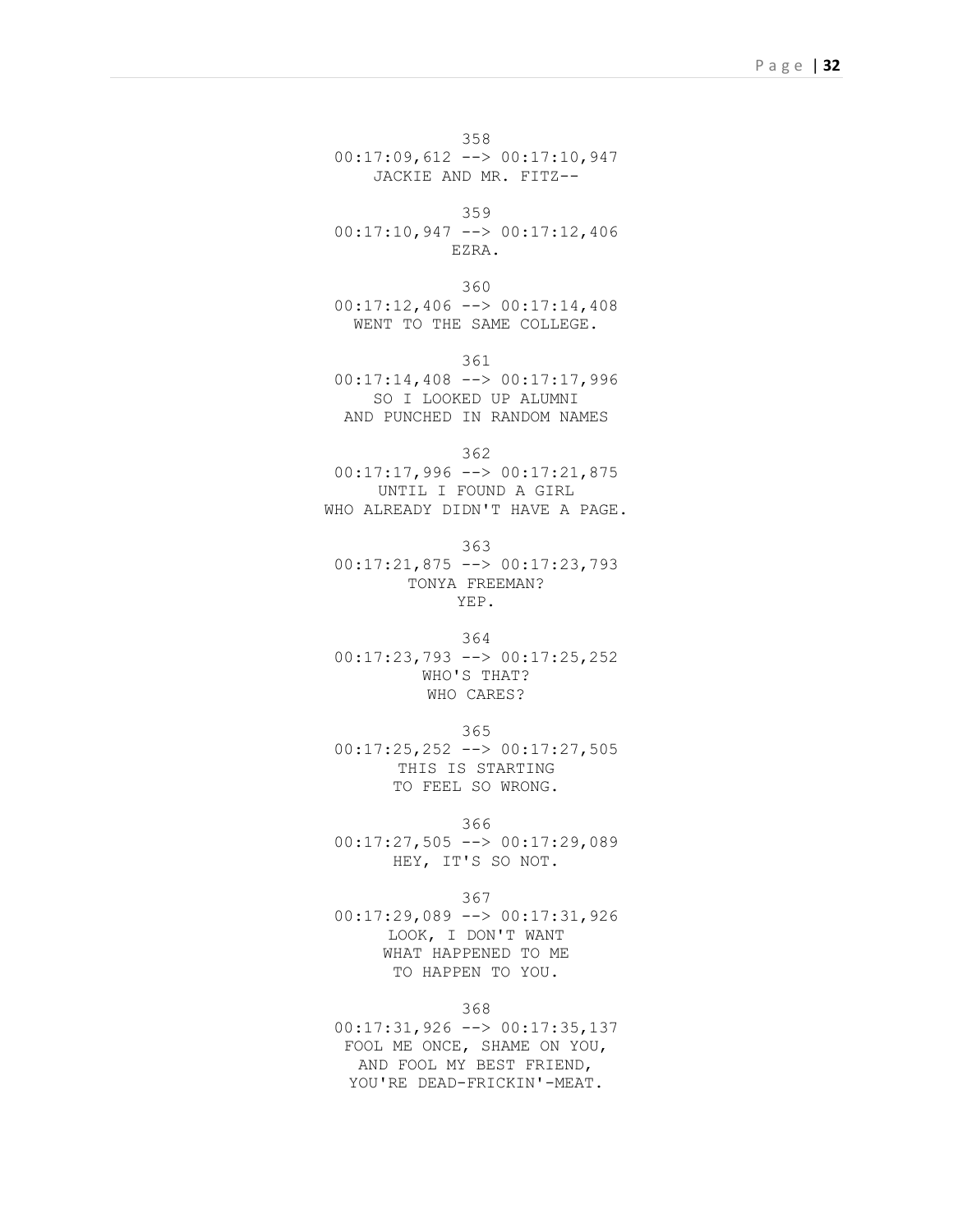369 00:17:35,137 --> 00:17:37,056 HM, THAT'S... TENDER.

370

00:17:37,056 --> 00:17:39,475 BUT WHAT ABOUT A PROFILE PICTURE?

371

00:17:39,475 --> 00:17:41,435 OH, WE'RE NOT PUTTING ONE UP.

372 00:17:41,435 --> 00:17:43,771 OKAY, IF THE PROFILE IS FACELESS,

373

 $00:17:43,771$  -->  $00:17:46,190$ JACKIE WILL ASSUME IT WAS SOMEONE SHE USED TO BE FRIENDS WITH,

374

00:17:46,190 --> 00:17:48,234 FEEL GUILTY SHE FORGOT THEY EXIST,

375

00:17:48,234 --> 00:17:50,904 AND ACCEPT THE FRIEND REQUEST.

376 00:17:50,904 --> 00:17:53,656 WELL, JACKIE IS ABOUT TO BE REUNITED

377

00:17:53,656 --> 00:17:55,867 WITH ONE OF HER OLD PALS.

378

 $00:17:55,867$  -->  $00:17:58,995$ YOU DO THE HONORS, TONYA.

379 00:18:00,329 --> 00:18:02,749 ARIA, DO YOU WANT TO KNOW THE TRUTH OR NOT?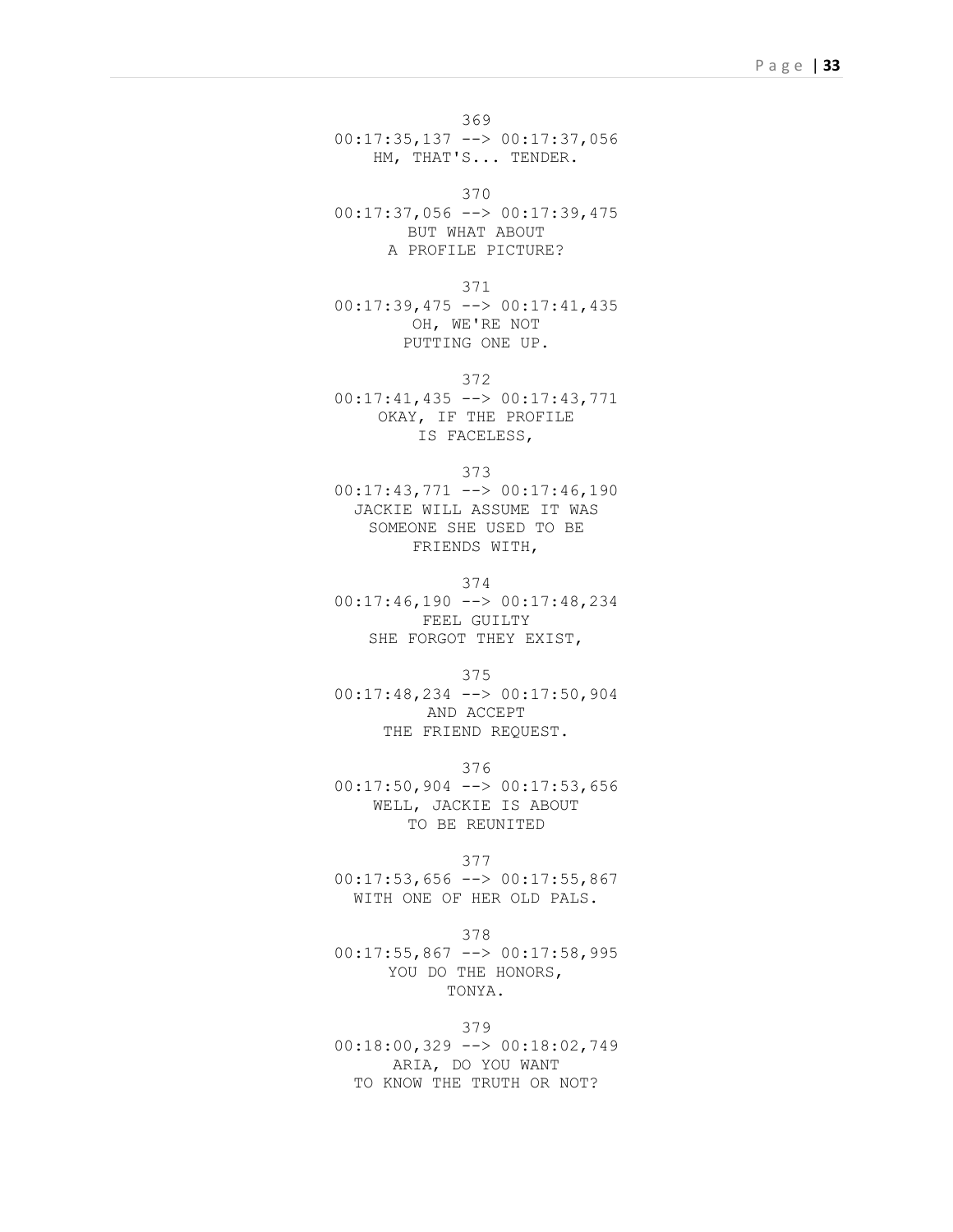380 00:18:08,379 --> 00:18:10,423 Female Vocalist: ♪ UPSIDE ♪

381

00:18:14,552 --> 00:18:18,723 EMILY, NOT TO BE RUDE, BUT... IS THERE A FRIEND?

382 00:18:18,723 --> 00:18:20,182 WHAT?

383 00:18:20,182 --> 00:18:21,893 LOOK, IF YOU MADE IT THIS FAR, YOU'RE DOING GREAT.

384 00:18:21,893 --> 00:18:23,937 OH, NO, NO. IT'S NOT ME.

385 00:18:23,937 --> 00:18:25,772 THIS IS ABOUT PAIGE,

386

00:18:25,772 --> 00:18:28,858 SOMEONE I'M STARTING TO DATE.

387 00:18:28,858 --> 00:18:30,276 THAT'S WHY THIS SUCKS.

388

00:18:30,276 --> 00:18:33,362 FEELS LIKE IT'S A STEP BACK FOR ME. I GET IT.

389

00:18:33,362 --> 00:18:36,032 I WAS WITH A CLOSETED GIRL WHEN I FIRST MOVED HERE.

390

00:18:36,032 --> 00:18:38,200 NOTHING BUT DRAMA.

391 00:18:38,200 --> 00:18:41,328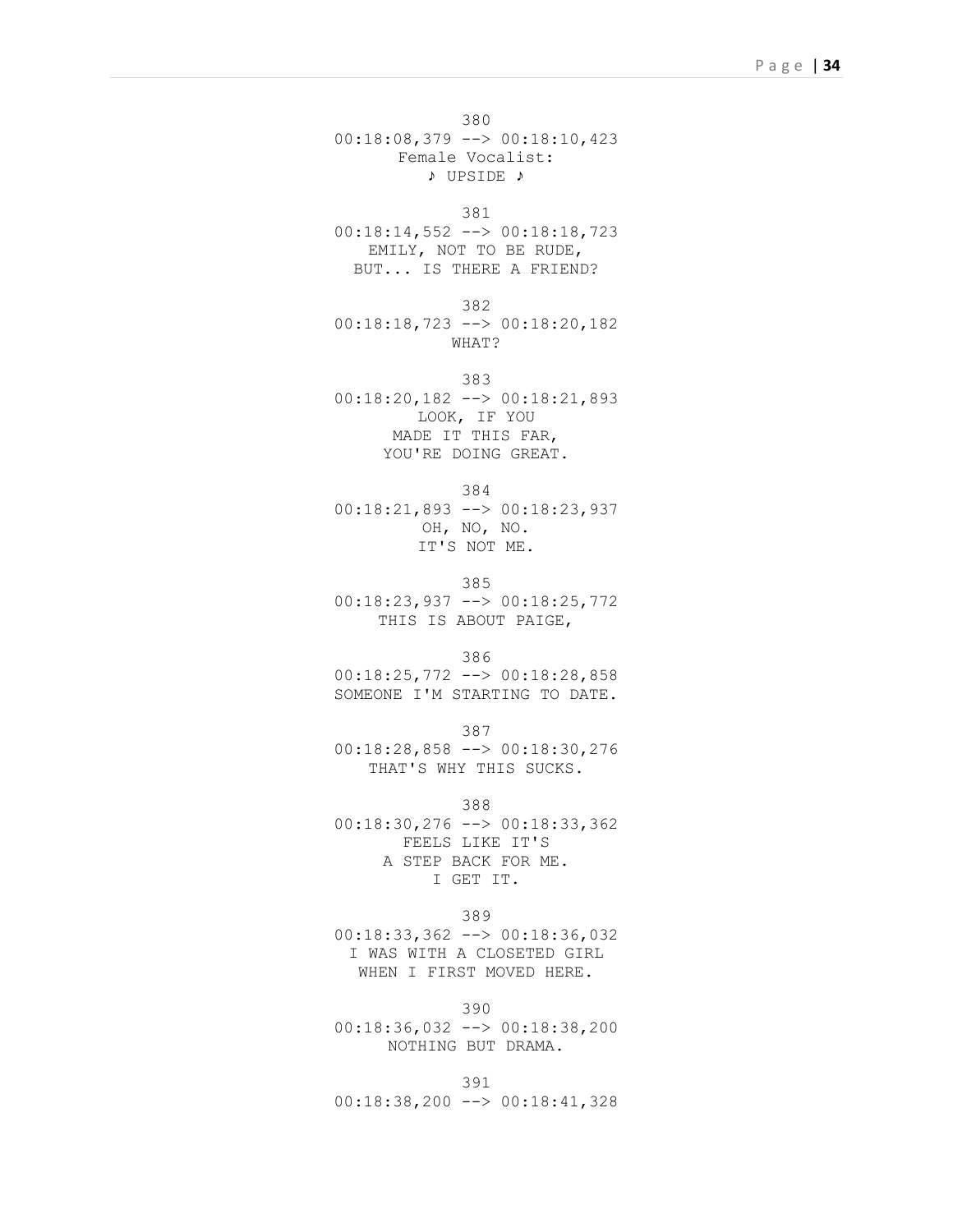I START TO REALIZE THAT IF IT WAS MEANT TO BE, IT SHOULDN'T BE THIS HARD.

392

00:18:41,328 --> 00:18:42,622 ( soft chuckle )

393

00:18:45,374 --> 00:18:47,126 SOMETHING TELLS ME SHE'S NOT COMING.

394

00:18:47,126 --> 00:18:49,545 ( sighs ) I'M SORRY.

395

00:18:49,545 --> 00:18:51,798 IT'S OKAY. I HAD TO BE IN THE NEIGHBORHOOD ANYWAY.

396 00:18:51,798 --> 00:18:53,800 I'M SETTING UP A BOOTH AT THE FESTIVAL.

397

00:18:53,800 --> 00:18:56,886 ME AND SOME FRIENDS FROM ART CLASS ARE SELLING HANDMADE JEWELRY.

398

00:18:56,886 --> 00:18:59,221 THAT'S CUTE. DID YOU MAKE THAT?

399

00:18:59,221 --> 00:19:00,890 YEAH. THANKS.

400

00:19:00,890 --> 00:19:03,601 HEY, IF YOU WANT TO SEE MORE, YOU SHOULD COME BY EARLY,

401  $00:19:03,601$  -->  $00:19:05,519$ GET THE FIRST CHOICE.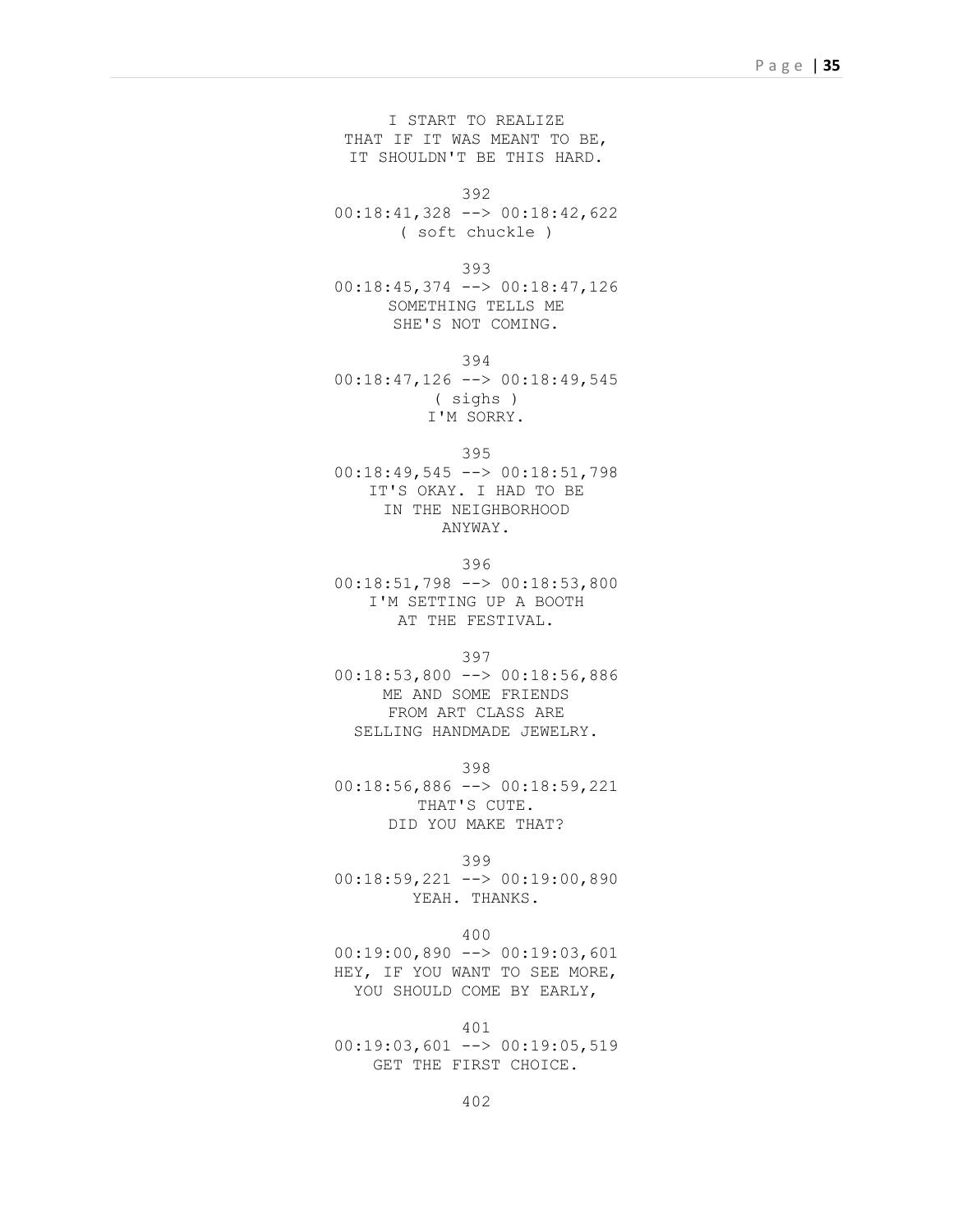00:19:05,519 --> 00:19:07,229 ARE YOU FREE TOMORROW MORNING?

403

00:19:12,568 --> 00:19:14,153 ( laughing ) AW, CUTE.

404

00:19:14,153 --> 00:19:15,989 DID YOU COME UP WITH THAT YOURSELF, MRS. ACKARD?

405

00:19:15,989 --> 00:19:17,698 WELL, IF YOU WANT PEOPLE TO COUGH UP MONEY,

406

00:19:17,698 --> 00:19:19,867 YOU'D BETTER MAKE 'EM SMILE.

407

00:19:19,867 --> 00:19:21,786 Ian: OKAY, WE'RE GOOD.

408

00:19:21,786 --> 00:19:23,329 THAT TENT'S NOT COMING DOWN ANYTIME SOON.

409

00:19:23,329 --> 00:19:26,499 OH, WE FEEL SAFE IN YOUR HANDS, IAN.

410

00:19:26,499 --> 00:19:29,627 SHAME ON YOU TWO FOR NOT HAVING A CHURCH WEDDING IN ROSEWOOD.

411

00:19:29,627 --> 00:19:32,254 WELL, WE PLAN ON MAKING UP FOR IT.

412

00:19:32,254 --> 00:19:34,882 OUR BABY'S GONNA HAVE THE BIGGEST CHRISTENING THIS TOWN'S EVER SEEN.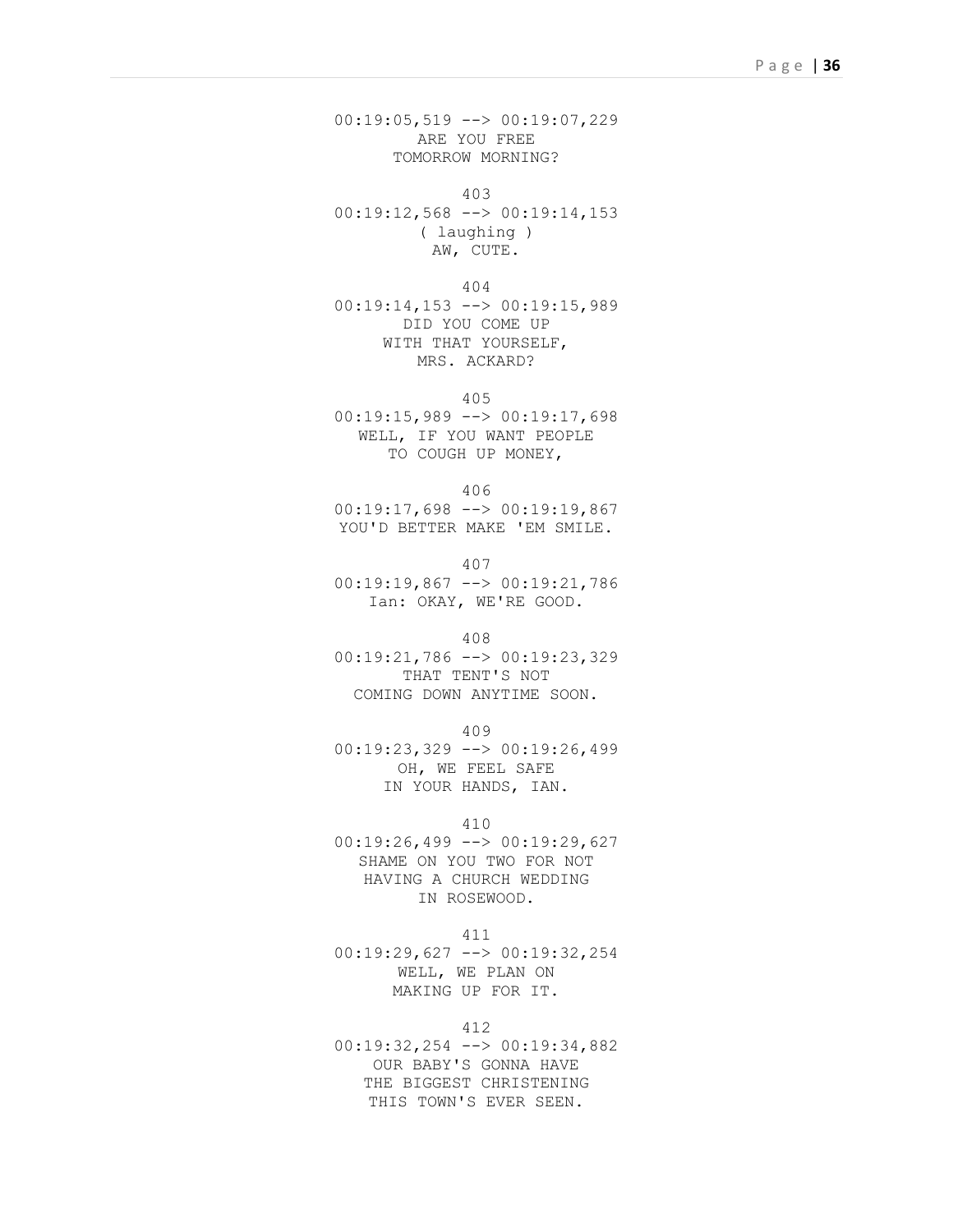413 00:19:34,882 --> 00:19:36,216 OH, GOOD!

414

00:19:36,216 --> 00:19:38,511 WE NEED AS MANY JOYOUS EVENTS AS POSSIBLE.

415

00:19:38,511 --> 00:19:42,598 THIS TOWN STILL HASN'T RECOVERED SINCE ALISON'S...

416

00:19:43,766 --> 00:19:46,226 OH. ME AND MY LOOSE LIPS.

417

 $00:19:46,226$  -->  $00:19:47,895$ I'M SORRY.

418

00:19:47,895 --> 00:19:50,481 NO, IT'S OKAY, MRS. ACKARD.

419

00:19:50,481 --> 00:19:52,399 UNDER THE CIRCUMSTANCES,

420

00:19:52,399 --> 00:19:54,902 SPENCER'S DOING REALLY WELL.

421

00:19:54,902 --> 00:19:59,032 IAN, BEFORE I FORGET, THE REVEREND AND I ARE PLANNING A GOLF TRIP,

422

00:19:59,032 --> 00:20:00,950 BUT WE CAN'T DECIDE BETWEEN PEBBLE BEACH,

423

00:20:00,950 --> 00:20:03,161 KAANAPALI, HILTON HEAD...

424

00:20:03,161 --> 00:20:04,328 OOH!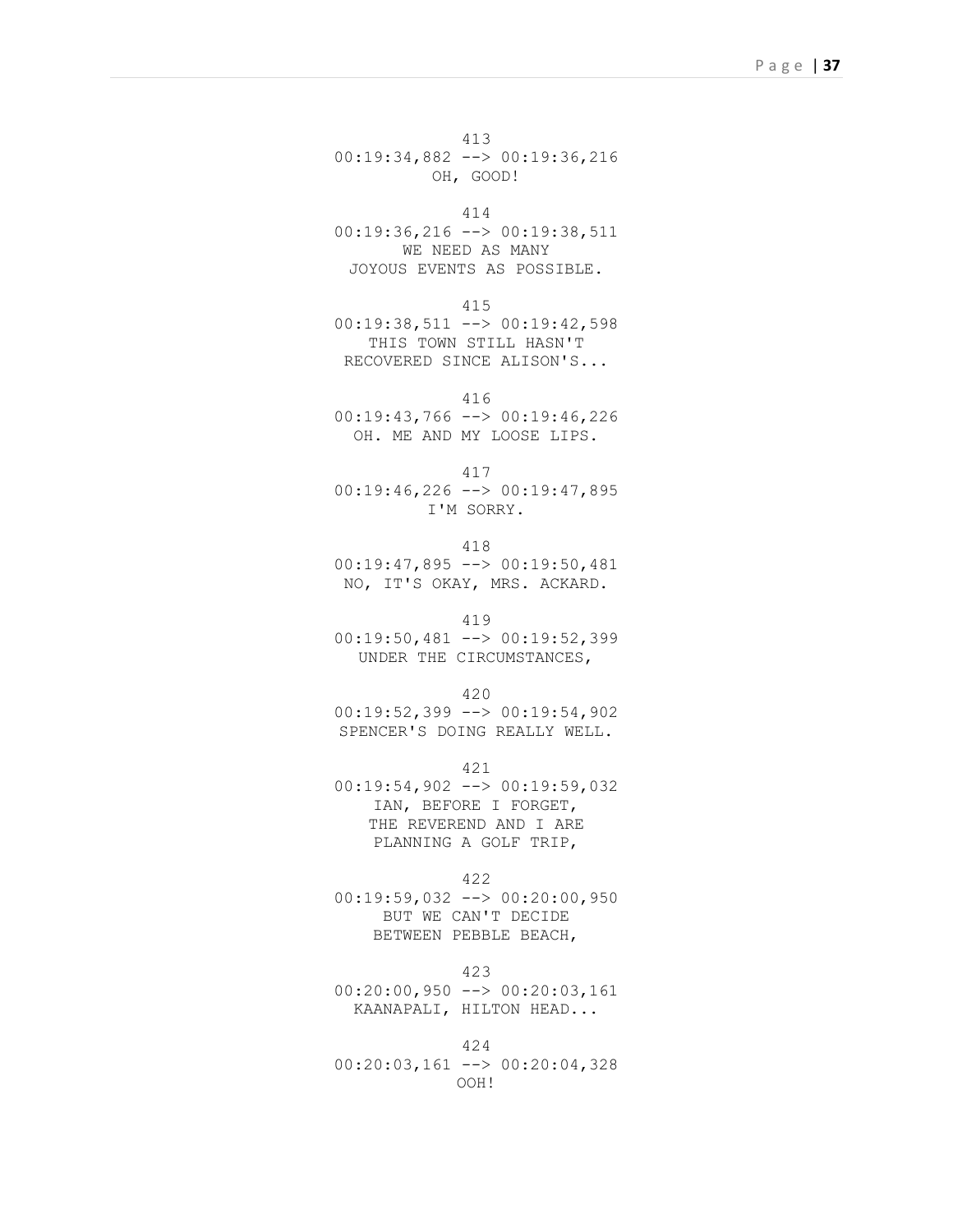425 00:20:04,328 --> 00:20:06,622 IAN KNOWS ALL ABOUT HILTON HEAD.

426

00:20:06,622 --> 00:20:08,332 OH, HAVE YOU BEEN THERE?

427 00:20:08,332 --> 00:20:09,959 YEAH.

428 00:20:09,959 --> 00:20:12,712 UM... I ONLY PLAYED THERE ONCE, BUT IT WAS A DREAM.

429

00:20:12,712 --> 00:20:14,380 Mrs. Ackard: AND DID YOU STAY THERE TOO?

430 00:20:14,380 --> 00:20:15,923 YEAH, UM... AND MAKE SURE YOU GET

431

00:20:15,923 --> 00:20:18,134 A ROOM OVERLOOKING THE NINTH HOLE, RIGHT, HON?

432

00:20:18,134 --> 00:20:21,679 DEFINITELY. THE ROOM'S GOT AN AMAZING OCEAN VIEW.

433

00:20:21,679 --> 00:20:23,139 OH, REALLY?

434

00:20:23,139 --> 00:20:25,183 THE BROCHURE SAYS THAT THE GOLF COURSE AND THE OCEAN

435

00:20:25,183 --> 00:20:27,185 ARE ON OPPOSITE SIDES OF THE HOTEL.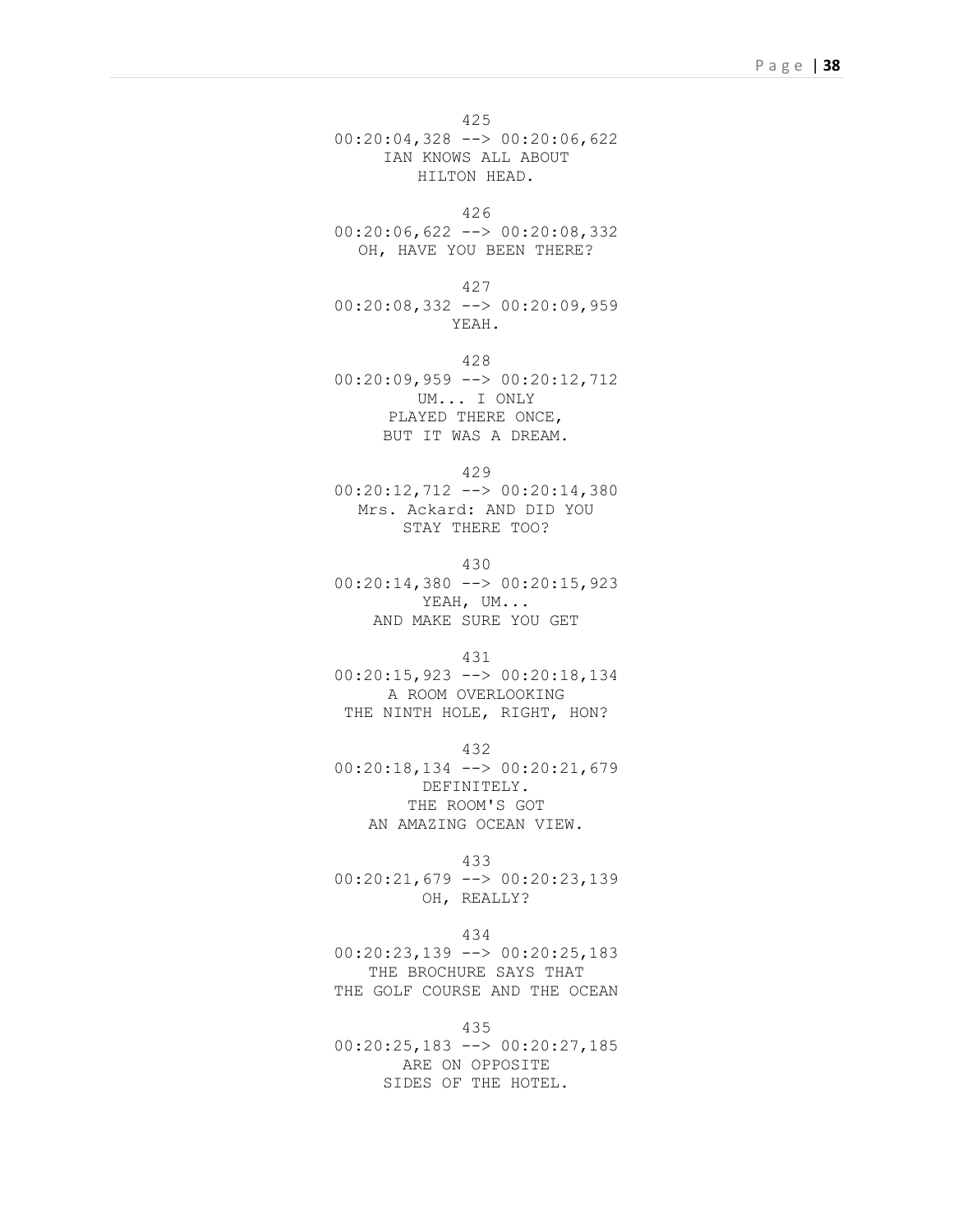436 00:20:27,185 --> 00:20:29,854 OH, NO, THAT'S RIGHT.

437

00:20:29,854 --> 00:20:32,648 UM, I WAS THINKING ABOUT THE VIEW FROM THE HOTEL RESTAURANT.

438 00:20:32,648 --> 00:20:34,316 OHH!

439 00:20:38,863 --> 00:20:41,032

WHAT DO YOU THINK YOU'RE DOING?

440

00:20:43,826 --> 00:20:47,663 OH, IAN, COULD YOU HELP ME WITH THIS BOX OUT TO THE BOOTH, PLEASE?

441

00:20:47,663 --> 00:20:49,999 AH, YES, MA'AM. OF COURSE.

442

00:20:58,758 --> 00:21:00,593 SO, DID YOU TELL THE POLICE THAT YOU STAYED

443

00:21:00,593 --> 00:21:03,763 ON OPPOSITE SIDES OF THE HOTEL,

444

00:21:03,763 --> 00:21:05,848 OR WERE YOU EVEN AT HILTON HEAD?

445

00:21:22,949 --> 00:21:24,324 THESE ARE BEAUTIFUL.

446 00:21:24,324 --> 00:21:26,077 ♪ THE WAY YOU WANTED ♪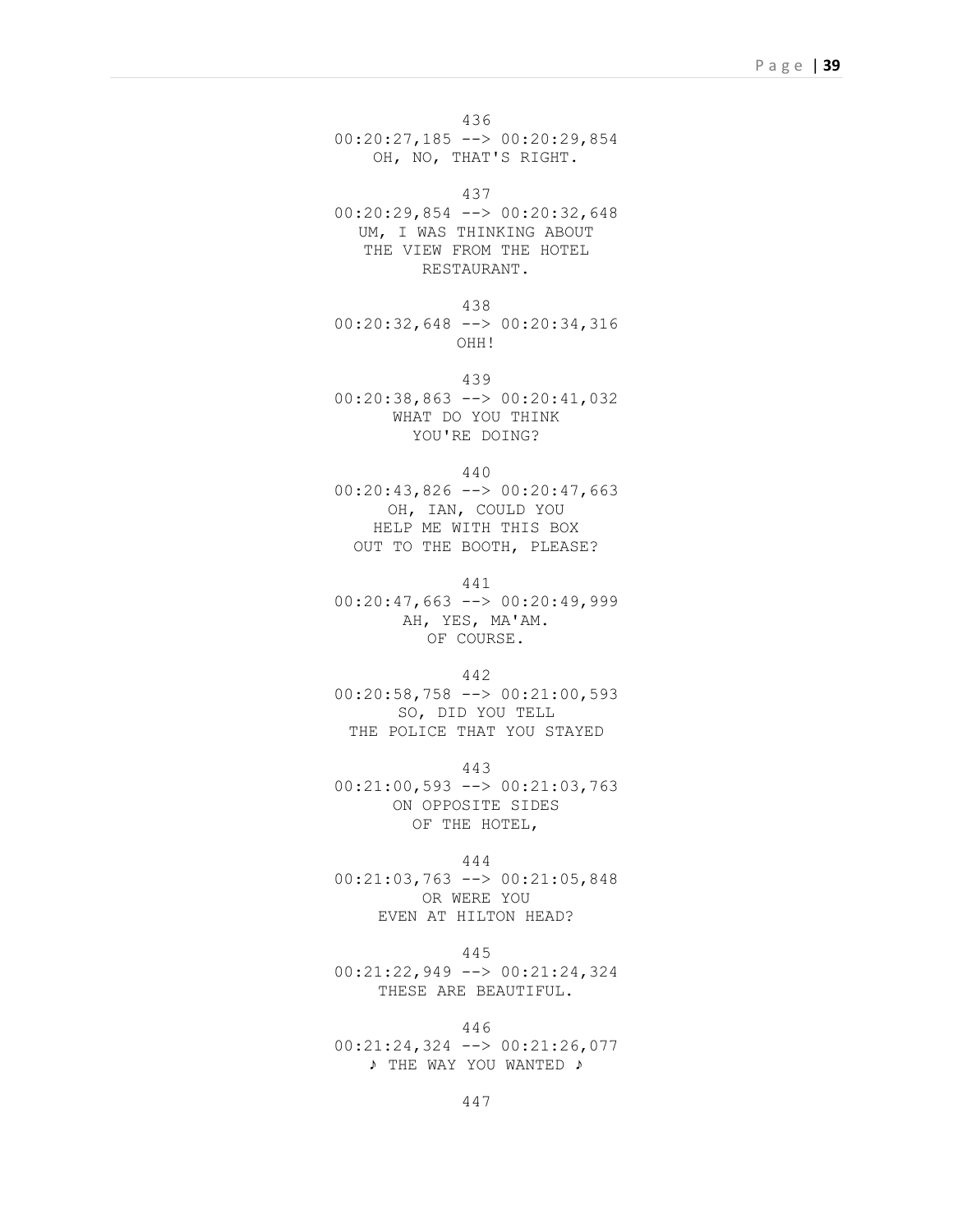00:21:26,077 --> 00:21:28,246 DID YOU MAKE THESE?

448 00:21:28,246 --> 00:21:30,998 NOT TO TOOT MY OWN HORN, BUT... TOOT-TOOT!

449  $00:21:34,961$  -->  $00:21:39,590$ 

WOW. THEY LOOK... AMAZING WITH YOUR SKIN TONE.

450

00:21:39,590 --> 00:21:41,175 YOU SHOULD HAVE THEM.

451 00:21:41,175 --> 00:21:44,011 YOU DON'T HAVE TO

GIVE THEM TO ME.

452

00:21:44,011 --> 00:21:48,307 OKAY, STEAL THEM. I'LL TURN AROUND.

453 00:21:48,307 --> 00:21:49,642 EMILY?

454 00:21:51,310 --> 00:21:52,478 HI.

455 00:21:52,478 --> 00:21:53,896 HI.

456

00:21:53,896 --> 00:21:57,483 UH, PAIGE, THIS IS SAMARA FROM SHERIDAN PREP,

457

00:21:57,483 --> 00:22:00,486 WHO YOU WERE SUPPOSED TO MEET AT THE GRILLE.

458 00:22:00,486 --> 00:22:02,321 OH. HI.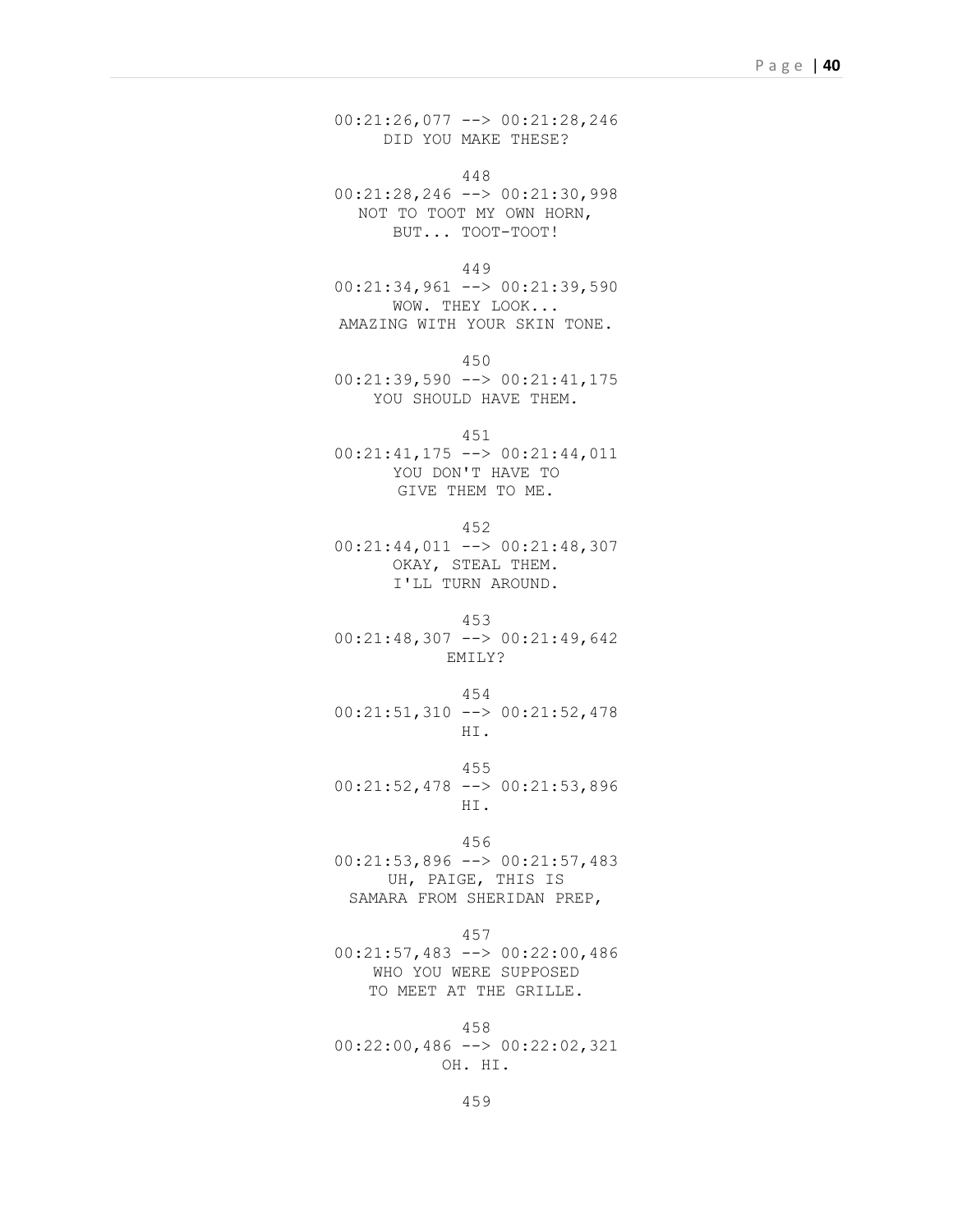00:22:02,321 --> 00:22:03,948 HI.

460

00:22:03,948 --> 00:22:06,408 LOOK, IF YOU EVER WANT TO RESCHEDULE,

461

00:22:06,408 --> 00:22:11,205 GRAB A COFFEE, TALK ABOUT YOUR DAD, EMILY HAS MY CELL.

462

00:22:14,416 --> 00:22:16,169 UM...

463

00:22:16,169 --> 00:22:19,630 TELL YOUR FRIEND HOW HOT SHE LOOKS IN THOSE EARRINGS.

464 00:22:24,635 --> 00:22:26,804 ( soft knocking )

465

00:22:29,515 --> 00:22:31,517 OH, HEY, MRS. MARIN.

466

00:22:31,517 --> 00:22:32,893 HANNA'S NOT HERE.

467 00:22:32,893 --> 00:22:35,521 SHE'S, UM...

468

00:22:35,521 --> 00:22:37,481 SETTING UP FOR THE FESTIVAL.

469

00:22:43,029 --> 00:22:44,155 WHAT'S IN THE BAG?

470

00:22:44,155 --> 00:22:45,948 SCREWDRIVER.

471 00:22:45,948 --> 00:22:47,574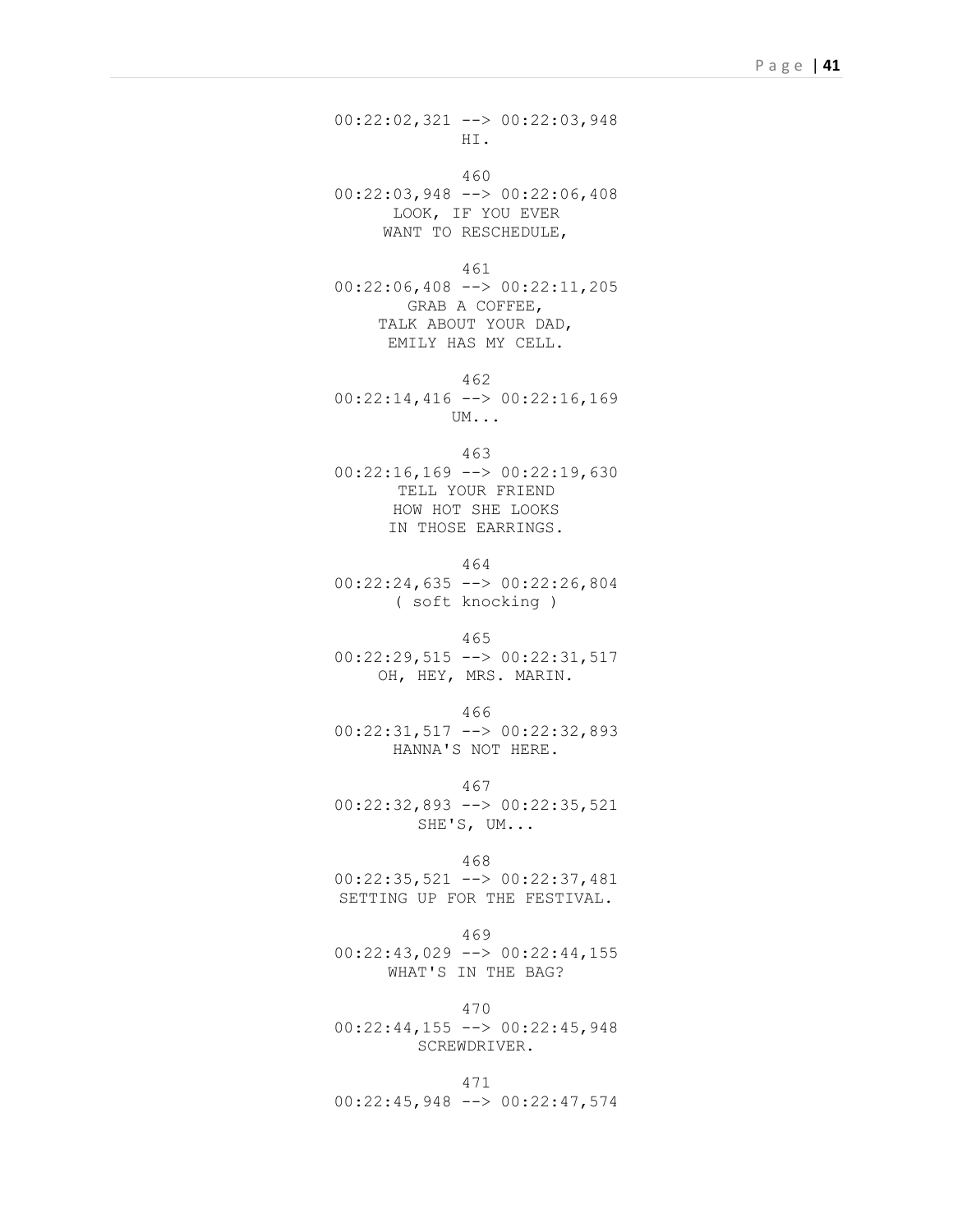I ACCIDENTALLY PACKED IT.

472

00:22:47,574 --> 00:22:49,785 I DIDN'T WANT YOU TO THINK I MADE OFF WITH YOUR STUFF.

```
473
```
00:22:49,785 --> 00:22:51,787 SO WHERE ARE YOU STAYING?

474

00:22:51,787 --> 00:22:54,040 WELL, FOR THE NEXT FEW NIGHTS, ON A BUS,

475

00:22:54,040 --> 00:22:56,334 ON MY WAY TO ARIZONA.

476

00:22:56,334 --> 00:22:57,668 DOES HANNA KNOW YOU'RE LEAVING?

477

 $00:22:57,668$  -->  $00:22:59,419$ I DON'T EXPECT HER OR YOU

478

00:22:59,419 --> 00:23:01,714 TO THROW ME A GOING-AWAY PARTY.

479

00:23:01,714 --> 00:23:03,716 ALL I KNOW IS MY DAUGHTER'S SITTING IN A DARK ROOM

480

00:23:03,716 --> 00:23:06,384 LISTENING TO ELLIOTT SMITH ON A LOOP.

481

00:23:06,384 --> 00:23:08,262 I DON'T KNOW WHAT HAPPENED BETWEEN YOU TWO.

482

00:23:08,262 --> 00:23:11,057 WOULD IT MATTER? YOU WERE NEVER REALLY MY BIGGEST FAN.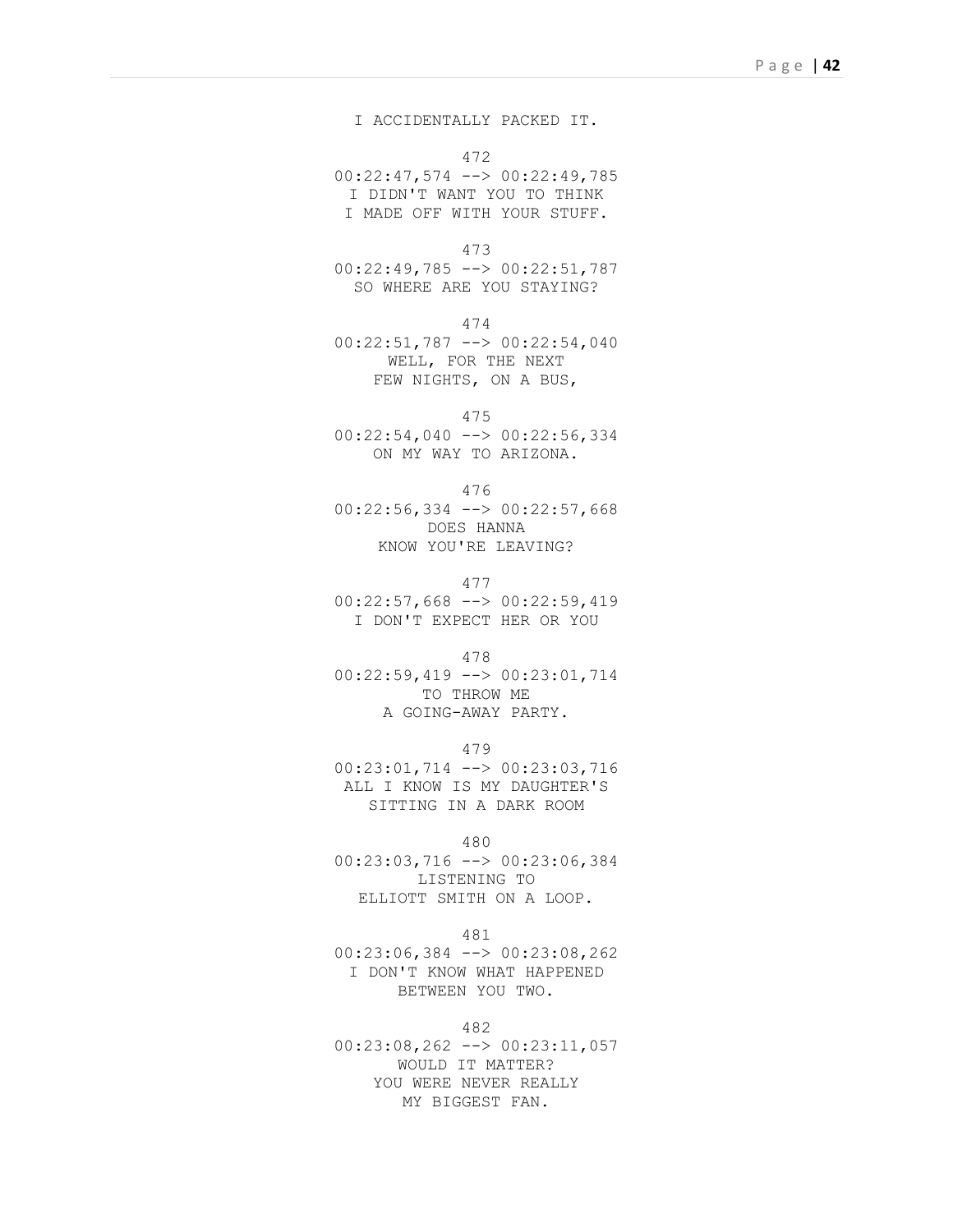483 00:23:11,057 --> 00:23:13,059 THAT'S BECAUSE I DIDN'T WANT TO SEE MY DAUGHTER

484

00:23:13,059 --> 00:23:14,852 LISTENING TO ELLIOTT SMITH ON A LOOP.

485

00:23:14,852 --> 00:23:17,730 I'M NOT JUDGING.

486

00:23:17,730 --> 00:23:19,606 I THINK SHE'S LUCKY.

487

00:23:20,858 --> 00:23:22,360 MAYBE IF I HAD A MOM LIKE YOU,

488

00:23:22,360 --> 00:23:23,861 I WOULDN'T BE SLEEPING ON A BUS

489

00:23:23,861 --> 00:23:26,822 AND MAKING UP THE RULES AS I GO ALONG.

490

00:23:35,873 --> 00:23:37,791 CAN YOU GIVE THIS TO HER?

491

00:23:39,877 --> 00:23:43,214 YOU SHOULD GO TO THE FESTIVAL AND GIVE IT TO HER YOURSELF.

492

00:23:44,715 --> 00:23:46,384 HANNA DOESN'T NEED ONE MORE GUY IN HER LIFE

493

00:23:46,384 --> 00:23:48,219 LEAVING WITHOUT SAYING GOODBYE.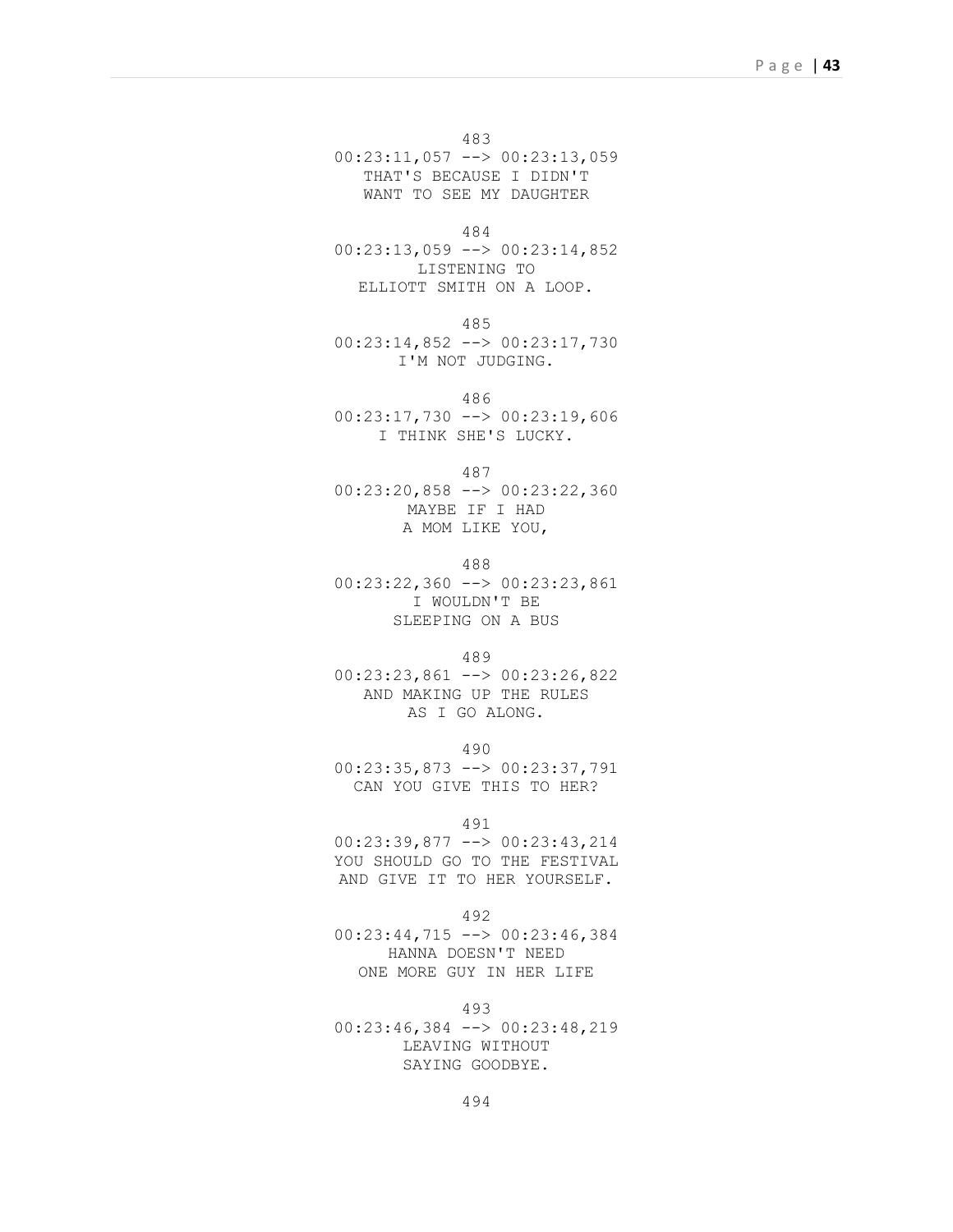00:23:54,432 --> 00:23:56,143 WHAT DID YOU TELL HER...

495 00:23:56,143 --> 00:23:57,353 ABOUT ME?

```
496
```
00:23:57,353 --> 00:23:58,562 NOTHING.

497

00:23:58,562 --> 00:24:00,398 I TOLD HER YOU WERE DEALING WITH STUFF,

498

00:24:00,398 --> 00:24:01,857 YOU WERE SCARED YOUR PARENTS WOULD...

```
499
```
00:24:01,857 --> 00:24:03,276 I WISH YOU HADN'T DONE THAT.

500

00:24:03,276 --> 00:24:04,902 IF I DIDN'T SHOW UP, THERE WAS A REASON.

501  $00:24:04,902$  -->  $00:24:06,612$ HEY.

502 00:24:06,612 --> 00:24:08,655 THE SECOND YOU GUYS LEFT, EVERYBODY SUDDENLY GOT THIRSTY.

503 00:24:08,655 --> 00:24:11,200 ( soft chuckle )

504 00:24:11,200 --> 00:24:13,369 UH, HERE, FOR THE EARRINGS.

505

00:24:17,039 --> 00:24:19,959 LOOK, PAIGE, I HOPE IT DIDN'T SEEM LIKE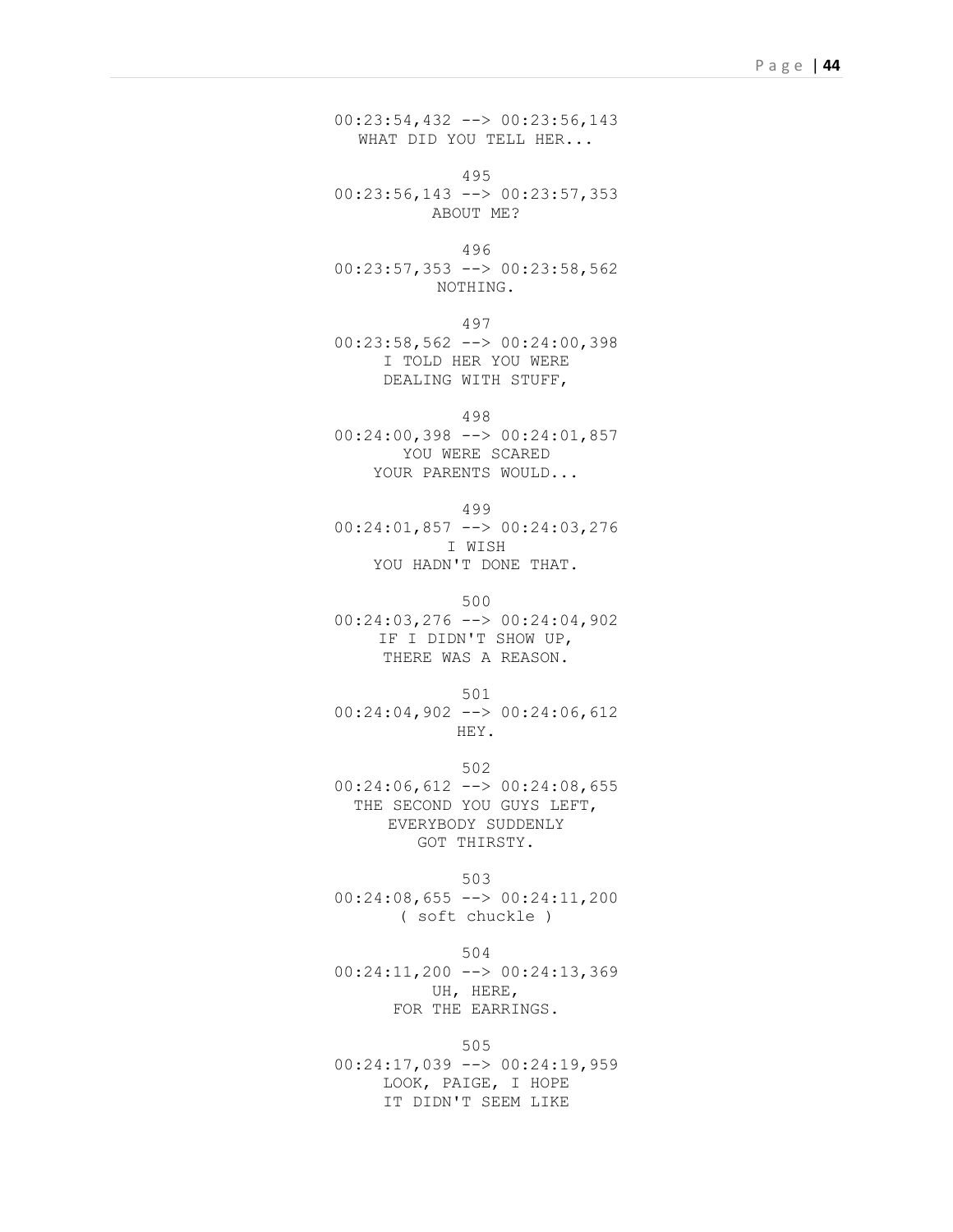I WAS CALLING YOU OUT.

506 00:24:19,959 --> 00:24:22,460 I GET IT. WE'VE ALL BEEN THERE.

507

00:24:22,460 --> 00:24:24,964 I KNOW YOU'RE TRYING TO BE NICE AND EVERYTHING,

508

00:24:24,964 --> 00:24:27,258 BUT, HONESTLY, YOU DON'T EVEN KNOW ME.

509 00:24:27,258 --> 00:24:28,884 PAIGE! WHAT?

510

00:24:28,884 --> 00:24:30,886 SORRY, EMILY, I'M NOT LOOKING TO JOIN A CLUB

511

00:24:30,886 --> 00:24:33,264 AND RIDE DOWN MAIN STREET ON A RAINBOW CHOPPER.

512

00:24:33,264 --> 00:24:34,890 ACTUALLY, I DRIVE A JEEP.

513

00:24:34,890 --> 00:24:36,892 BUT THAT'S BESIDE THE POINT.

514

00:24:36,892 --> 00:24:40,271 YOU KNOW WHAT? I'M GONNA TAKE THIS TO GO.

515 00:24:40,271 --> 00:24:41,814 I'VE GOT A PAPER THAT'S DUE.

516 00:24:41,814 --> 00:24:44,942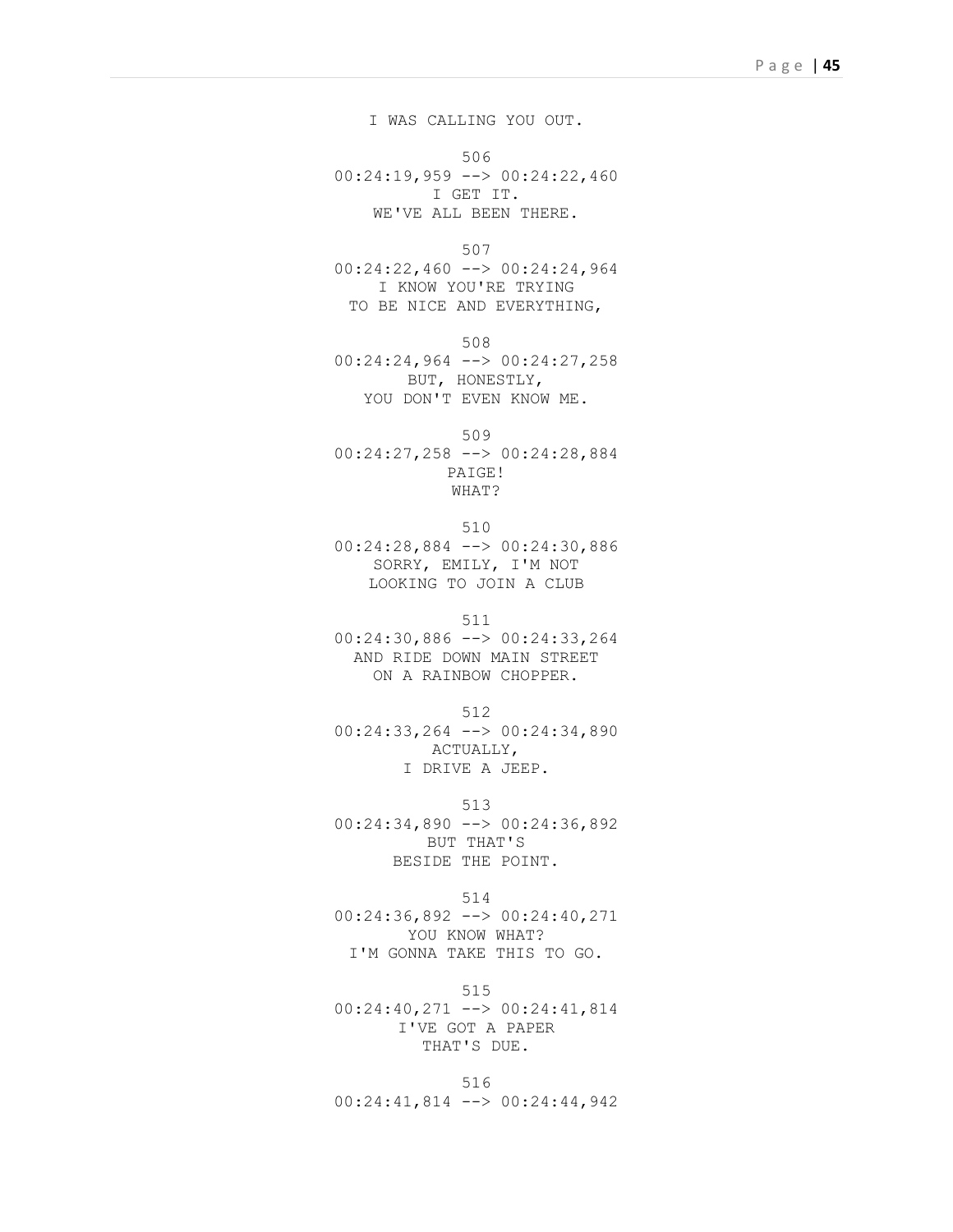TELL YOUR FRIENDS IT WAS REALLY NICE TO MEET THEM.

517

00:24:44,942 --> 00:24:47,569 EMILY, WAIT. WHAT?

518 00:24:47,569 --> 00:24:49,780 SO YOU CAN BE RUDE TO ME TOO?

519 00:24:49,780 --> 00:24:52,532 YOU KNOW WHAT, PAIGE? THIS IS BECOMING WAY TOO MUCH DRAMA.

520

00:24:52,532 --> 00:24:55,244 I DON'T WANT TO BE YOUR SECRET.

521

00:24:59,081 --> 00:25:01,875 ( clattering sound )

522

00:25:01,875 --> 00:25:03,961 Female Vocalist: ♪ MAYBE ALL THIS TIME ♪

523 00:25:03,961 --> 00:25:06,380 ♪ WE'VE BEEN HELD DOWN ♪

524 00:25:07,673 --> 00:25:09,507 ( incoming message chime )

525 00:25:10,676 --> 00:25:15,555 ♪ BY THE HEAVY WEIGHT OF OUR OWN THOUGHTS ♪

526 00:25:19,226 --> 00:25:24,190 ♪ MAYBE ALL THIS TIME WE'VE SEARCHED AROUND ♪

527 00:25:26,608 --> 00:25:28,319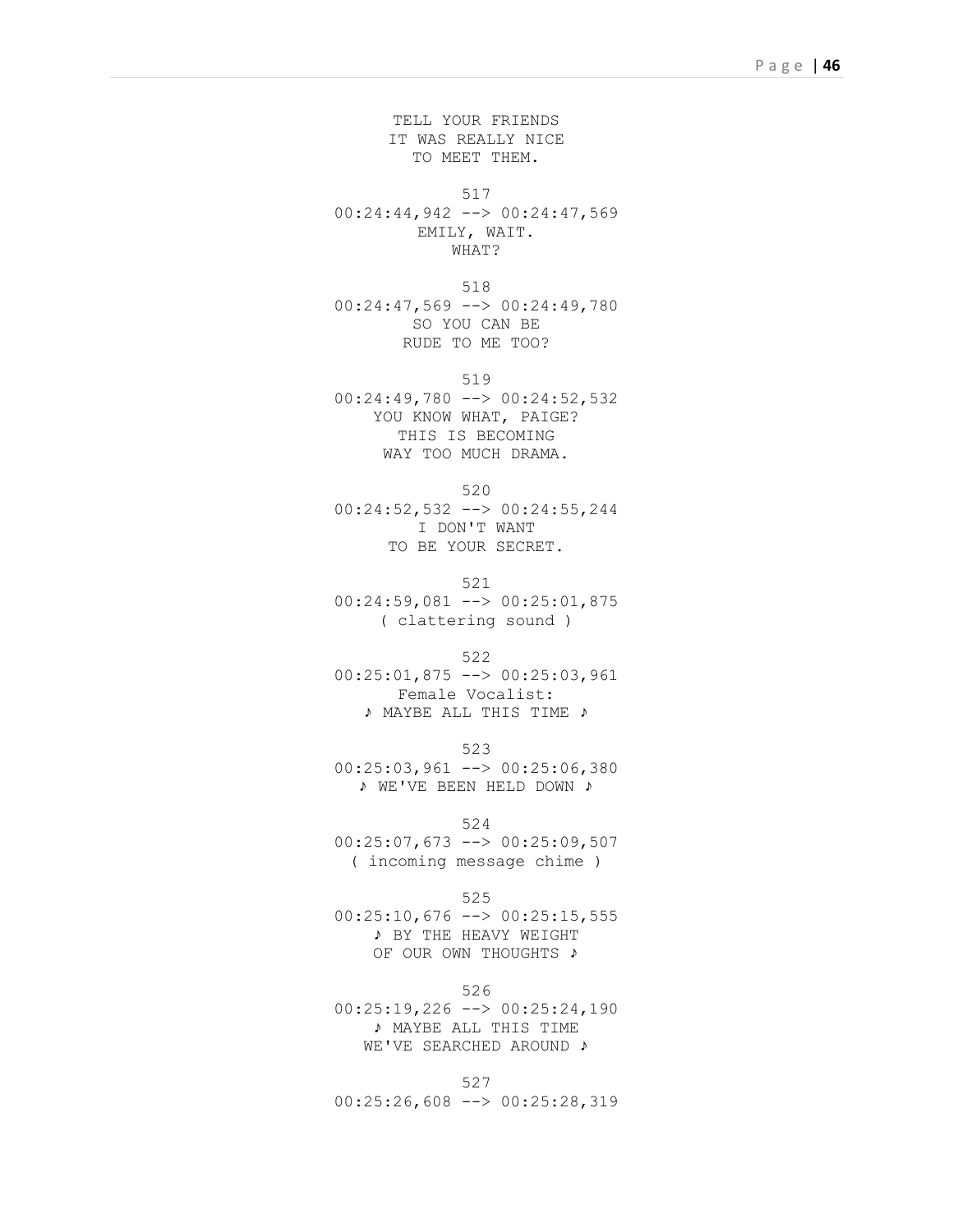♪ IT'S BEEN SO LONG ♪

528

 $00:25:28,319$  -->  $00:25:33,615$ ♪ IT'S BEEN SO LONG THAT WE'VE FORGOT ♪

529

00:25:35,368 --> 00:25:39,372 ♪ WHAT WE WANT ♪

530

00:25:39,372 --> 00:25:44,168 ♪ WHAT WE WANT ♪

531

00:25:44,168 --> 00:25:48,130 ♪ WHAT WE WANT ♪

532

 $00:25:48,130$  -->  $00:25:50,548$ MONA. THOUGHT YOU WERE GONNA HELP.

533 00:25:50,548 --> 00:25:52,468 I AM HELPING. I'M MAKING SURE YOU DON'T

534

00:25:52,468 --> 00:25:55,762 HOST A PITY PARTY FOR YOURSELF AND INVITE A CHEESECAKE.

535 00:26:00,142 --> 00:26:03,937 UM, DON'T LOOK NOW, BUT SKETCHY IS AT 12:00.

536

00:26:03,937 --> 00:26:06,315 ( sighs ) I-I CANNOT DEAL WITH HIM RIGHT NOW.

537  $00:26:06,315$  -->  $00:26:08,692$ JUST DON'T TELL HIM I'M HERE.

538 00:26:08,692 --> 00:26:12,821 ♪ WHO YOU ARE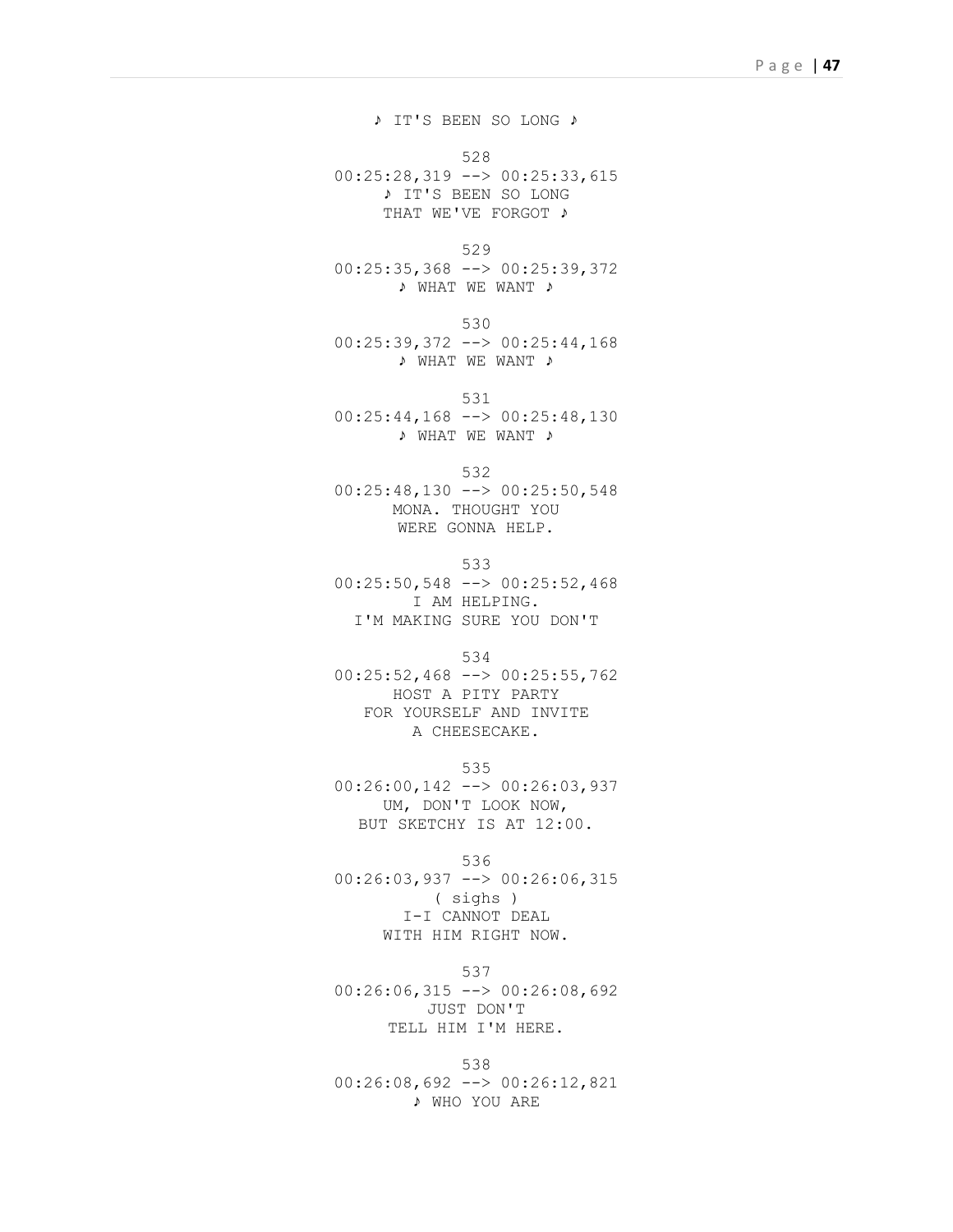AND WHO YOU'RE NOT ♪

539

00:26:12,821 --> 00:26:14,740 WE'RE NOT OPEN FOR BUSINESS YET.

540

00:26:14,740 --> 00:26:16,616 I KNOW. HANNA'S MOM SAID THAT--

541

00:26:16,616 --> 00:26:18,494 SHE HAD TO STEP OUT.

542

00:26:19,370 --> 00:26:20,871 ANY IDEA WHEN SHE'LL BE BACK?

543

00:26:20,871 --> 00:26:22,915 PROBABLY WHEN YOU LEAVE.

544 00:26:24,291 --> 00:26:25,751 YOU REALLY HURT HER, CALEB.

545

00:26:25,751 --> 00:26:29,755 ♪ IT'S BEEN SO LONG THAT YOU FORGOT ♪

546

00:26:32,049 --> 00:26:33,133 MAKE SURE SHE GETS THIS.

547

00:26:33,133 --> 00:26:36,678 ♪ WHAT YOU WANT ♪

548 00:26:36,678 --> 00:26:40,891 ♪ WHAT YOU WANT ♪

549  $00:26:40,891$  -->  $00:26:44,895$ ♪ WHAT WE WANT ♪

550 00:26:44,895 --> 00:26:49,400 ♪ WHAT WE WANT ♪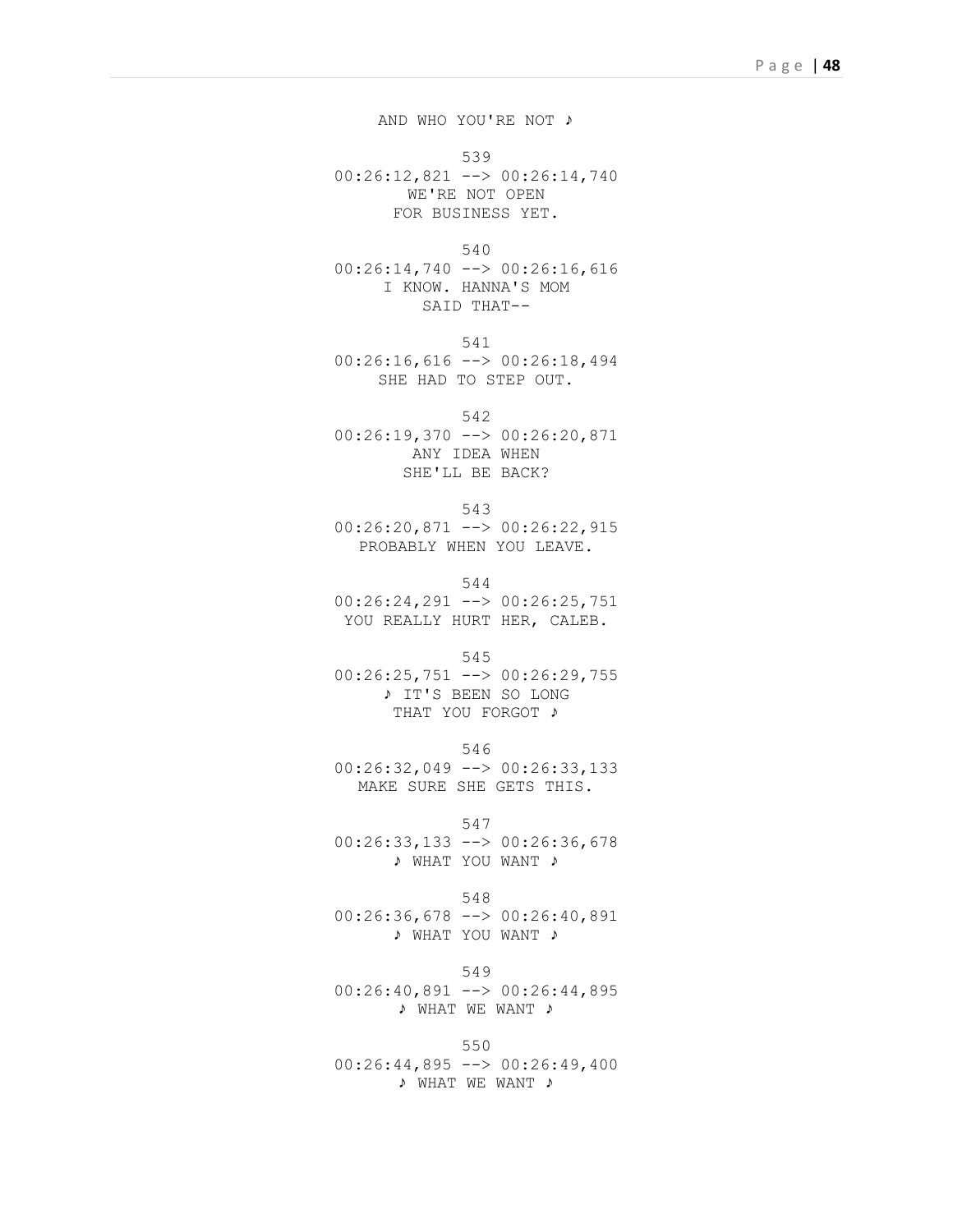551  $00:26:49,400$  -->  $00:26:53,611$ ♪ WHAT WE WANT ♪

552 00:26:53,611 --> 00:26:58,616 ♪ WHAT WE WANT ♪

553  $00:26:58,616$  -->  $00:27:04,457$ 

♪ WHAT WE WANT WE HAVE ALREADY GOT ♪

554

00:27:06,959 --> 00:27:11,755 ♪ WHAT WE WANT WE HAVE ALREADY ♪

555

00:27:11,755 --> 00:27:13,090 ♪ GOT ♪

556 00:27:13,090 --> 00:27:14,258 WHAT DID HE WANT?

557

00:27:14,258 --> 00:27:15,717 CHANGE FOR A TWENTY.

558

00:27:15,717 --> 00:27:17,677 ♪ WHAT WE WANT WE HAVE... ♪

559

00:27:17,677 --> 00:27:19,555 CAN YOU HELP ME WITH THE TAPE?

560

00:27:19,555 --> 00:27:22,099 ♪ ALREADY GOT ♪

561

00:27:32,025 --> 00:27:34,987 ( indistinct happy chatter )

562

00:27:41,034 --> 00:27:43,745 Woman: ( happily ) OH, MY GOD!

563 00:27:43,745 --> 00:27:46,415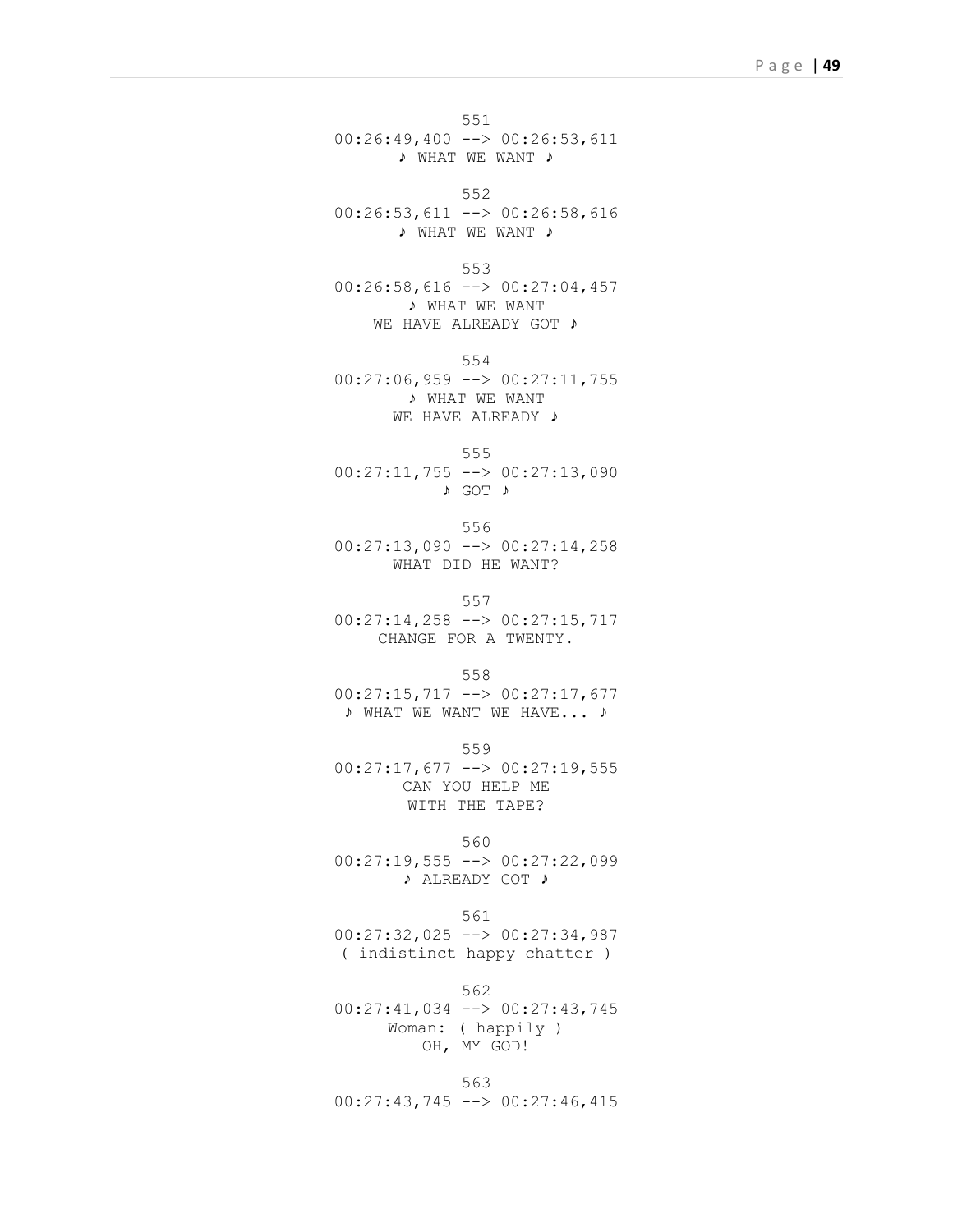( happy chatter continuing )

564

00:27:48,542 --> 00:27:51,504 HEY. WE'VE BEEN LOOKING FOR YOU.

565

00:27:51,504 --> 00:27:55,048 WHY? DID THE REVEREND'S WIFE START TO SEE THROUGH YOUR ACT TOO?

566

00:27:55,048 --> 00:27:56,925 WHEN ARE YOU GONNA LEARN TO JUST KEEP QUIET?

567

 $00:27:56,925$  -->  $00:27:58,385$ GET AWAY FROM ME.

568

00:27:58,385 --> 00:28:00,095 YOU KNOW, EVERY TIME YOU TRY TO BRING ME DOWN,

569

00:28:00,095 --> 00:28:01,597 YOU END UP IN TROUBLE.

570

00:28:01,597 --> 00:28:04,224 AND YOU KNOW WHAT THEY SAY ABOUT QUICKSAND, SPENCE.

571

00:28:04,224 --> 00:28:06,726 THE MORE YOU STRUGGLE, THE FASTER YOU SINK.

572

00:28:06,726 --> 00:28:08,979 AND YOU'RE SINKING FAST.

573 00:28:13,733 --> 00:28:15,735 SO...

574 00:28:15,735 --> 00:28:18,614 RUNAWAY BRIDE, TOP-SECRET AFFAIR,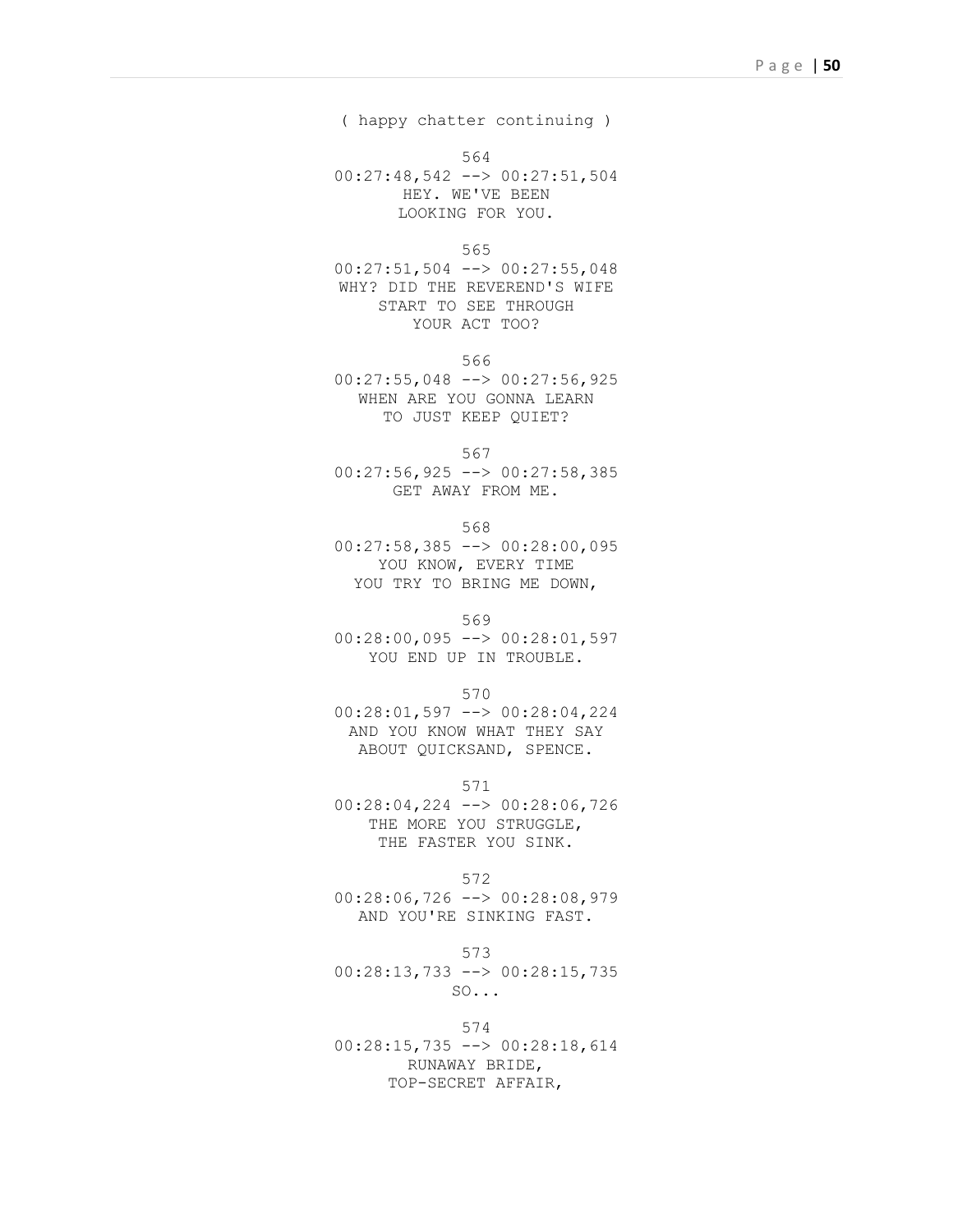575 00:28:18,614 --> 00:28:21,408 ALL FIVE SEASONS OF BIG LOVE.

576 00:28:21,408 --> 00:28:23,327 I SENSE A THEME HERE.

577 00:28:23,327 --> 00:28:25,454 YOU TRYING TO TELL ME SOMETHING?

578 00:28:25,454 --> 00:28:26,913 YEAH.

579 00:28:28,624 --> 00:28:30,042 I GUESS I AM.

580

00:28:31,377 --> 00:28:32,919 BUT AFTER I DO,

581

00:28:32,919 --> 00:28:34,754 YOU HAVE TO TELL ME SOMETHING.

582

00:28:35,755 --> 00:28:37,090 OKAY.

583 00:28:38,551 --> 00:28:40,177 FRIDAY...

584

00:28:40,177 --> 00:28:44,764 WHEN-- WHEN I GOT HERE BEFORE YOU, I...

585

00:28:44,764 --> 00:28:47,476 I SAW A PHOTO ON YOUR WEBSITE PAGE

586 00:28:47,476 --> 00:28:50,437 OF YOU... AND JACKIE.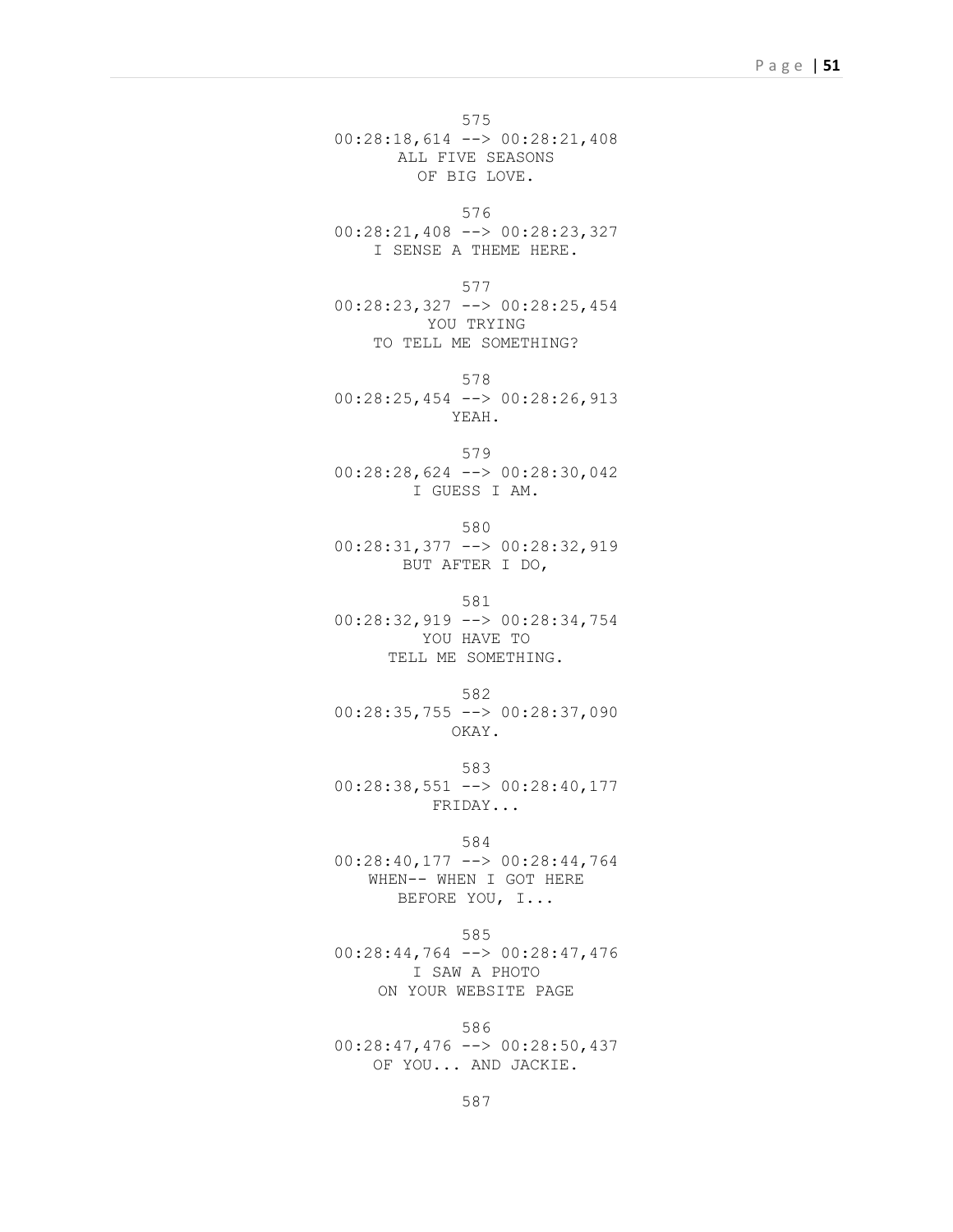00:28:50,437 --> 00:28:52,814 I WASN'T LOOKING FOR IT, OKAY?

588

00:28:52,814 --> 00:28:54,816 I WAS HUNTING DOWN YOUR MENUS AND THE PHOTO POPPED UP,

589

00:28:54,816 --> 00:28:56,985 AND... I COULDN'T HELP BUT NOTICE

590 00:28:56,985 --> 00:28:59,321 HOW HAPPY THE TWO OF YOU WERE.

591

00:28:59,321 --> 00:29:00,822 AND, OH, DID I MENTION A RING?

592 00:29:00,822 --> 00:29:03,283 BECAUSE SHE WAS WEARING A RING.

593 00:29:03,283 --> 00:29:05,952 LOOK, EZRA,

I AM NOT COMING

594

00:29:05,952 --> 00:29:08,622 FROM SOME FREAKY, JEALOUS PLACE, OKAY?

595

00:29:08,622 --> 00:29:11,041 I MEAN, MAYBE I WAS WHEN I PICKED OUT BIG LOVE,

596

00:29:11,041 --> 00:29:13,293 BUT, HONESTLY...

597 00:29:13,293 --> 00:29:15,629 I-I JUST FEEL LIKE YOU KNOW EVERYTHING ABOUT ME,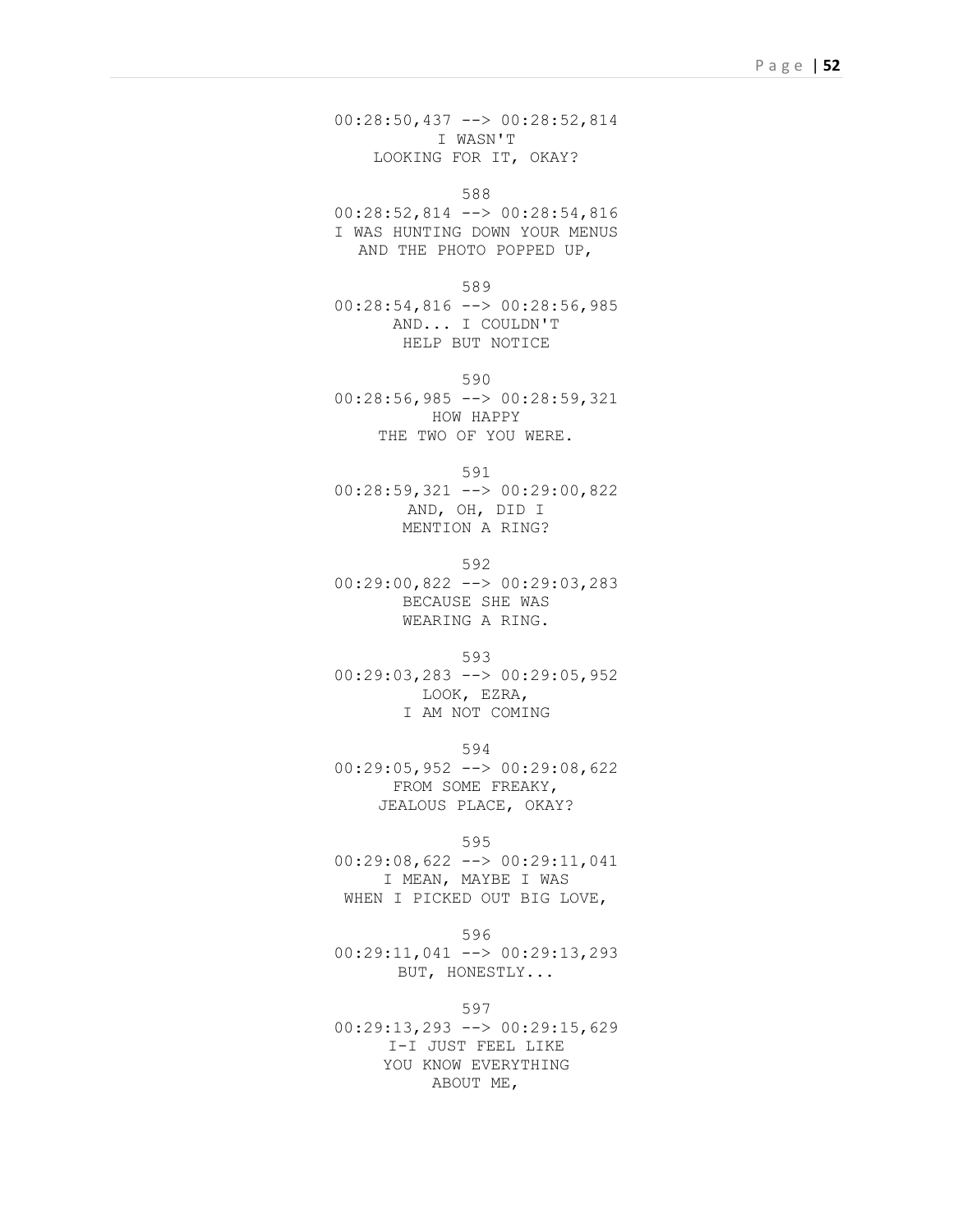598 00:29:15,629 --> 00:29:19,758 AND I DON'T FEEL LIKE YOU'VE SHARED AS MUCH.

599 00:29:19,758 --> 00:29:22,135 PLEASE JUMP IN AT ANY TIME.

600 00:29:26,139 --> 00:29:28,475 I... UH...

601 00:29:28,475 --> 00:29:34,147 I MET JACKIE MY FRESHMAN YEAR IN THE DORM.

602 00:29:34,147 --> 00:29:38,110 WE SAW EACH OTHER ON AND OFF FOR ABOUT TWO YEARS.

603 00:29:38,110 --> 00:29:39,403 GOOD.

604 00:29:41,363 --> 00:29:42,781 I NEED MORE.

605 00:29:44,783 --> 00:29:48,579 SHE WAS THE FIRST REALLY SERIOUS GIRLFRIEND I EVER HAD.

606 00:29:48,579 --> 00:29:51,707 I DATED OTHER PEOPLE, BUT NONE OF THEM WERE HER.

607 00:29:51,707 --> 00:29:53,584 SO, WHEN WE GOT BACK TOGETHER, I...

608 00:29:53,584 --> 00:29:55,961 ( chuckles )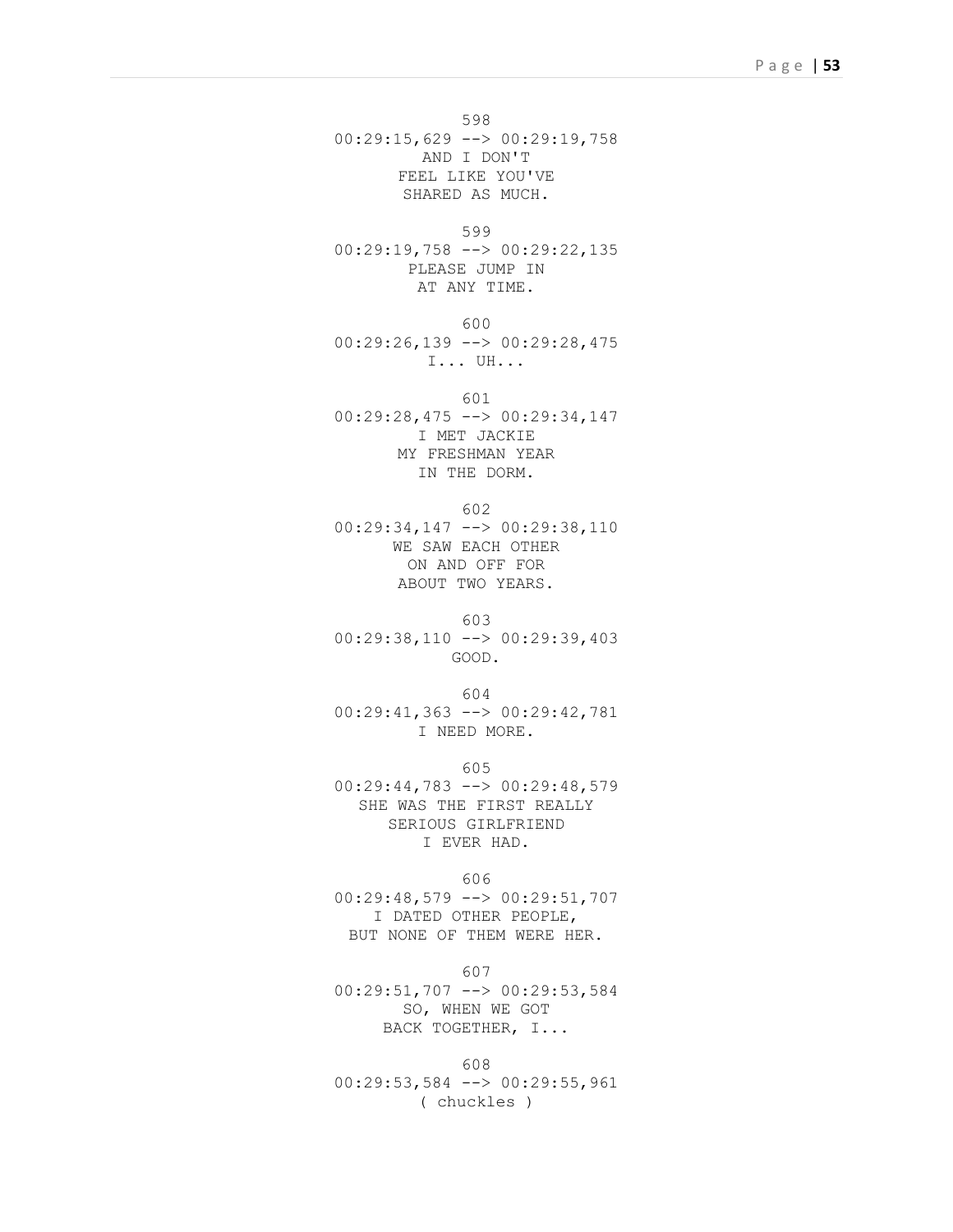I PROPOSED.

609 00:29:55,961 --> 00:29:58,631 THAT PICTURE WAS TAKEN IN FLORENCE.

610

00:29:58,631 --> 00:30:01,300 I BOUGHT THE RING ON THE PONTE VECCHIO.

611

00:30:01,300 --> 00:30:03,594 MY BROTHER HAD TO WIRE ME THE MONEY.

612 00:30:03,594 --> 00:30:06,012 I DIDN'T EVEN TELL HIM WHAT IT WAS FOR.

613

00:30:06,012 --> 00:30:07,640 WHY?

614

 $00:30:07,640$  -->  $00:30:10,058$ 'CAUSE I WASN'T SURE WHAT HER ANSWER WOULD BE.

615

00:30:10,058 --> 00:30:14,020 SO... YOU WERE MARRIED?

616 00:30:14,020 --> 00:30:16,398 NO. NO, IT NEVER HAPPENED.

617

00:30:16,398 --> 00:30:17,691 OH.

618 00:30:20,569 --> 00:30:22,195 WHY DID YOU BREAK IT OFF?

619 00:30:24,197 --> 00:30:26,408 I DIDN'T. SHE DID.

620 00:30:26,408 --> 00:30:27,701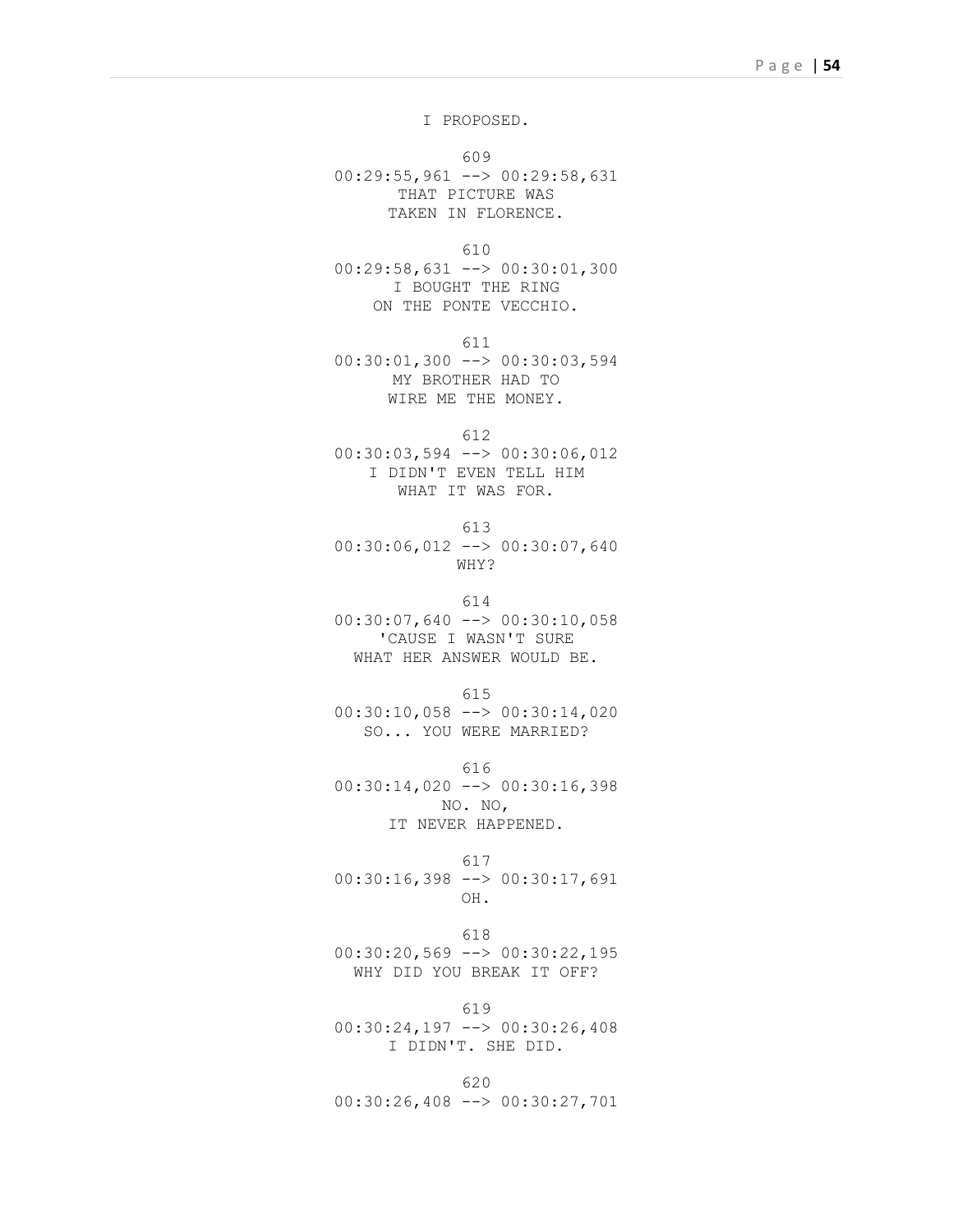OH.

621

00:30:32,038 --> 00:30:34,416 FITZ, WHY HASN'T SHE TAKEN DOWN THAT PHOTO?

622

00:30:34,416 --> 00:30:36,418 OH, I DON'T KNOW.

623

00:30:36,418 --> 00:30:38,253 GUESS IT WAS A GREAT SUMMER

624

00:30:38,253 --> 00:30:41,047 WITH LOTS OF MEMORIES SHE WANTS TO HOLD ON TO.

625

00:30:42,466 --> 00:30:44,134 AND WHAT ABOUT YOU?

626

00:30:44,134 --> 00:30:45,719 ARIA, THAT'S HER PHOTO, NOT MINE.

627

00:30:45,719 --> 00:30:47,721 BUT IF SHE HADN'T GIVEN YOU BACK THAT RING,

628

00:30:47,721 --> 00:30:50,056 YOU'D BE MARRIED TO HER RIGHT NOW.

629

00:30:51,642 --> 00:30:53,268 POSSIBLY.

630

00:30:53,268 --> 00:30:56,522 AND YOU'VE NEVER TOLD ME THIS BECAUSE...

631

00:30:56,522 --> 00:30:58,440 I GUESS I'M ONE OF THOSE PEOPLE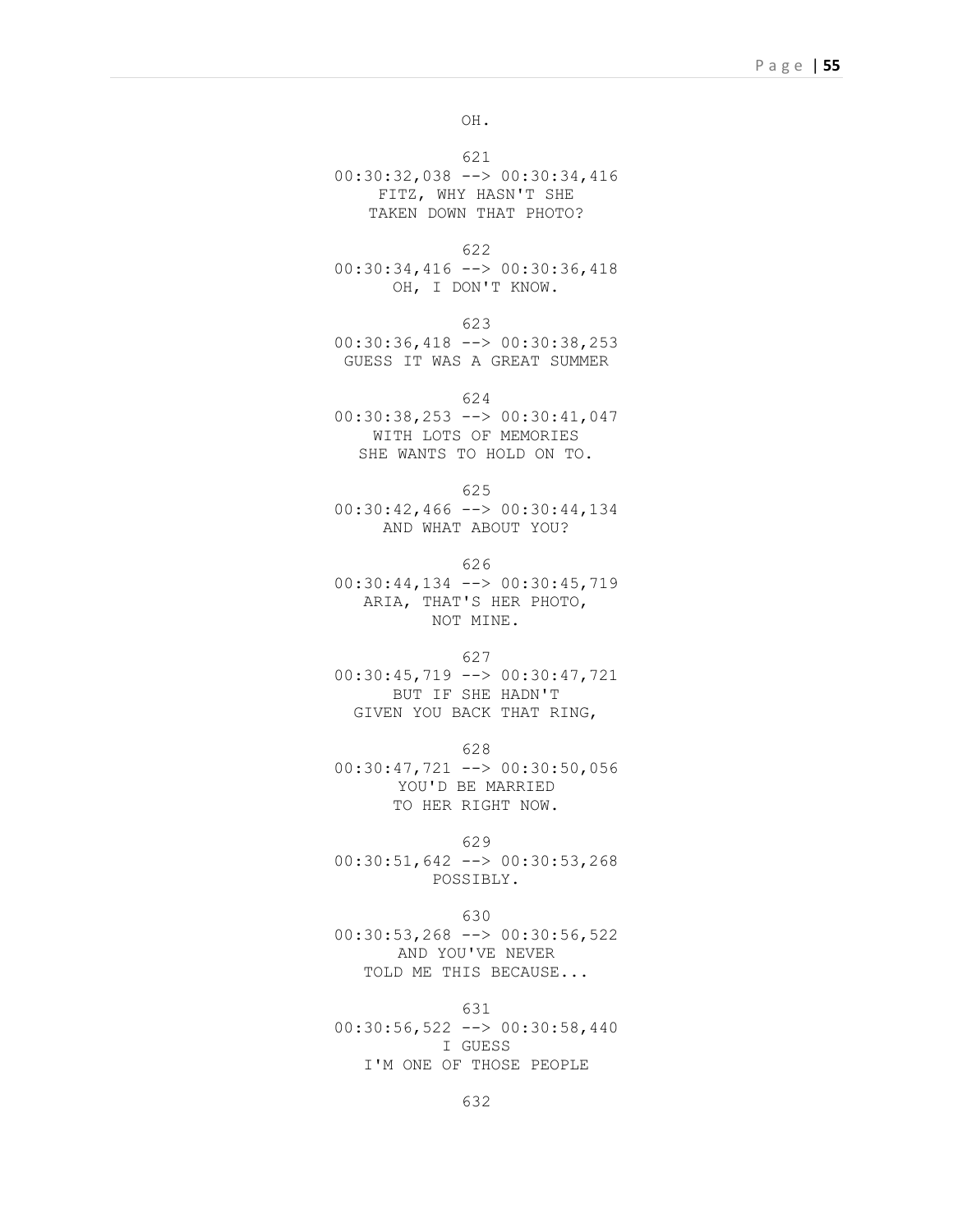00:30:58,440 --> 00:31:02,444 THAT DOESN'T PUT THINGS THAT DIDN'T WORK OUT ON MY RéSUMé.

633

00:31:04,738 --> 00:31:06,406 WHAT'S...

634 00:31:08,074 --> 00:31:10,243 WHAT'S BOTHERING YOU MORE--

635 00:31:10,243 --> 00:31:12,162 THAT OLD PHOTO BEING OUT THERE,

636

00:31:12,162 --> 00:31:16,916 OR... THE FACT THAT YOU AND I CAN'T TAKE A PICTURE LIKE THAT?

637

00:31:16,916 --> 00:31:19,085 HM?

638

00:31:22,798 --> 00:31:24,675 ARIA.

639

00:31:27,260 --> 00:31:29,763 THAT WAS THEN.

640

00:31:29,763 --> 00:31:33,058 YOU'RE VERY MUCH NOW.

641

00:31:43,068 --> 00:31:45,738 ( indistinct happy chatter )

642

00:31:48,699 --> 00:31:50,576 HEY, SWEETIE, HOW'S IT GOING?

643 00:31:50,576 --> 00:31:52,118 GOOD.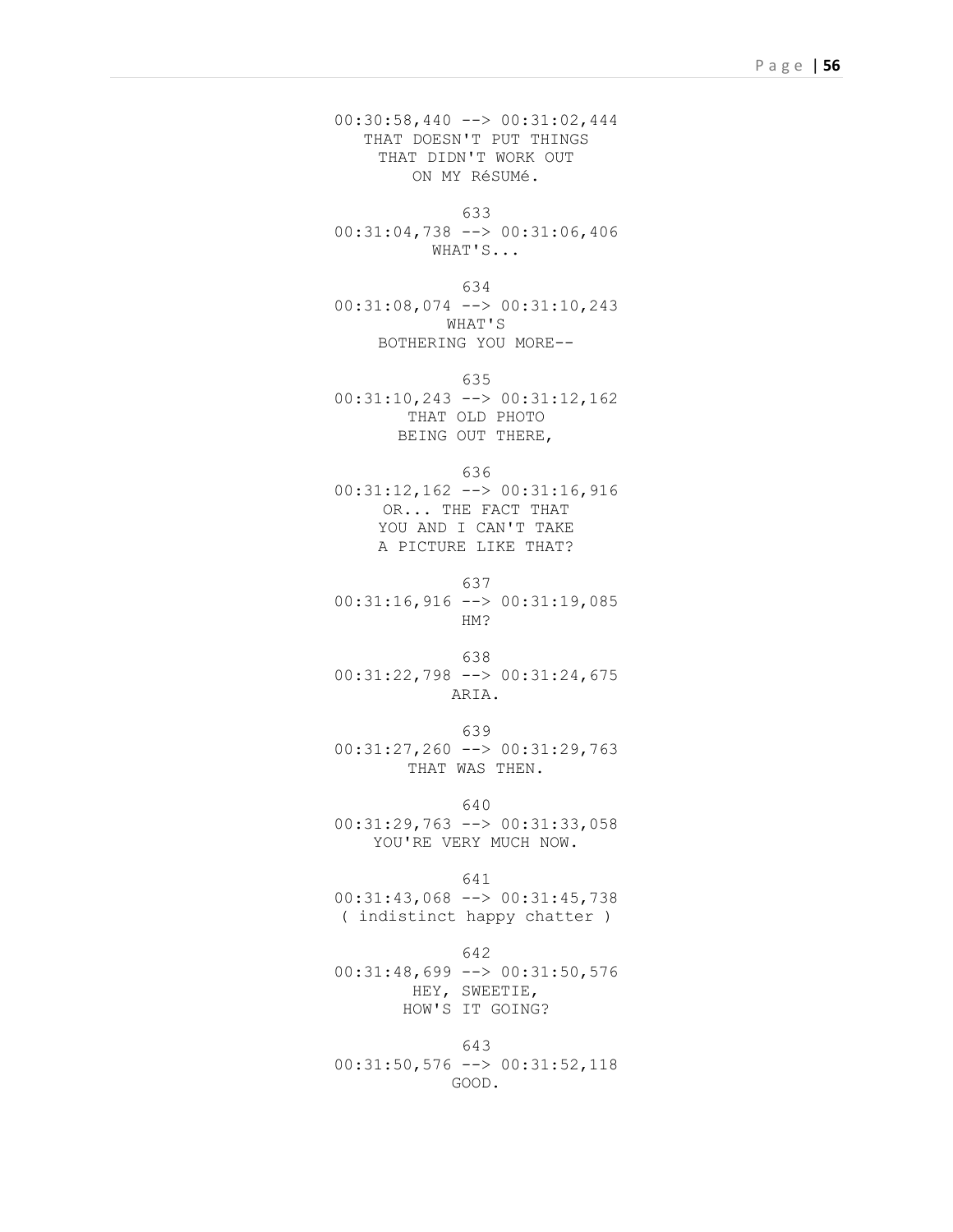644 00:31:52,118 --> 00:31:54,079 DID CALEB COME BY?

```
645
```
00:31:54,079 --> 00:31:56,164 NOPE. HAVEN'T SEEN HIM.

646

00:31:56,164 --> 00:31:57,457 OH.

647

00:31:59,125 --> 00:32:03,004 HE CAME BY THE HOUSE. I THINK HE WANTED TO SAY GOODBYE.

```
648
```
00:32:03,004 --> 00:32:05,173 HE'S LEAVING ROSEWOOD.

649

00:32:07,008 --> 00:32:08,301 HE IS?

650

00:32:08,301 --> 00:32:09,803 YEAH.

651

00:32:11,680 --> 00:32:13,891 WELL... GOOD RIDDANCE.

652 00:32:13,891 --> 00:32:15,851 LOOK, YOU CALLED IT, MOM.

653 00:32:15,851 --> 00:32:17,977 SOME BAD BOYS ARE JUST THAT. BAD.

654 00:32:17,977 --> 00:32:20,230 THE THING IS, I WAS WRONG.

655 00:32:20,230 --> 00:32:21,774 BUT IF IT MAKES A DIFFERENCE,

656 00:32:21,774 --> 00:32:24,984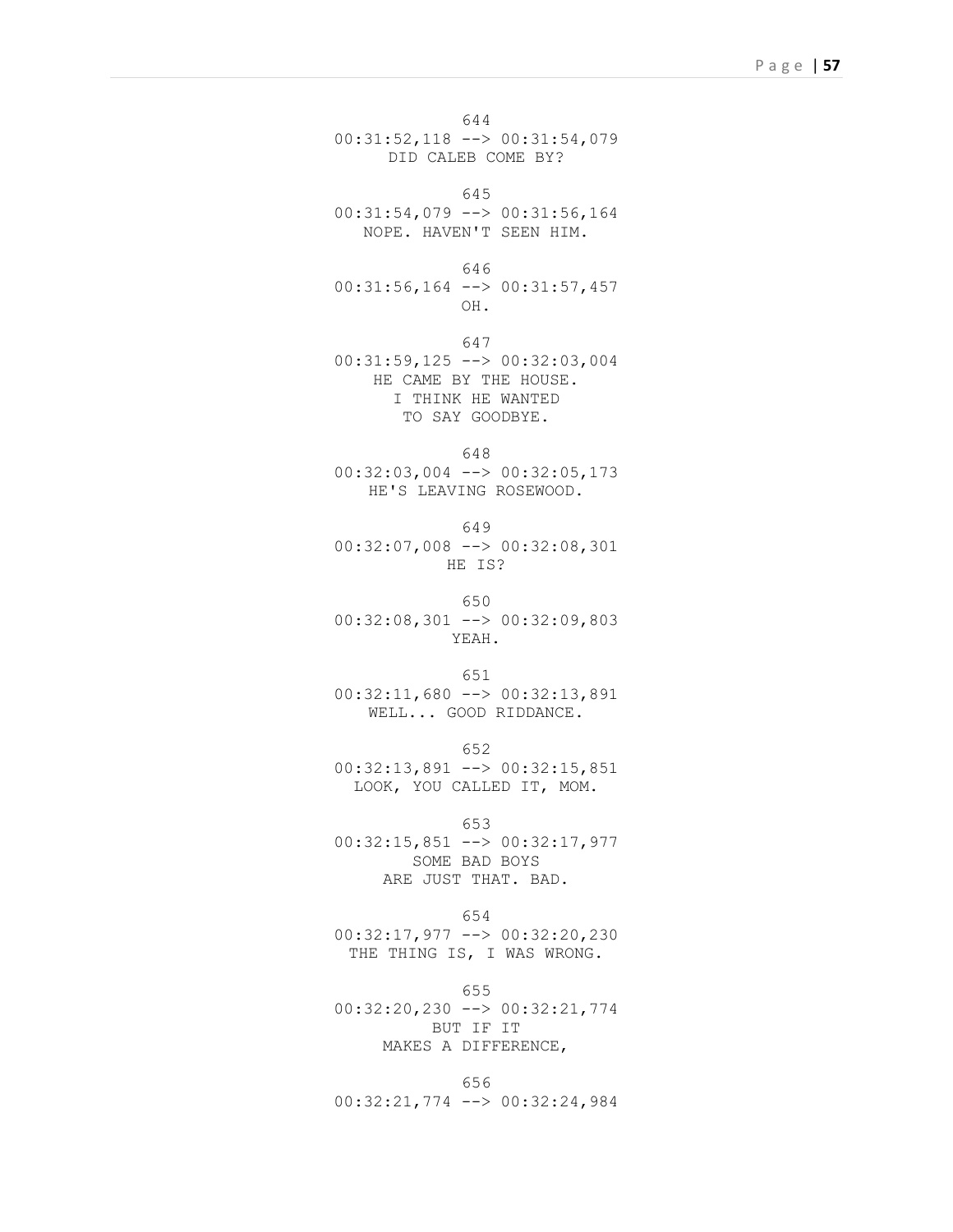MY FIRST IMPRESSION OF HIM WAS WAY OFF.

657

00:32:24,984 --> 00:32:27,613 WHAT ARE YOU SEEING NOW THAT YOU DIDN'T SEE BEFORE?

658

00:32:30,990 --> 00:32:32,951 MYSELF.

659

00:32:42,335 --> 00:32:44,045 ( incoming message chime )

660

00:32:51,762 --> 00:32:53,639 ( incoming message chime )

661

00:33:03,106 --> 00:33:05,525 I BROUGHT YOU A PRESENT BACK FROM MY TRIP,

662

00:33:05,525 --> 00:33:08,278 BUT YOU HAVE TO KEEP IT A SECRET.

663

00:33:08,278 --> 00:33:10,238 I DIDN'T BRING ANYTHING BACK FOR THE OTHER GIRLS,

664

00:33:10,238 --> 00:33:12,950 SO IF THEY ASK ABOUT IT, YOU HAVE TO LIE.

665

00:33:12,950 --> 00:33:14,242 PROMISE?

666

00:33:20,707 --> 00:33:22,751 IT'S BEAUTIFUL.

667

00:33:22,751 --> 00:33:24,920 IT'S VINTAGE.

668 00:33:24,920 --> 00:33:26,713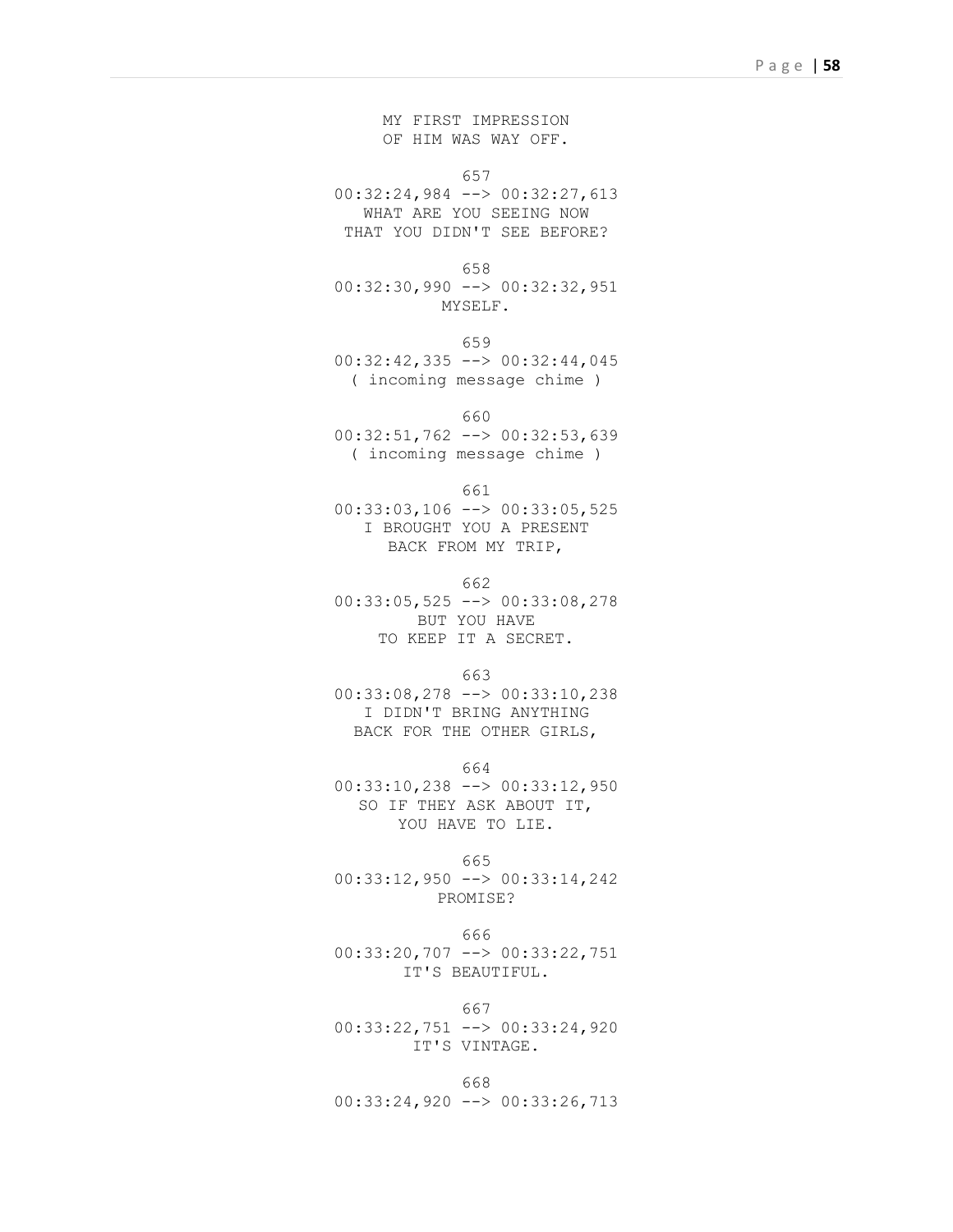MY GRANDMA GAVE IT TO ME.

669

00:33:26,713 --> 00:33:28,674 I WANTED YOU TO HAVE IT.

670

00:33:30,801 --> 00:33:35,722 YOU'RE THE ONLY ONE THAT REALLY UNDERSTANDS ME, EM,

671

00:33:35,722 --> 00:33:39,184 THE ONLY ONE THAT I CAN COMPLETELY BE HONEST WITH.

672

00:33:43,563 --> 00:33:45,190 I HAVE TO GO.

673

00:33:45,190 --> 00:33:46,859 I HAVE A PRIOR ENGAGEMENT.

674 00:33:46,859 --> 00:33:49,319 WE'LL DEFINITELY SEE YOU LATER, RIGHT?

675 00:33:49,319 --> 00:33:50,612 YEAH.

676 00:33:52,405 --> 00:33:54,032 DON'T HAVE ANY FUN WITHOUT ME.

677 00:33:54,032 --> 00:33:56,326 ( soft chuckle )

678

00:34:02,582 --> 00:34:05,460 MAKE SURE YOU KEEP THAT IN A SAFE PLACE.

679

00:34:05,460 --> 00:34:07,462 IT'S A LOT MORE VALUABLE THAN IT LOOKS.

680 00:34:24,103 --> 00:34:25,772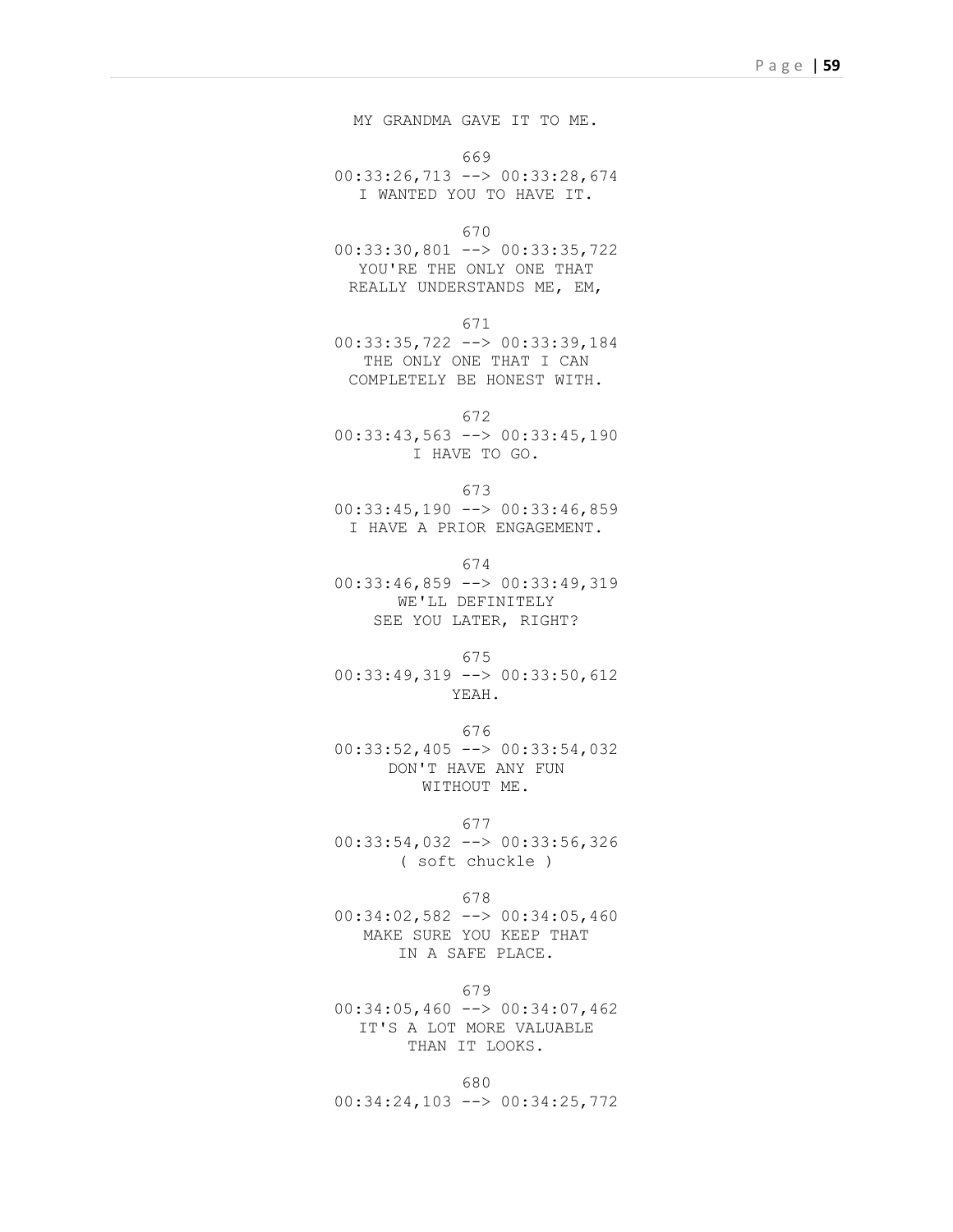( sighs )

681

00:34:53,258 --> 00:34:55,427 Woman on Television: ...COCKTAIL PARTIES I GAVE?

682

00:34:55,427 --> 00:34:58,137 RIVERS OF ALCOHOL AND TONS OF CAVIAR!

683

00:34:58,137 --> 00:34:59,848 I GOT A CHARLIE HORSE FROM CHUCKING...

684

00:34:59,848 --> 00:35:00,933 WHAT HAPPENED?

685

00:35:00,933 --> 00:35:02,893 HERE, PUT THAT OVER YOUR HEAD.

686

00:35:02,893 --> 00:35:05,771 ARE YOU GONNA TORTURE ME 'CAUSE I GAVE SOMEBODY ELSE A RING?

687

00:35:05,771 --> 00:35:07,439 ARIA, SERIOUSLY, IT WASN'T EVEN A KARAT.

688

00:35:07,439 --> 00:35:09,190 GET IN THE BAG, MR. FITZ.

689

00:35:09,190 --> 00:35:11,443 WE'RE TAKING A PICTURE AS A COUPLE.

690

00:35:18,992 --> 00:35:21,327 YOU KNOW THIS IS NUTS, RIGHT?

691 00:35:21,327 --> 00:35:24,247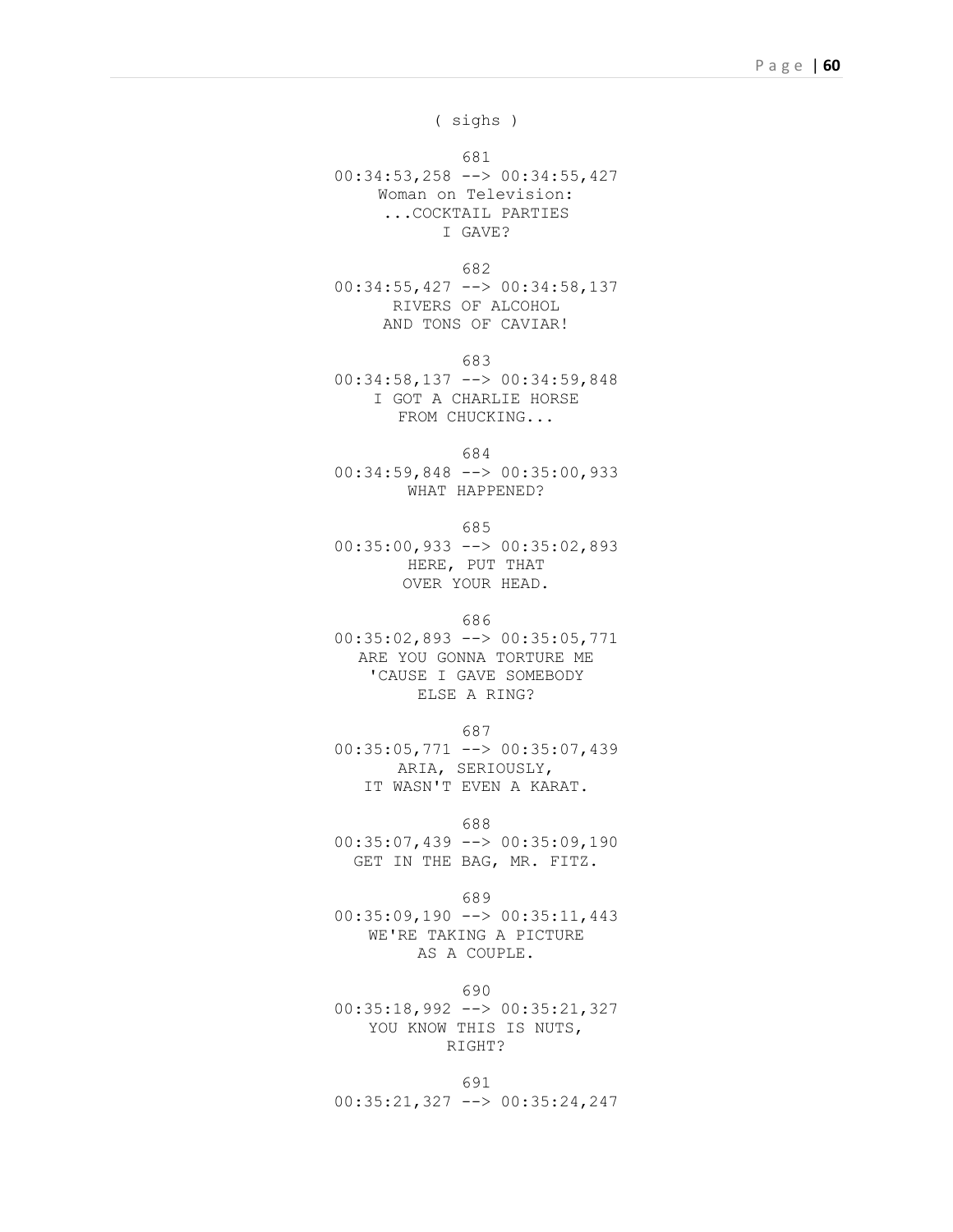( camera shutter clicks ) ARE WE DONE? I CAN'T BREATHE.

692 00:35:24,247 --> 00:35:26,583 ( both laughing )

693 00:35:34,507 --> 00:35:36,342 ( cell phone rings )

694 00:35:36,342 --> 00:35:37,844 TIME OUT.

695 00:35:43,433 --> 00:35:45,435 I HAVE TO LEAVE.

696 00:35:45,435 --> 00:35:47,562 N-NOW?

697 00:35:47,562 --> 00:35:49,522 ARE YOU COMING BACK?

698 00:35:49,522 --> 00:35:51,232 UM...

699 00:35:51,232 --> 00:35:53,693 I-I DON'T KNOW. I MIGHT. I'LL CALL YOU. LOVE YOU.

700 00:35:53,693 --> 00:35:54,987 YOU TOO.

701 00:35:59,658 --> 00:36:02,201 HEY, EM, IT'S ME. I'M ON MY WAY.

702 00:36:08,917 --> 00:36:11,586 ( indistinct music and happy chatter )

703 00:36:11,586 --> 00:36:14,255 Barker: BIG AND TALL,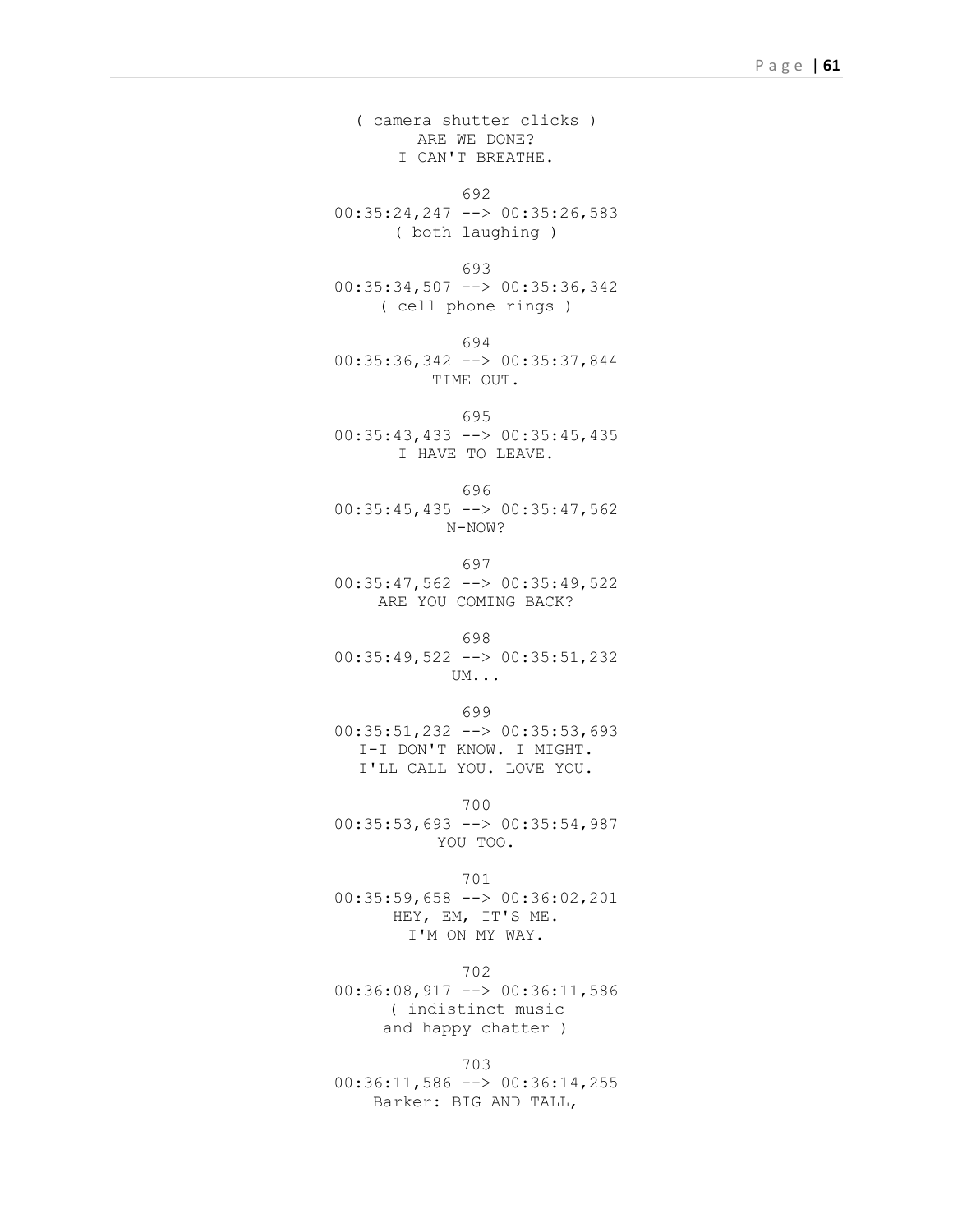YOUNG AND OLD, ALL AGES. 704 00:36:14,255 --> 00:36:16,049 ANYTHING YOU GOT. COME ON IN. 705 00:36:16,049 --> 00:36:18,718 COME ON IN, GUYS, ONLY TWO TICKETS EACH. 706 00:36:34,526 --> 00:36:37,112 ( music continuing ) 707 00:36:37,112 --> 00:36:39,781 ( happy chatter ) 708 00:36:41,449 --> 00:36:42,909 ( playfully sinister canned laughter ) 709 00:36:42,909 --> 00:36:44,536 Boy: HOW DO YOU GET OUT OF HERE? 710 00:36:44,536 --> 00:36:45,912 WHICH WAY SHOULD WE GO? 711 00:36:45,912 --> 00:36:48,581 IS IT UP HERE? 712 00:36:48,581 --> 00:36:51,084 ( playfully sinister canned laughter ) 713 00:36:52,961 --> 00:36:54,921 ( laughter continuing ) 714 00:36:56,297 --> 00:36:57,632 TOBY?

715 00:37:01,469 --> 00:37:03,138 ARE YOU IN HERE?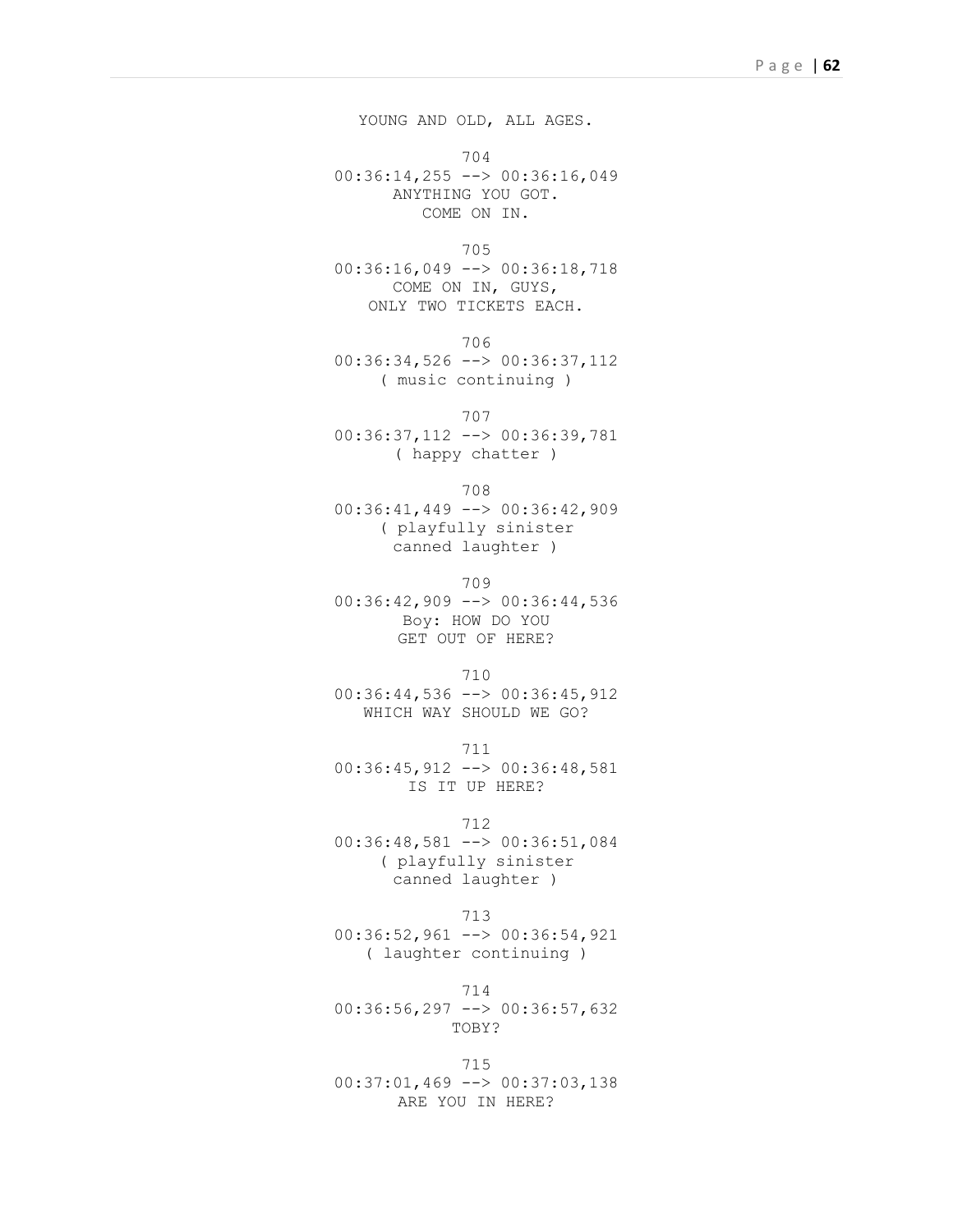716 00:37:03,138 --> 00:37:05,306 Girl: HEY, GUYS, WAIT FOR ME!

717 00:37:07,642 --> 00:37:09,978 ( thunder crashes )

718 00:37:09,978 --> 00:37:12,480 ( sinister laughter )

719 00:37:33,292 --> 00:37:35,378 TOBY, WHERE ARE YOU?

720 00:37:42,468 --> 00:37:43,929 HELLO?

721 00:37:43,929 --> 00:37:45,513 HELLO?

722 00:37:45,513 --> 00:37:47,057 ( knocking on door )

723 00:37:47,057 --> 00:37:48,433 HELLO?

724 00:37:48,433 --> 00:37:50,018 CAN SOMEBODY PLEASE HELP ME?

725 00:37:50,018 --> 00:37:51,811

( knocking on door )

726 00:37:51,811 --> 00:37:53,897 HEY, CAN SOMEBODY HEAR ME?

727 00:37:55,148 --> 00:37:56,357 HANNA!

728 00:37:56,357 --> 00:37:58,359 WHY DIDN'T YOU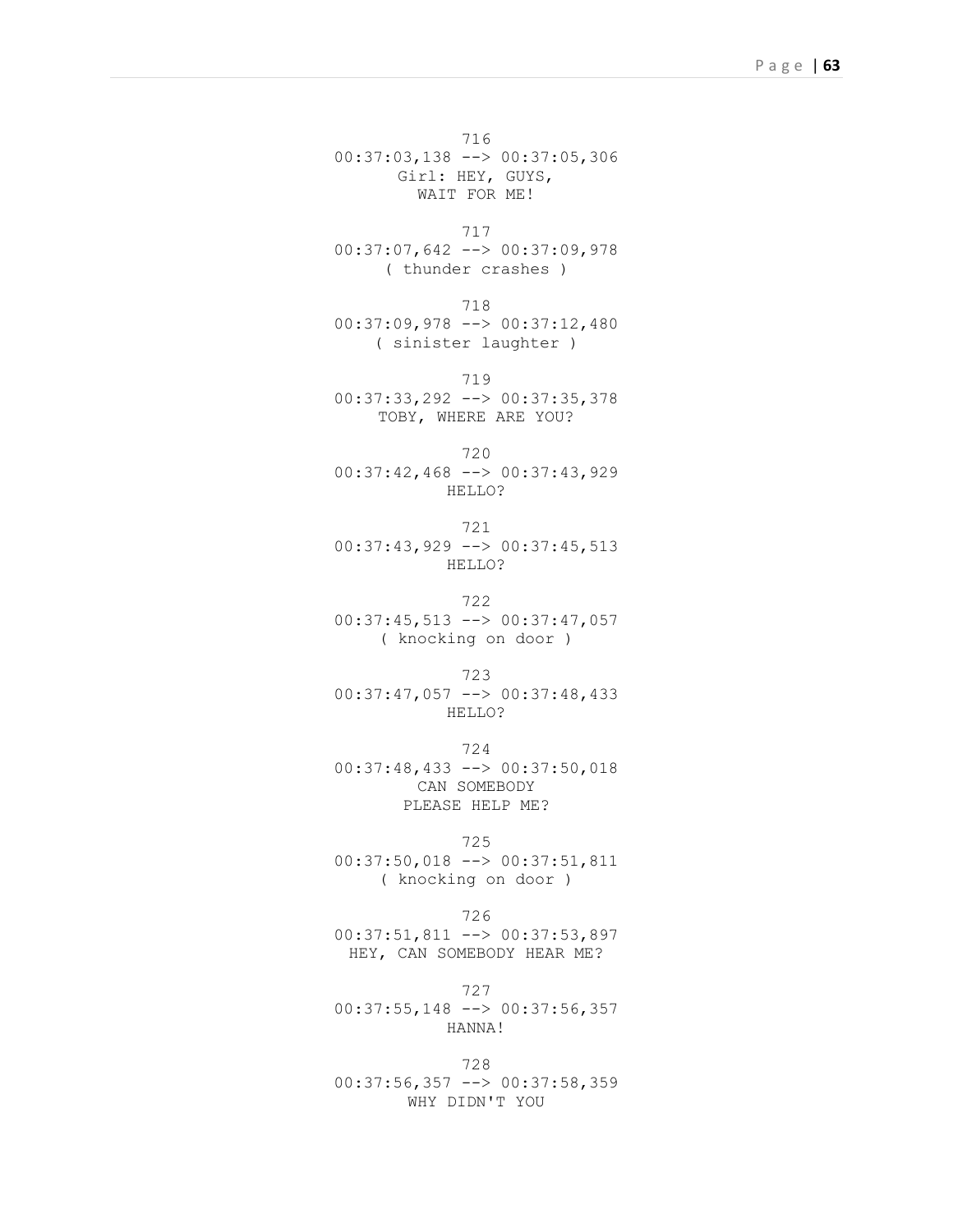## ANSWER YOUR PHONE?

729

00:37:58,359 --> 00:38:00,862 I LEFT IT AT THE BOOTH. YOU DIDN'T GET EMILY'S TEXT?

730

00:38:00,862 --> 00:38:03,656 SHE FOUND THE KEY, THE KEY THAT JENNA WAS LOOKING FOR.

731

00:38:03,656 --> 00:38:05,533 SHE WANTS US TO MEET HER AT THAT STORAGE PLACE NEAR HOLLIS.

732

00:38:05,533 --> 00:38:09,328 WHERE'S SPENCER? I COULDN'T REACH HER. HOPEFULLY, SHE'S ON THE WAY.

733

00:38:09,328 --> 00:38:11,330 SOMEBODY PLEASE OPEN THIS!

734

00:38:11,330 --> 00:38:13,833 ( sinister canned laughter continuing )

735 00:38:13,833 --> 00:38:15,877 ( pounding on door )

736 00:38:15,877 --> 00:38:17,837 HELLO?!

737 00:38:17,837 --> 00:38:19,338 ( pounding on door )

738 00:38:19,338 --> 00:38:21,507 PLEASE OPEN THE DOOR!

739 00:38:23,885 --> 00:38:25,720 HELLO? PLEASE?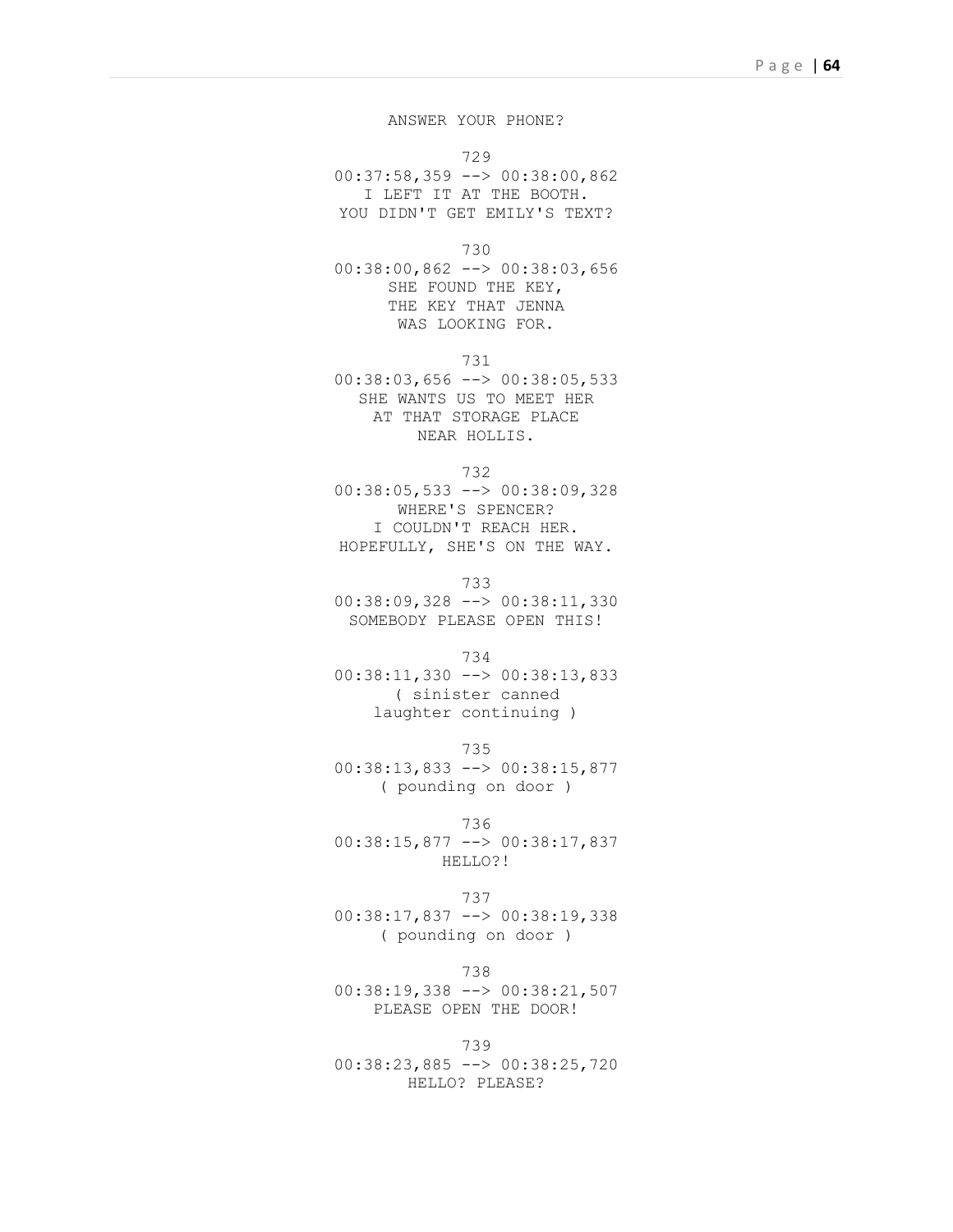740 00:38:33,145 --> 00:38:35,438 ( knock on door )

741 00:38:43,321 --> 00:38:44,530 MR. FITZ.

742  $00:38:44,530$  -->  $00:38:46,532$ I'M SORRY TO DISTURB YOU.

743

00:38:46,532 --> 00:38:49,786 I'M GARRETT REYNOLDS WITH THE ROSEWOOD POLICE. YOU GOT A MINUTE?

744

00:38:50,996 --> 00:38:52,872 SURE. WHAT CAN I DO FOR YOU?

745

00:38:52,872 --> 00:38:54,082 MAY I COME IN?

746

00:38:56,001 --> 00:38:57,418 YES, PLEASE.

747 00:39:00,130 --> 00:39:01,965

EXCUSE THE MESS.

748 00:39:07,470 --> 00:39:10,015 WHAT IS THIS REGARDING?

749

00:39:10,015 --> 00:39:12,809 I'D LIKE TO TALK TO YOU ABOUT ONE OF YOUR STUDENTS.

750

00:39:18,148 --> 00:39:20,066 Spencer: HELLO, PLEASE!

751

00:39:20,066 --> 00:39:22,819 ( sinister canned laughter continuing )

752 00:39:30,035 --> 00:39:31,995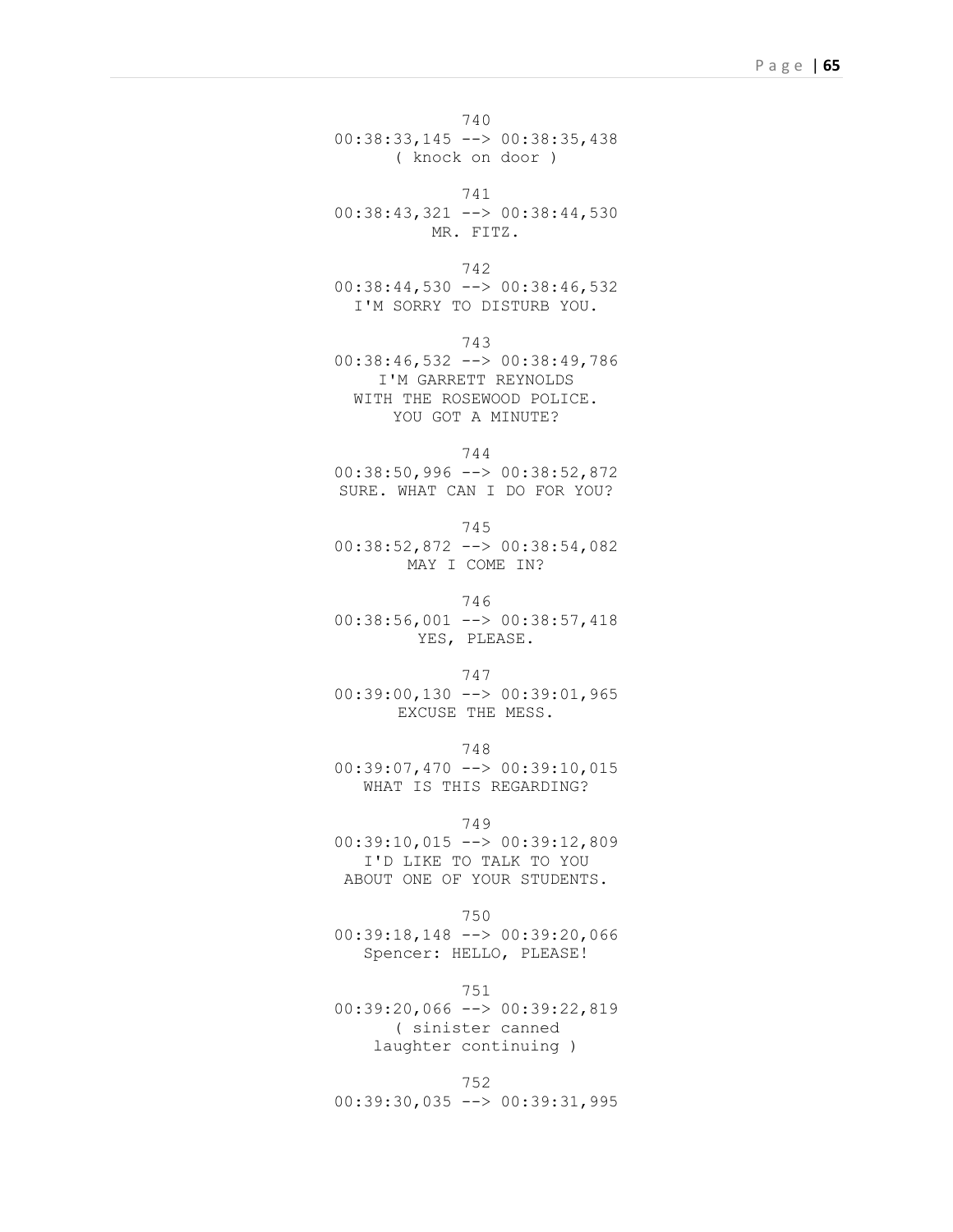WHY ISN'T SHE ANSWERING? 753 00:39:31,995 --> 00:39:33,830 I HAVE NO IDEA. 754 00:39:36,082 --> 00:39:39,127 Aria: IS HE GOING SOMEWHERE? 755 00:39:39,127 --> 00:39:40,962 I DON'T KNOW. 756 00:39:40,962 --> 00:39:42,839 ARIZONA. WHO CARES? 757 00:39:45,925 --> 00:39:48,136 HANNA. HEY. 758 00:39:48,136 --> 00:39:49,846 GO OVER THERE AND SAY SOMETHING. 759 00:39:49,846 --> 00:39:52,098 GO... BEFORE HE DOES. 760 00:39:52,098 --> 00:39:55,476 Male Vocalist:

♪ I'M WAITING ♪

761  $00:39:55,476$  -->  $00:40:00,065$ 

♪ FOR LOVE TO INTERVENE ♪

762 00:40:00,065 --> 00:40:01,566 I CAN'T.

763 00:40:01,566 --> 00:40:04,569 NOW, COME ON. EMILY'S WAITING FOR US.

764 00:40:04,569 --> 00:40:05,987 SIR.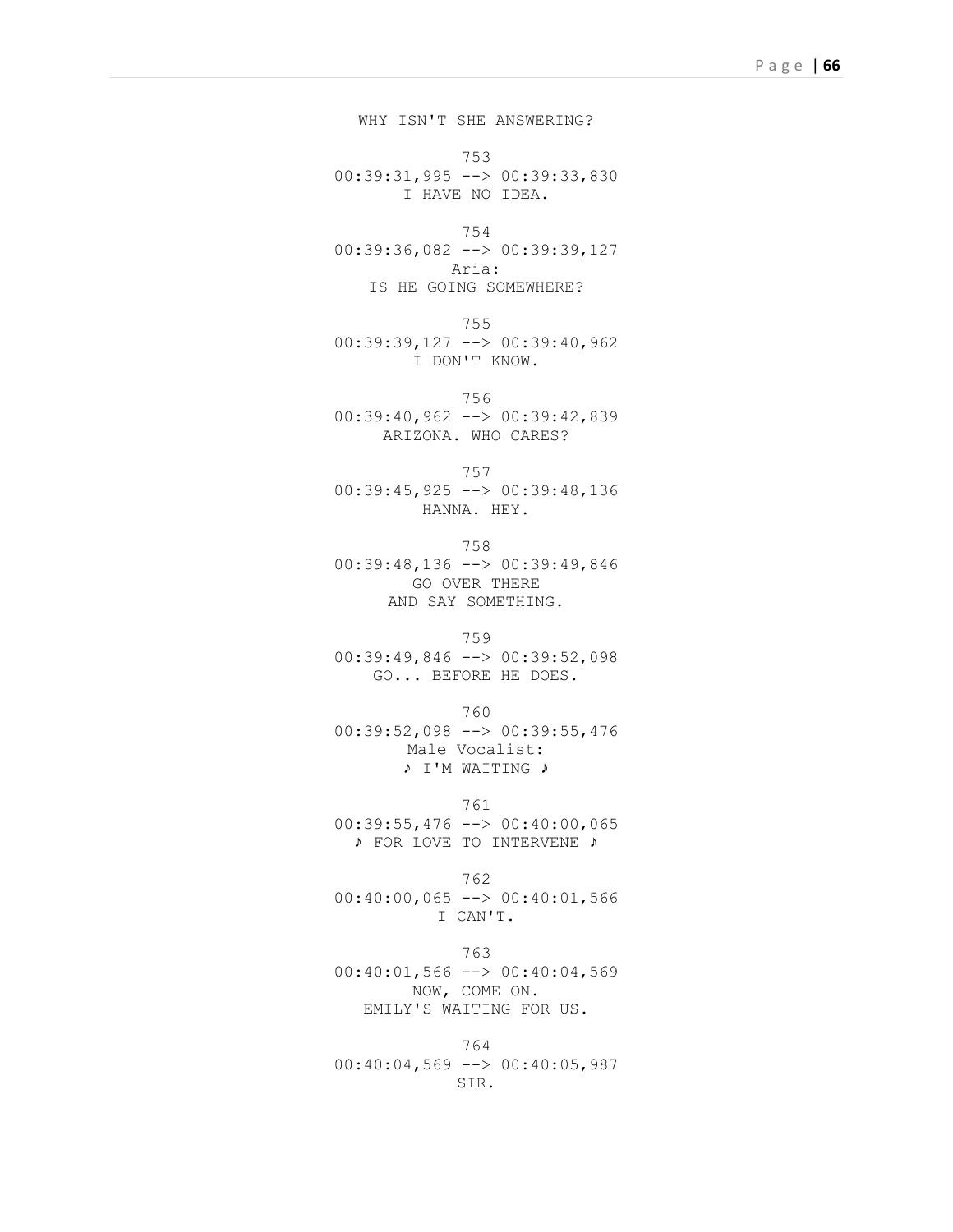765 00:40:05,987 --> 00:40:08,406 ♪ I DON'T WANT TO LEAVE ♪

766 00:40:08,406 --> 00:40:10,033 OH, THANK YOU.

767 00:40:11,868 --> 00:40:15,288 ( clattering ) TOBY, IS THAT YOU?

768 00:40:22,921 --> 00:40:26,799 Melissa: IAN? YEAH, I'VE GOT HER! SHE'S FINE.

769 00:40:26,799 --> 00:40:28,801 ( running footsteps approach )

770 00:40:29,802 --> 00:40:32,347 OH, HONEY, ARE YOU OKAY?

771 00:40:32,347 --> 00:40:34,891 Melissa: YOU NEEDED A CROWBAR TO GET HER OUT?

772  $00:40:34,891$  -->  $00:40:36,559$ Ian: IT'S WHAT WAS KEEPING HER IN.

773  $00:40:36,559$  -->  $00:40:38,853$ SOMEBODY JAMMED THE DOOR WITH IT.

774 00:40:38,853 --> 00:40:40,730 ( incoming message chime )

775 00:40:50,323 --> 00:40:52,325 NOBODY ELSE COMES IN HERE UNTIL YOU FIGURE THIS OUT.

776 00:40:52,325 --> 00:40:55,078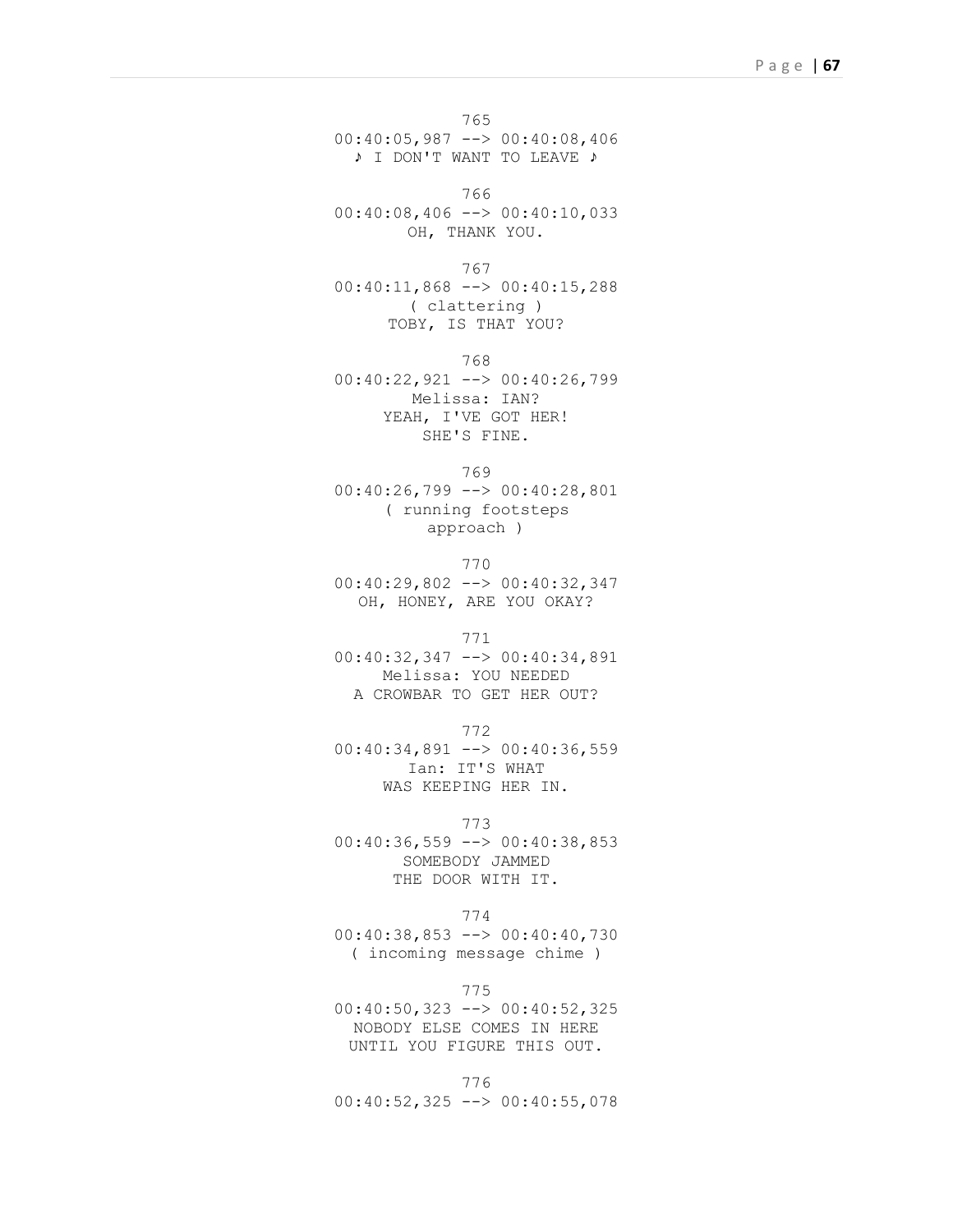MY SISTER-IN-LAW COULD HAVE BEEN SERIOUSLY HURT.

777

00:41:08,549 --> 00:41:11,594 COME ON, GIRLS, LET'S CUT THROUGH HERE.

778 00:41:18,810 --> 00:41:20,103 SPENCER.

779 00:41:58,641 --> 00:42:00,477 GUYS, LOOK.

780 00:42:00,477 --> 00:42:02,145 WHAT IS THAT?

781 00:42:04,314 --> 00:42:07,442 THAT'S ALI'S OLD LUNCHBOX FROM WHEN SHE WAS A KID.

782 00:42:11,029 --> 00:42:12,447 WHAT IS THAT?

783 00:42:12,447 --> 00:42:13,906 I DON'T KNOW, BUT WE'RE TAKING IT.

784 00:42:13,906 --> 00:42:15,241 HANNA, WAIT.

785 00:42:15,241 --> 00:42:16,368 WAIT FOR WHAT?

786 00:42:16,368 --> 00:42:18,077 FOR SOMEONE ELSE TO TAKE IT?

787 00:42:24,459 --> 00:42:26,544 ( girls laughing )

788 00:42:26,544 --> 00:42:29,255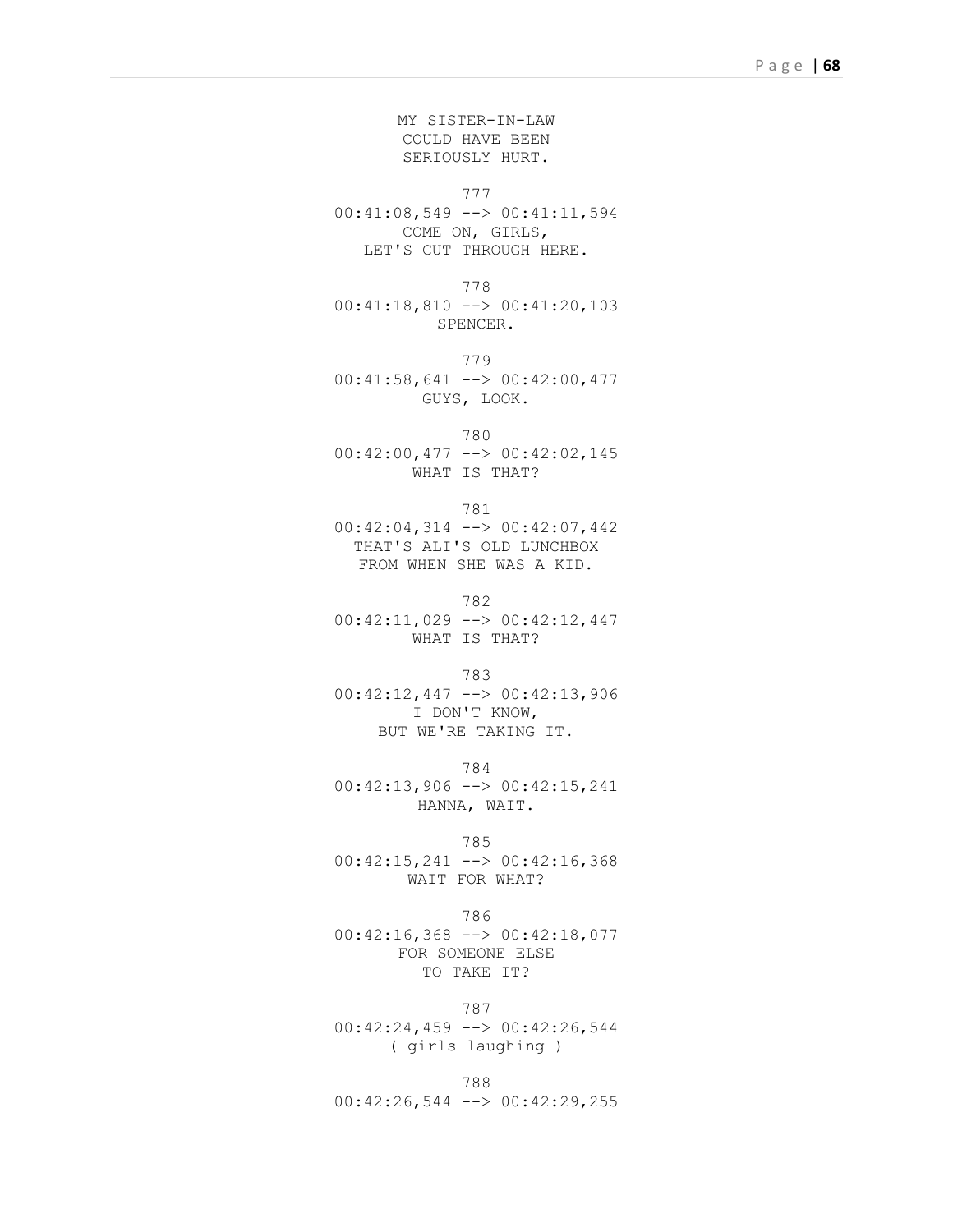SOMEONE'S BEEN SPYING ON US FOR YEARS.

789

00:42:29,255 --> 00:42:31,674 AND ALI DIDN'T TAKE THE VIDEO. SHE'S IN IT.

790

00:42:31,674 --> 00:42:33,176 SHE'S IN A LOT OF 'EM.

791

00:42:33,176 --> 00:42:36,971 OH, MY GOD, THAT'S JULY 4th.

792

00:42:36,971 --> 00:42:39,516 SHE ALWAYS SAID IT WAS TOBY PEEPING ON US.

793

00:42:39,516 --> 00:42:42,060 NO, THERE'S NO WAY THAT THIS IS TOBY.

794 00:42:42,060 --> 00:42:44,020 WELL, THEN, WHO IS IT?

795

00:42:44,020 --> 00:42:46,481 HOW 'BOUT WHY?

796 00:42:46,481 --> 00:42:48,525 WHY DID ALISON HAVE THESE VIDEOS?

797

00:42:48,525 --> 00:42:51,194 DID THE PERSON WHO TOOK THIS KNOW SHE HAD THEM?

798

00:42:51,194 --> 00:42:53,363 IS THIS WHY SHE WAS KILLED?